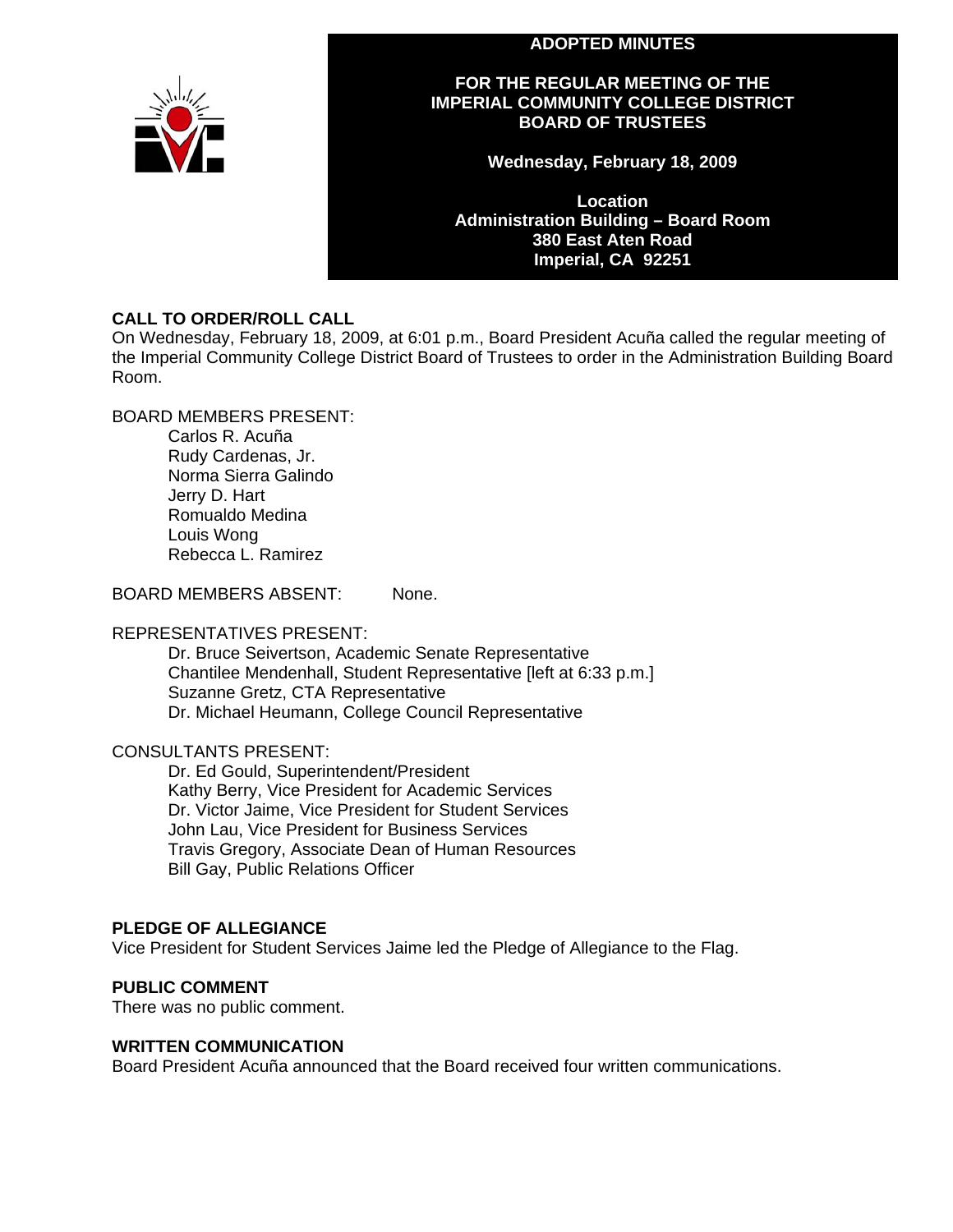**Valley Convalescent Center** Continuum Health, Inc.

December 30, 2008

 $\overline{C}$ 

To: Lisa Cross, Patty Robles, and all of Santa's Helpers at Imperial Valley College!

On behalf of all of my staff and residents at Valley Convalescent Center, I wish to thank you for all the gifts given to our residents this holiday season. Your care and generosity has brought many smiles and happiness to our residents for which we are surely thankful.

In closing, we would like to share this poem with you that reflects our gratitude for your caring and contributions:

## The Joy of Giving

Somehow, not only for Christmas But all the long year through, The joy that you give to others Is the joy that comes back to you; And the more you spend in the blessing The poor and lonely and sad, The more of your heart's possessing Return to make you glad.

Kula Pelima

May you all have Happy Holidays and a glorious New Year!

Sincerely,

Philip Lucero, Administrator

air Jitourth A.D

1700 South Imperial Avenue • El Centro, CA 92243 • Tel. (760) 352-8471 • Fax (760) 352-5573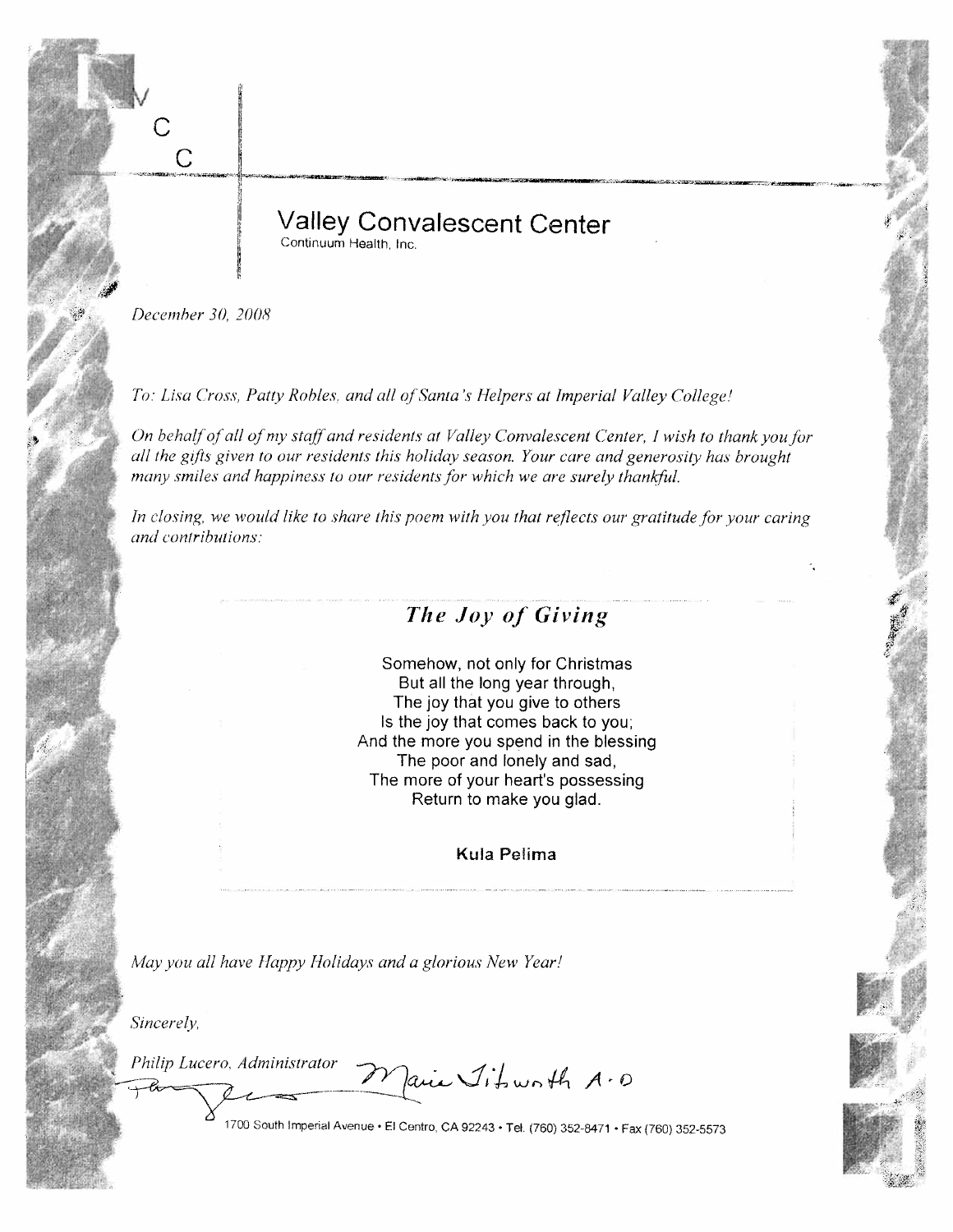

Fighting Hunger in Juperial County, Gince 1991

An Independent California Non-Profit Organization  $P. O.$  Box 4400,  $C$  Centro,  $CA$  42244 Voice: (760) 370-0966 Fax: (760) 570-5789  $Gundic$  info(ii) $isfoodbank.org$  On the  $b$ 2eb: infoodbank.org

January 28, 2009

**Imperial Valley College Customer Service Committee PO Box 158** Imperial, CA 92251

Dear Friends:

Each month, thousands of local residents with limited income are faced with a difficult decision: to pay bills or put food on their tables. In many cases, these residents feel compelled to choose the shelter and security of their homes or the necessity of their utilities or medical treatment as their top priority, and fill their stomachs - and those of their family - with whatever money is left.

Your thoughtful and generous gifts totaling \$1,130 in cash and 3,659 pounds (nearly two tons!) of food are going a long way in making the burden of these individuals a bit lighter. This past year, we've seen a marked increase in those requesting our assistance. But with the help of its many supporters, in 2008, Imperial Valley Food Bank:

- Distributed over 1.3 million pounds of nutritious food to over 10,000 qualified residents
- Doubled the amount of local fresh produce distributed to hungry residents  $\bullet$
- Educated nearly 7500 valley residents about Food Stamps (now called SNAP)  $\bullet$
- Distributed tens of thousands of pieces of literature on healthy eating and nutrition
- Provided 90 elementary school students from low-income families with weekly backpacks of food
- Partnered with four new distribution sites in Imperial County
- Commenced new perishable donation programs with local grocery retailers, acquiring 15,000 lbs of food for local shelters and congregate feeding sites in the last quarter of 2008 alone.

None of this is possible without the generosity of our dedicated donors. I thank you for joining us in the fight against hunger in the Imperial Valley. It is my personal goal to ensure that your dollars are stretched as far as possible in providing nutritious food to those most in need. Our books and doors are always open. We invite you to stop by, say hello, and see how your kindness is helping change lives.

Best Regards.

Trish Ribail **Executive Director** 

#### IMPERIAL VALLEY FOOD BANK - DONOR RECEIPT

Name: Imperial Valley College Customer Service Committee Date: 10/01/2008 - 12/31/2008 Amount: \$1,130.00 and 3,659 lbs of miscellaneous food

YOUR DONATION IS ACCEPTED WITH THE FOLLOWING GUARANTEES:

- 1. All funds and goods will be used to aid agencies feeding the hungry
- 2. No goods or services were provided in exchange for this donation. Imperial Valley Food Bank is a private non-profit 501(c)(3) tax-exempt organization qualified to

receive donations and distribute food to qualified organization engaged in feeding those in need.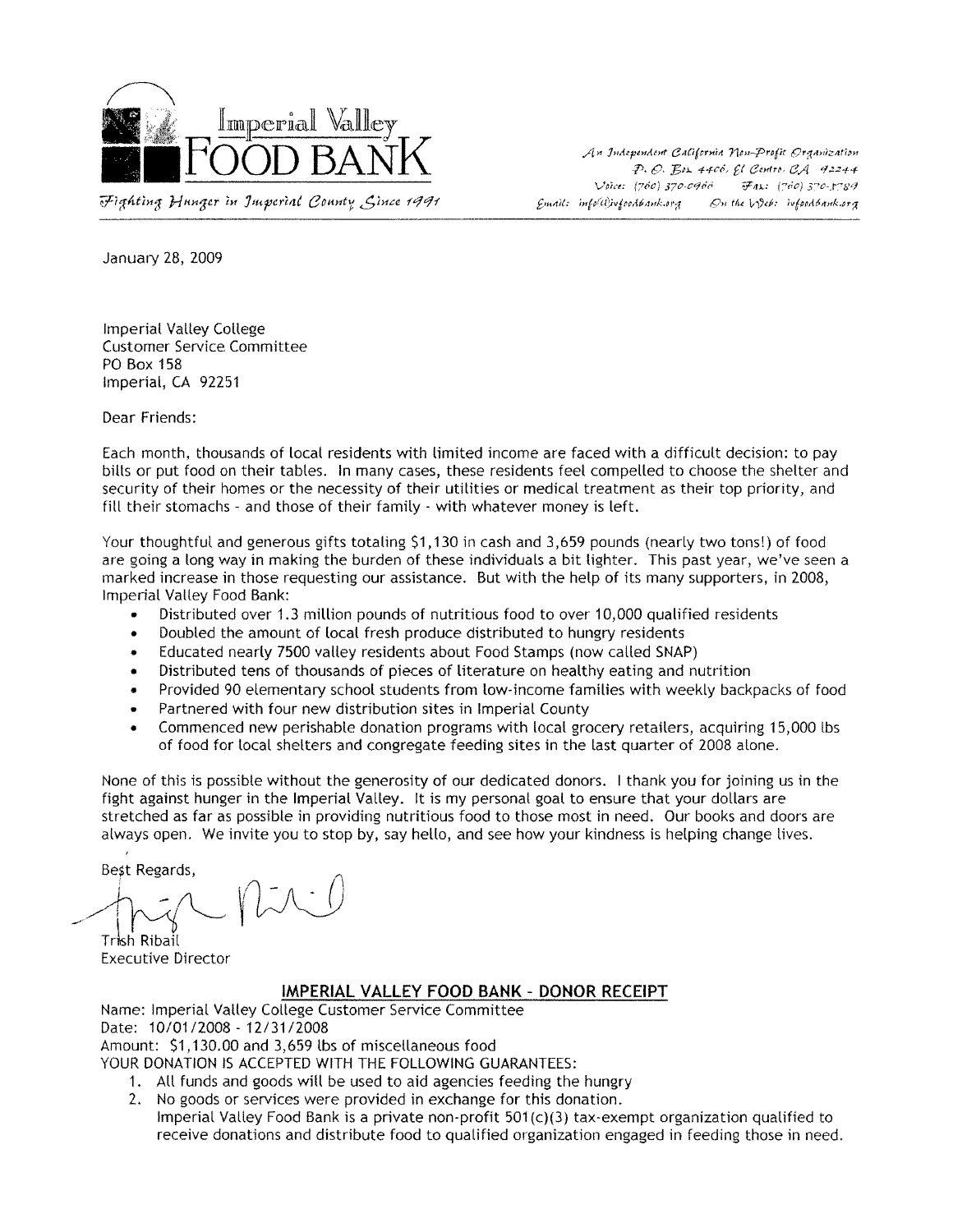Frank Wright Middle School

Maria Andrade, Counselor

Diego Lopez, Principal

Tracie Kern, Assistant Principal

885 North Imperial Ave. Imperial, California 92251  $(760)$  355-3240 Fax (760) 355-3256

2009 FEB 3 PM 1 36 IVC<br>PRESIDENT'S OFFICE

state of the control

February 2, 2009

Dear Dr. Ed Gould:

My name is Diego Lopez and I am the Principal at Frank Wright Middle School in Imperial.

Last August, one of our Science teachers, Dr. Paula Cozzani, started planning a science event involving parents and community members. After brainstorming different options she came out with the idea of having a celebration of the Year of Science 2009 with an event called "Science Night with Parents".

Together with the seventh grade Science teacher Mrs. Savannah Prince, she put together nineteen laboratory stations having two "expert students" at each and preparing them to perform the labs and be able to explain parents how to do the experiments.

Our mission is to give our students the best possible education; we continuously encourage our students to attend college and build their futures having education. With this in mind, Dr. Paula Cozzani contacted Dr. Lianna Zhao and shared with her the plans about Science Night and how important asset was going to be to have Imperial Valley College Science Instructors at the event showing the community the programs offered and the multiple opportunities students have locally.

Dr. Zhao invited Dr. Cozzani to a Science Department meeting and gave her the opportunity to share with her staff her future plans. Immediately and without hesitation, Dr. Daniel Gilison, Dr. Dennis Carnes, Dr. Alejandro Cozzani, and Mrs. Susan Moss volunteered to participate with fantastic activities that everybody would enjoy.

Some weeks later, Dr. Cozzani learned that Dr. Zhao also contacted her Computer Science instructors and Mr. Castrapel became in contact with Dr. Cozzani to arrange his participation. Mr. Allyn Leon collaborated with him.

Dr. Paula Cozzani also had the opportunity to work with Mrs. Ofelia Duarte and Mrs. Carol Cortez-Ramirez; they were extremely efficient and resourceful in putting together brochures and informational packets to distribute to the community.

"Science Night with Parents" took place last Wednesday, January 28, 2009 at Frank Wright Middle School Multipurpose Room and it was a complete success. We had a turn out of about 800 people enjoying Science and having fun.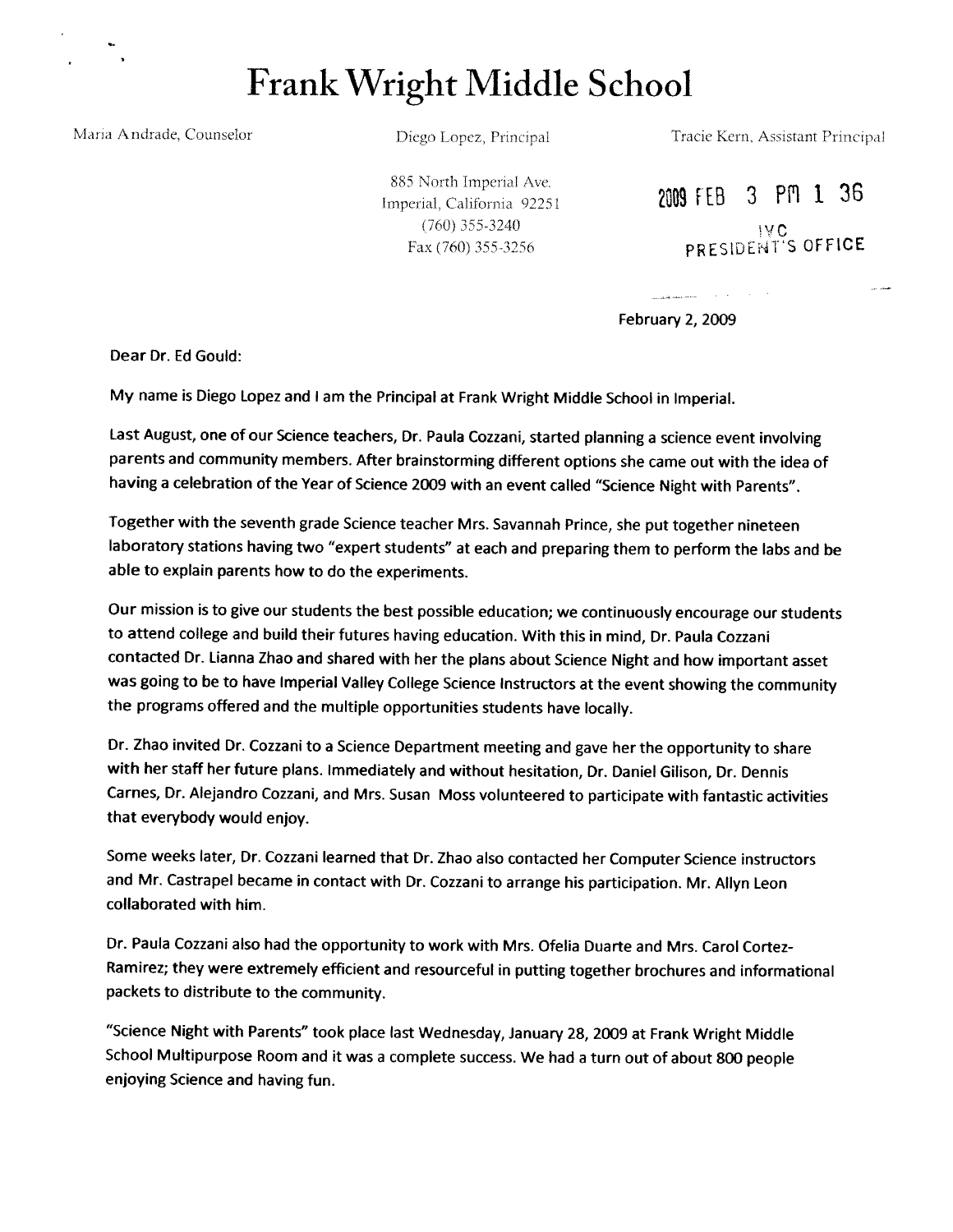## Frank Wright Middle School

Maria Andrade, Counselor

Diego Lopez, Principal

Tracie Kern, Assistant Principal

885 North Imperial Ave. Imperial, California 92251  $(760)$  355-3240 Fax (760) 355-3256

We were amazingly impressed by each one of your instructors. Their professionalism is outstanding: dressing up for the occasion, interacting fantastically with people of all ages, punctuality, dynamism, knowledge of their subject matter and their expertise.

We are extremely thankful with all and every single one of them for their contribution to make this Year of Science 2009 celebration an absolute success.

We hope that after this event more people become aware of the excellent college programs the Science Department of Imperial Valley College offers to our community.

Congratulations for having such a great group of professionals and thank you for a wonderful experience.

Sincerely,

Mr. Diego Lopez  $\mathcal{U}(\mathcal{U})$ School Principa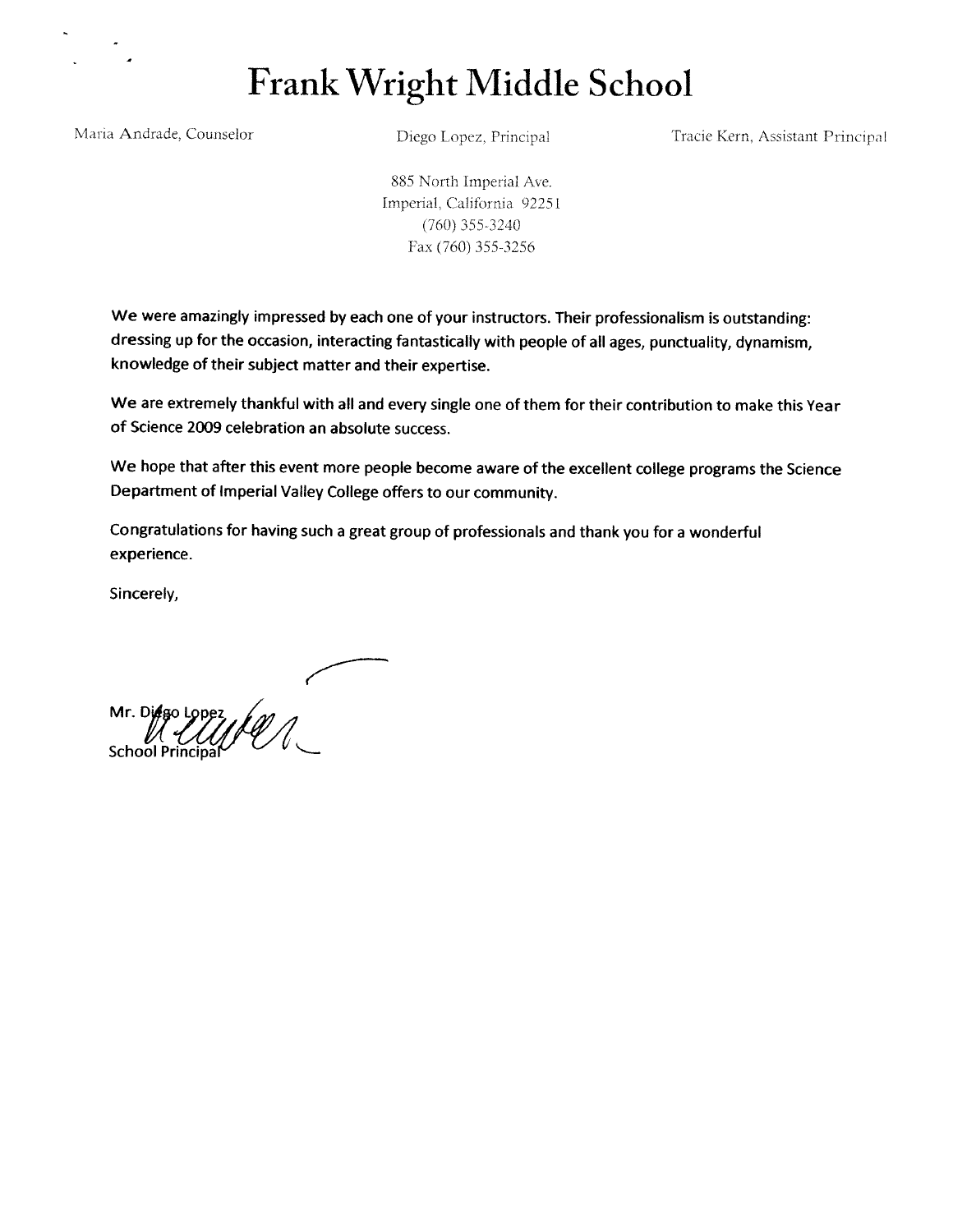

# RIAL VALLEY COLLEGE

P.O. Box 158, Imperial, California 92251 (619) 352-8320 FAX (619) 355-2663

February 4, 2009

Dr. Ed Gould Superintendent/President, **Board of Trustees** 

"There is an appointed time for everything  $\ldots$ " (Ecclesiastes 3:1).

Thus, I have decided that this is the time to call it a day at what has been a second home. February 12, 2009 is the last day of my contractual commitment with Imperial Valley College.

My sincere appreciation and gratitude to the many wonderful people who were always there for me before, during and after all my events making them as successful as they always were. I remember each and everyone, including those no longer at IVC.

I am pleased to have taught in my three languages: Spanish, English, and French. In Spanish: literature of the Spanish speaking countries. In English: the history and civilization of the Spanish speaking countries, the history and the literature of the Mexican American, and Intro to court interpreting for state certification, with strong support from our judges: Harmon, Contreras, Donnelly, Fox. In Spanish/English (the bilingual mode) Spanish grammar; business letter writing. In French: grammar and conversation courses.

It is my hope that IVC will revive -- other than the basic courses being taught -- some of the 30 plus courses that all, but four (Spanish 1-4), I initiated and taught, with a department of only two full time and 15 strong adjunct faculty. This set the ground for the current 4 full time positions.

With gratifying memories of innumerable outstanding, talented students, many now productive members of our community -- as well as statewide -- and with myriad friendships, I am ...

Sincerely jubilant.

Alicia Q. Ortega, M.A. Professor in Spanish and French

c. Melani Guinn, Humanities Chair Kathie Berry, VP Academic Services Travis Gregory, Assoc. Dean HR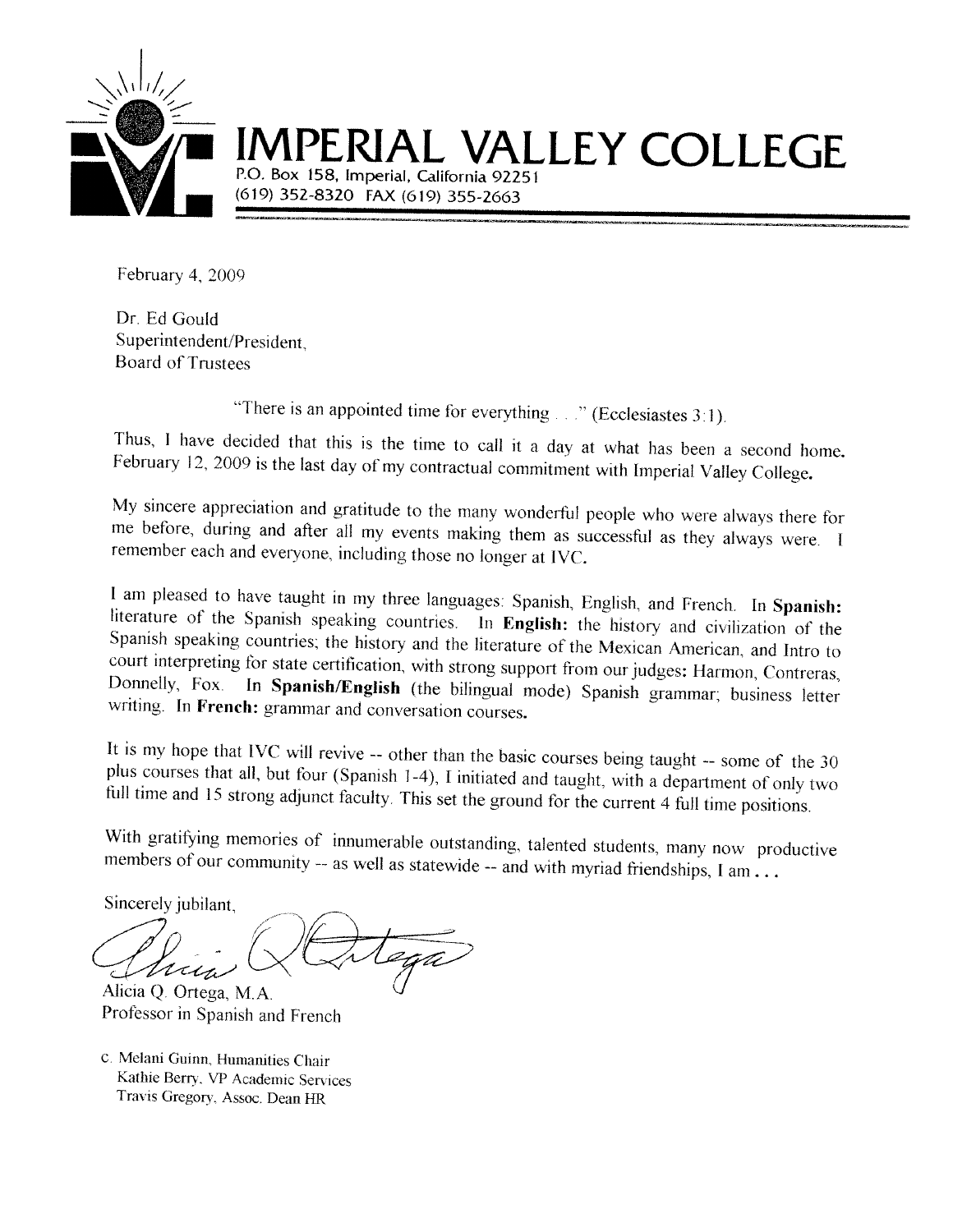#### **PRESENTATION**

**Presentation to Newly Tenured Staff M/S/C/ Cardenas/Medina Resolution No. 14299: Tenure** 

A motion was made by Trustee Cardenas, with a second by Trustee Medina to move Resolution No. 14299 forward.

#### **Discussion**

Board President Acuña congratulated the newly tenured staff. President Gould thanked staff for their accomplishments. Vice President Berry introduced the newly tenured staff. She stated she is proud of them and presented them with a framed certificate.

#### **Resolution**

WHEREAS the faculty listed below have fulfilled the obligations set forth in the IVC Tenure Policy:

Tyson Aye, Assistant Professor, Exercise Science, Wellness & Sports Judy Cormier, Assistant Professor, English Dr. Daniel Gilison, Assistant Professor, Biology Carol Hegarty, Assistant Professor, Art Dr. Michael Heumann, Assistant Professor, English Kseniya Kareva, Assistant Professor, English as a Second Language Nancy Lay, Assistant Professor, English Allyn Leon, Assistant Professor, Mathematics Charles Mason, Assistant Professor, American Sign Language Dr. Thomas Morrell, Assistant Professor, Biology Laura Mosier, Assistant Professor, Speech Romano Sanchez-Dominguez, Assistant Professor, Spanish Kevin White, Assistant Professor, Political Science

BE IT NOW RESOLVED that the Board, with the recommendation of the Superintendent/President, approves granting tenure to the academic personnel listed, and that they be reemployed, as credentialed, for the 2009-2010 academic year as tenured faculty.

Presentation to Patty Robles, Lisa Cross, Mary Ann Smith, and Gaylla Finnell – Dr. Gould President Gould stated that there was a special group of people helping out in the community. President Gould presented Gaylla Finnell with a plaque as recognition for her work in the community. Gaylla stated it was an honor to work in the community and treasures the recognition.

President Gould stated that IVC has an exceptional Customer Service Committee that provides a number of activities and helps those in need during the holidays. He presented Lisa Cross a plaque as recognition for her work on the committee. Lisa spoke and stated that everyone helped out. She stated that Patty Robles and Mary Ann Smith could not make it but stated all were thankful for the recognition.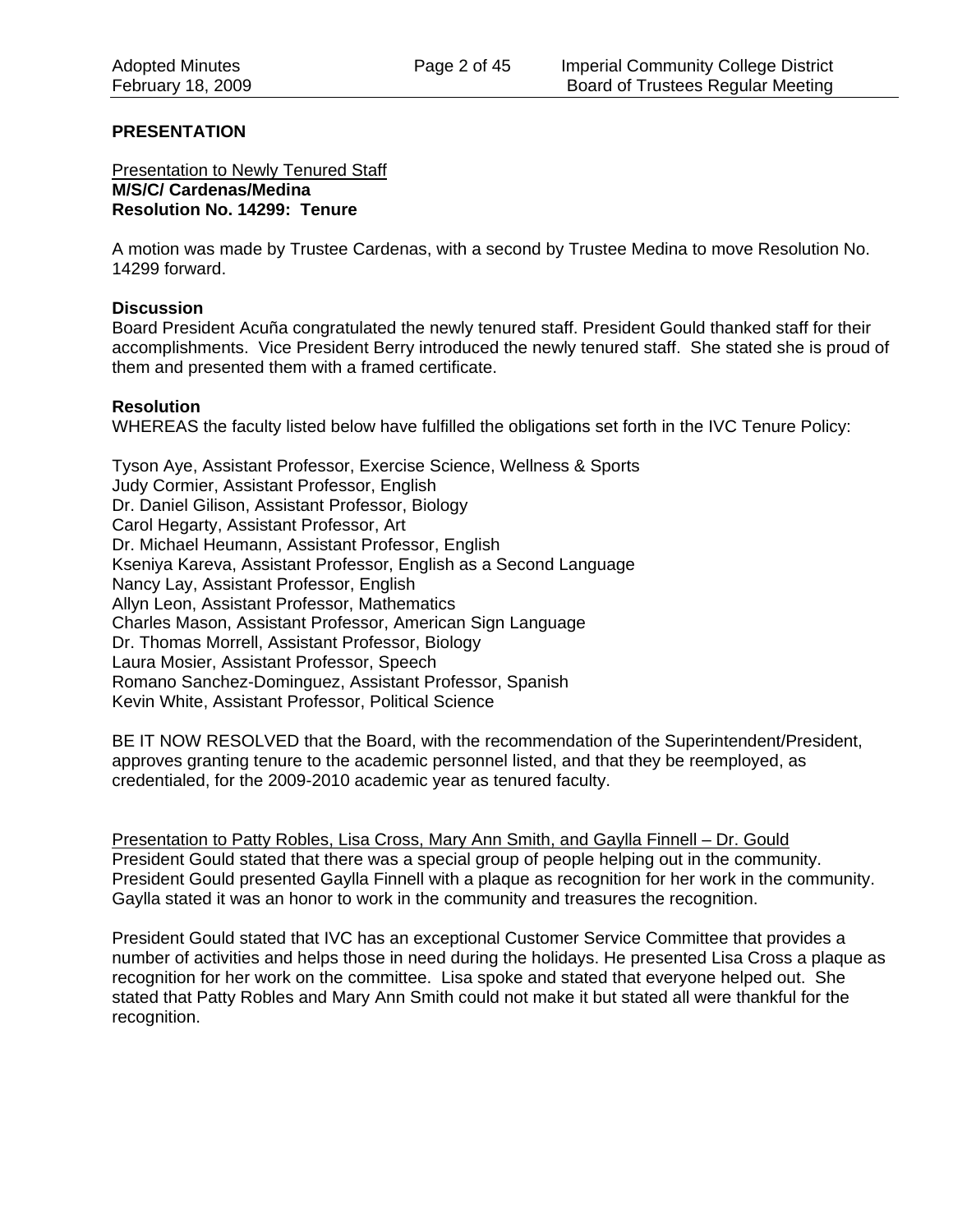## **INFORMATION REPORTS**

Employee of the Month (January 2009) – VP for Academic Services Kathy Berry

VP for Academic Services Kathy Berry spoke and announced Bruce Page as the employee of the month. She stated he is a prolific speech writer, wonderful person, and happy to give him the award.

Bruce spoke and stated that he loves teaching, public speaking, and loves his students at IVC. He stated it was a privilege to be at IVC. He thanked the Board for contributing to the success of the college.

## Board Member Reports

Trustee Galindo reported the following:

- Attended the Careers and Technology Meeting for Calexico Unified School District last week where issues of employment were addressed. Thanked Dean Gonzalo Huerta for his contribution in helping the school finish with the five year plan.
- Reported on the mercury spill at Calexico High School. She stated the Environmental Protection Agency (EPA) was called and the school was closed down one day. She stated EPA conducted contamination tests and found seven classrooms affected by the spill. She hoped to have full participation on College Day at IVC but does not know what the impact will be due to the mercury spill.

Trustee Hart reported the following:

- Attended SDICCCA.
- Attended the Legislative Conference and listened to legislators discuss the budget. He stated he was relieved to hear that all the legislators were pro community colleges and willing to listen to ideas to make sure that colleges will move ahead.
- Attended the Alternative Energy Summit at IVC and listened to presentations regarding geothermal and solar. He stated he is excited about projects that are in motion and the possibilities due to the projects.
- Spoke to Assembly Member Manuel Perez who has written a bill to hire people in the workforce for green energy. He stated the assembly member has a real focus on Imperial Valley and would be conducting a series of forums throughout the state.
- Attended the SDICCCA dinner and saw Denise Ducheny and had a pessimistic view on the budgets.

Trustee Medina reported the following:

• Announced it had been a while since he had attended the Legislative Conference and found it refreshing to attend and stated most of the sessions were budget briefings and the economic outlook for the upcoming year.

Trustee Cardenas reported the following:

• Announced he attended the Legislative Conference and spoke to Senator Denise Ducheny whom had grim news about the budget. He stated he met with Assembly Member Manuel Perez and stated he is hopeful that Assembly Member Perez would be helpful in the coming year.

Trustee Galindo mentioned that about two weeks ago there was a Forum on Clean Air in El Centro and stated that Senator Ducheny has a clear cut breakdown for agencies as to where they stand fiscally and what cuts they stand to receive. She stated there was a lot of information. She stated she would procure the document and send it to President Gould for submission to other Trustees.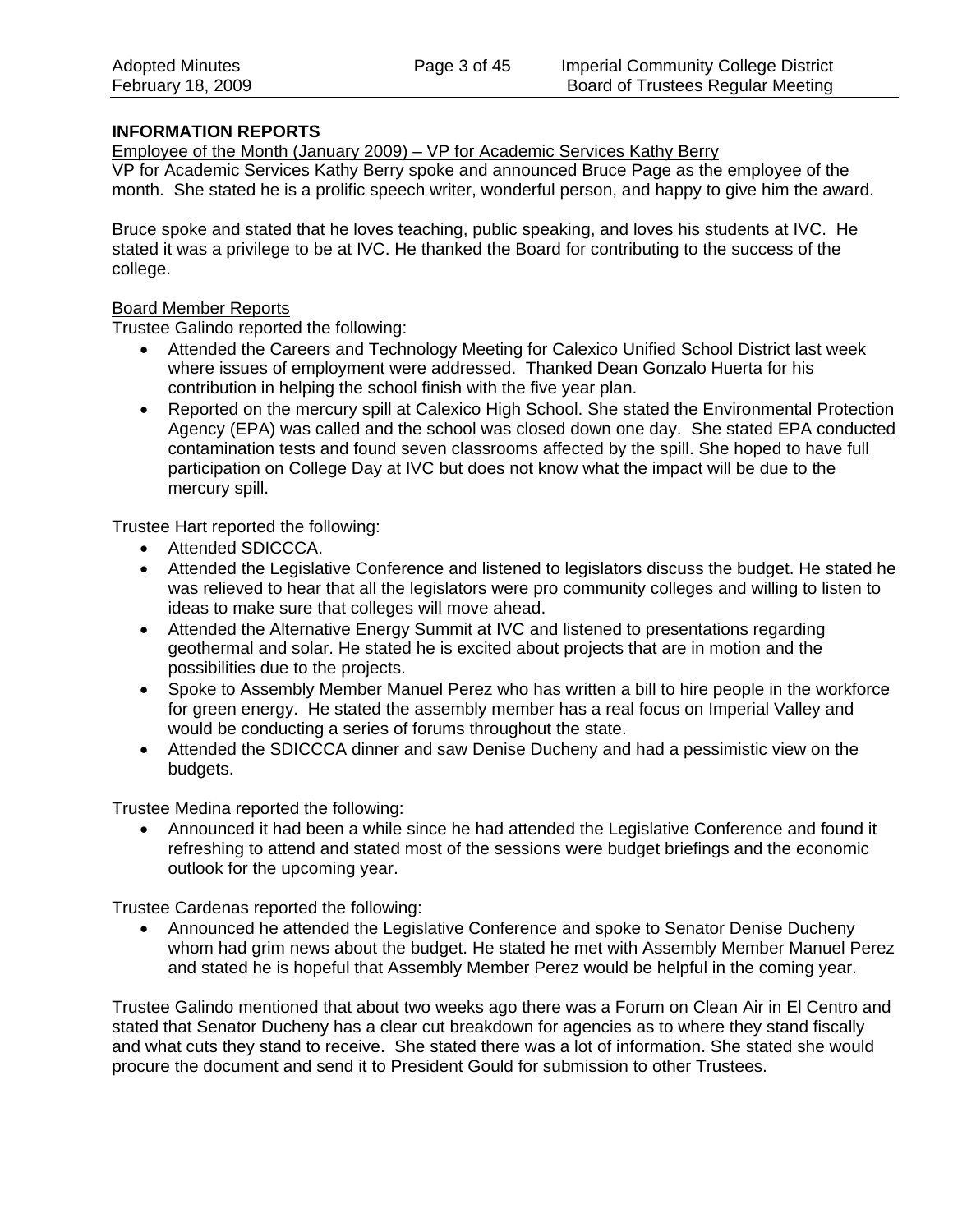#### Associated Student Government Senate Update – Chantilee Mendenhall ASG President Mendenhall reported the following:

- There are several openings on the Senate.
- Planning a Welcome Back BBQ Day with several activities for Wednesday, February 25, 2009 from 9 a.m. to 1:00 p.m.
- Planning a Health Fair.
- Attending a Pasadena City College Rally on Friday, February 27, 2009.

Trustee Hart stated that he attended a couple of the basketball games and is honored and proud to say that ASG cooks and providing support during the games.

Trustee Galindo asked if there would be activities for Black History Month. ASG President Mendenhall stated that due to the short month there would not be a guarantee.

### Academic Senate Update – Dr. Bruce Seivertson

Academic Senate Secretary Dr. Bruce Seivertson reported the following:

- Reported Toni Pfister is doing an excellent job on the Student Learning Outcomes.
- Reported there would be faculty attending the National Association for Developmental Education (NADE) conference next week in North Carolina and there are representatives attending from math, reading, writing, and ESL as part of Basic Skills training.

#### College Council Update – Dr. Michael Heumann

College Council Vice Chair Heumann reported the following:

- Reported that there were a lot of things passed from the Board Retreat to College Council and different shared governance bodies on campus have received the information.
- Looking forward to this semester.
- Excited about College Council in regards to reports coming in and the new life the committee has received through President Gould.

### Monthly Financial Report – John Lau

Vice President for Business Service Lau reported the following:

- Attending various committees and reported on the budget and the 10-year facilities plan.
- Meeting with people involved in the budget.
- Monitoring and tracking the budget.

Trustee Galindo asked if Assembly Bill 80 which relates to the septic tanks in rural areas would affect IVC.

VP Lau stated it does not affect IVC. He stated that IVC is meeting with the city of Imperial and looking into tying into the city line instead of the District operating it.

#### President's Update – Dr. Ed Gould

President Gould presented a PowerPoint presentation and reported the following:

• Acknowledged Dean Huerta and Dean Silva for the work and activities they provided in coordinating and presenting the Energy Summit. He stated the college looked great. He stated the summit launched IVC into what is going to be future programs.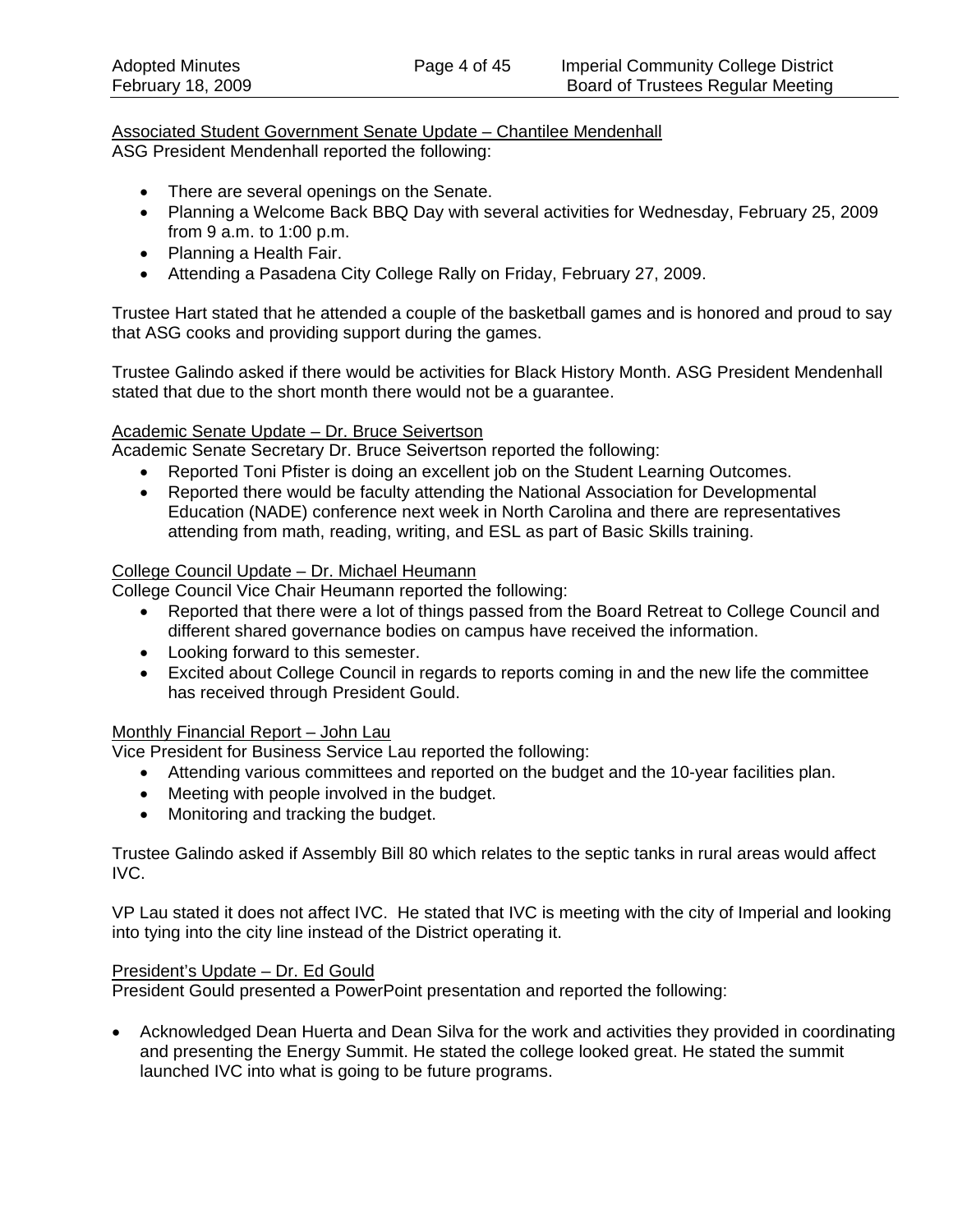- Reported on the spring courses and stated FTEs enrollment is up 9.5% and headcount has increased by 1.3%. He stated part of the increase is due to the lack of jobs in the community.
- Reported on the Budget Update and stated that cuts known to date are elimination of the 0.68% COLA. He stated the Cal Grant B is back on the budget.
- Reported on the Stimulus Package stating that there would be a \$500 increase in Pell Grant for the next two fiscal years, \$200 million increase in Work Study monies, job training programs, Trade Adjustment Assistance (TAA), Advanced Technological Education (NSF), American Opportunity Tax Credit, and Renewable Energy.
- Reported on the Intensive Language Institute to prepare workers for jobs and education.
- Reported on IVC's water and sewer lines and stated the District is working with the city of Imperial on this matter.
- Reported on the policy follow-ups from the Board Retreat which were:
	- o credit card usage and stated he is working on a policy statement;
		- o changing to even year elections and stated there was a resolution on the agenda to address that and stated the resolution needed to be submitted to the county 240 days prior to the election and stated it was 257 days as of this day;
		- o change to District elections versus county wide. He discussed the advantages and disadvantages of going to even year elections. He stated the change to District Elections needs to go through a School Elections Committee. He discussed the advantages of District elections and discussed the 2008 Madera ruling which fostered "racially polarized voting."
- Discussed the Board Retreat items and updated the Board on current projects with the solar projects, ten year facilities plan, and vetting a consultant to assist with numerous grants that would lobby for our causes.
- Discussed Assembly Bill 540 and stated the bill allows colleges to admit students that are nonresidents which would waive the nonresident fee but would not qualify for state financial aid. He stated that IVC has 35 AB540 students which include 12 U.S. citizens, five permanent resident aliens, and 18 others which could include undocumented students. He stated based on the units taken it is over 9 FTEs.
- Reported that he and Associate Dean of DSP&S Ted Cesar testified at Imperial Valley Association of Governments (IVAG) to discuss transportation issues.
- Reported he would be meeting with San Diego State University President Dr. Webber and discuss how both colleges can work with budgets and other items.
- Has meet with an IID member on solar projects and has received support. He stated he would be asking the other IID members for meetings to discuss the solar projects.
- Reported Vice Presidents Berry and Jaime would be attending the Institute for Higher Education Policy Symposium in Texas next week and stated the expenses were paid by IHEP.
- Presented The Economic Report clip created for IVC. He thanked Public Relations Officer Bill Gay for the work he has done.

Trustee Galindo asked when the District would be renegotiating the medical contract with the medical insurance company. President Gould stated that this is the year to be renegotiating with CSEA and stated there would be reopeners next month.

Trustee Galindo asked that regarding the Special Education Services to the students she stated that she is aware that the students need to seek the services. She stated that she has a good number of seniors that are receiving special education and those students need services and feels that those students would be lost if not given the attention at IVC. Associate Dean of DSP&S Ted Cesar spoke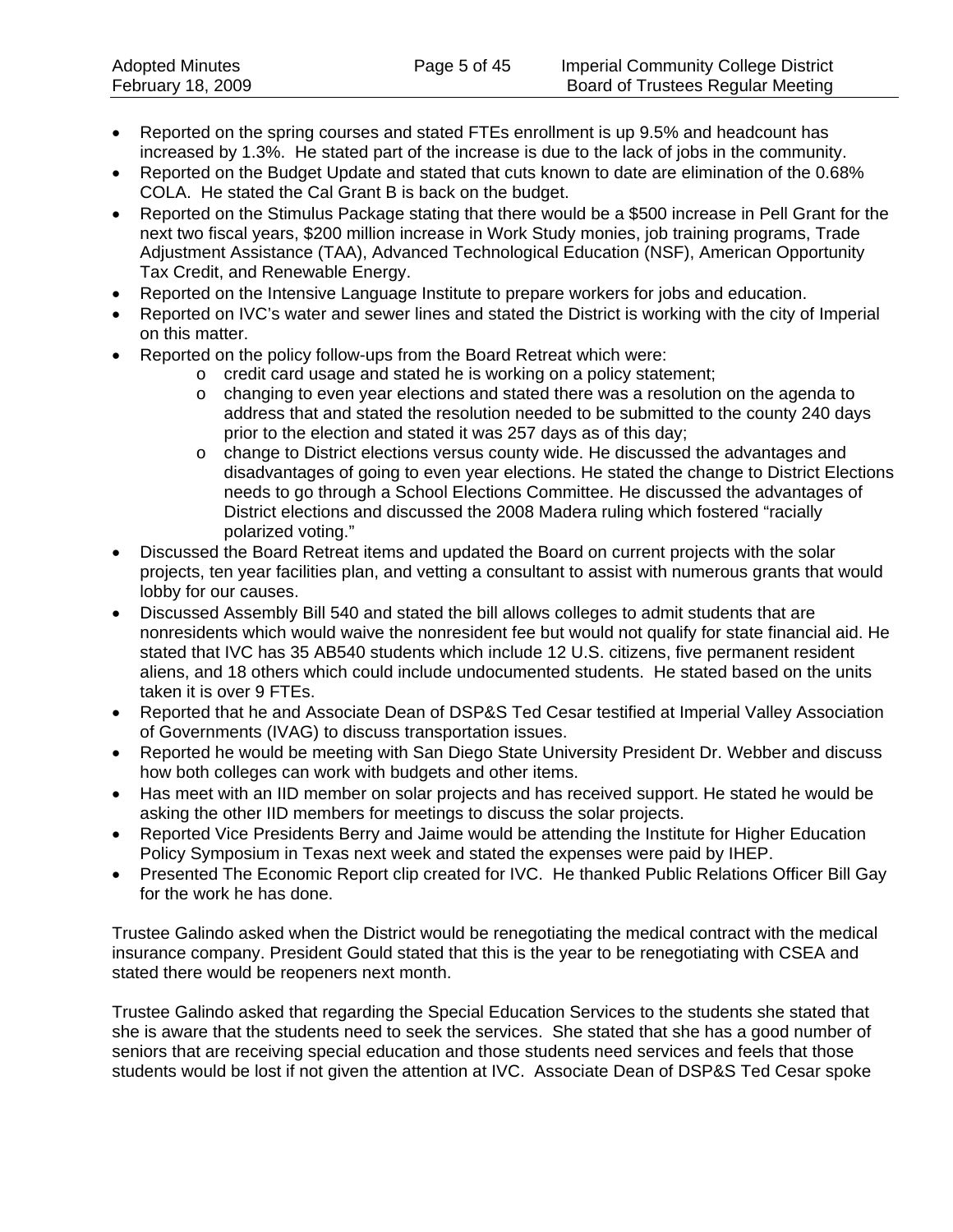and stated the counselors go to the high school and meet with the counselors. He stated the responsibility shifts to the student in college versus the assistance they receive in high school.

Trustee Galindo asked that President Gould provide a brief update on the Foundation. President Gould stated that he gave the IVC Foundation Board a Master Agreement at their special meeting on February 11<sup>th</sup>. He asked the IVC Foundation to return the RDA monies in exchange for the District to take over responsibility of their executive director and one additional staff. He stated the District should have an answer in the next couple of weeks.

Trustee Cardenas asked how much money was in the RDA fund. President Gould stated that the actual dollars are \$297,000 in unspent reserves which is most of RDA monies and stated the Foundation has agreed to give the money back to the District. He stated that RDA money can only be used for capital improvements as was the law in 2003. President Gould stated that in 2003, the law stated that 47% stayed in the District for capital improvements and 53% for apportionment dollars. At that time, the Foundation was protecting the 53% and that is no longer the case.

Trustee Galindo asked what the consensus of the community is to the change of the Foundation. President Gould stated that the community has not been tested. He stated the Foundation was run through the President's Office until 2003 and was separated. He stated he is not seeing that the separation is working. He stated the reality is the Foundation would be out of money in two years if they continue on the route they are on now.

Trustee Galindo asked what would happen with their Board. President Gould stated that the Foundation Board would continue and they would remain a 501(c)(3).

There was discussion as to legal ramifications of a Foundation change, the Master Agreement, and RDA monies.

President Gould stated he would send the Board the PowerPoint he shared with the Foundation.

Trustee Ramirez asked for a Point of Order to get back to items on the agenda.

### **CONSENT AGENDA – BUSINESS**

**Approval of Minutes dated January 21, 2009, Regular Board Meeting M/S/C Cardenas/Hart and the Board approved the minutes as presented.** 

#### **M/S/C Cardenas/Hart Resolution No. 14292: Purchase Orders**

BE IT RESOLVED that upon the recommendation of the Superintendent/President the following Purchase Orders and Direct payments are hereby approved:

| January, 2009          |                |
|------------------------|----------------|
| <b>Purchase Orders</b> | \$1,930,130.42 |
| <b>Direct Payments</b> | 419,772.22     |
|                        | \$2,349,902.64 |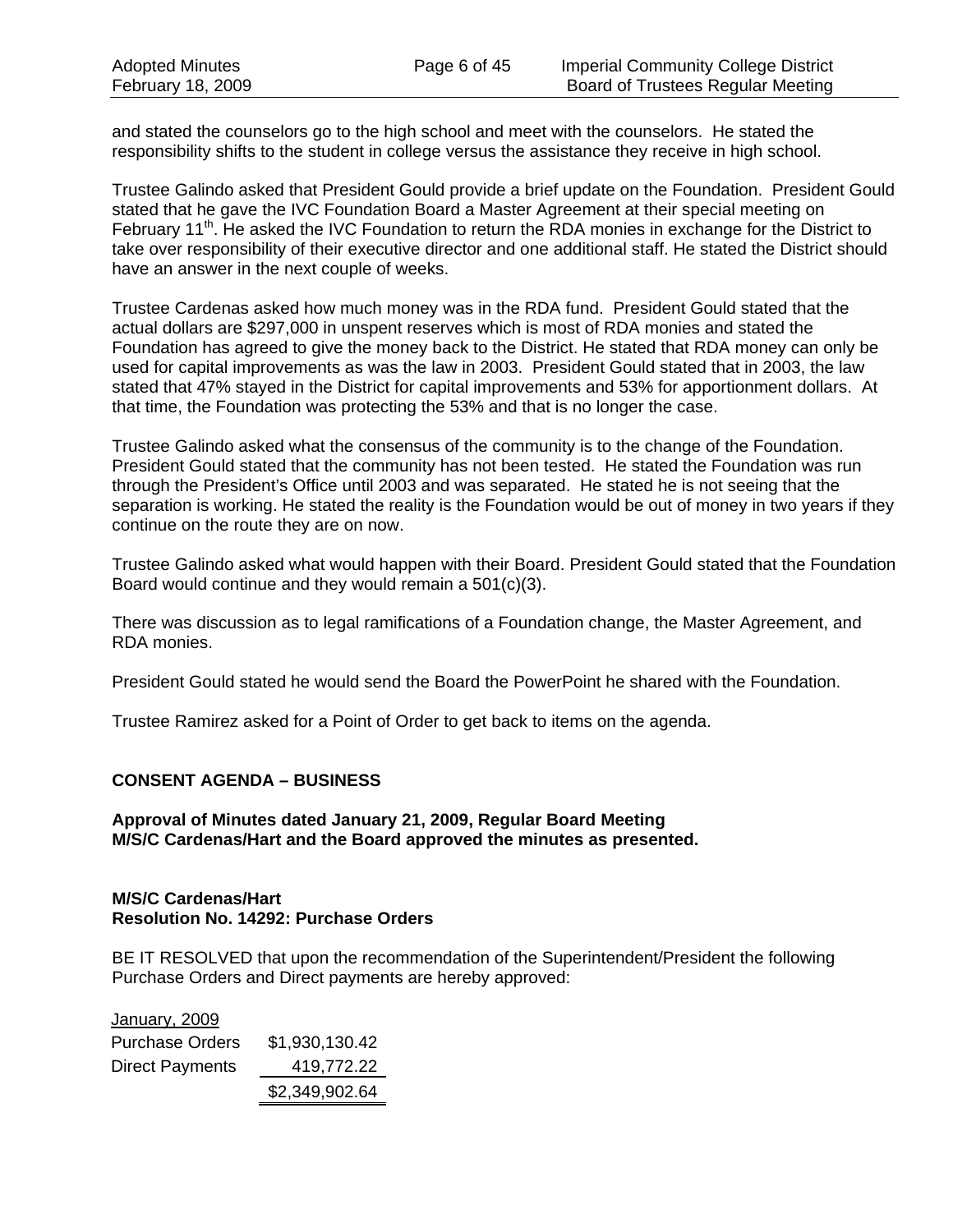### **M/S/C Cardenas/Hart Resolution No. 14293: Payroll Warrant Orders**

BE IT RESOLVED that the Board approves the recommendation of the Superintendent/President to approve the issuance of the following Payroll Warrants for the month of January 2009.

| 2008-09<br><b>Payroll</b><br><b>Warrant</b> | #  | Fund 10<br><b>General</b><br><b>Fund</b> | Fund 45<br><b>Child</b><br>Dev. | Fund 80<br><b>Bond</b><br><b>Fund</b> | <b>Warrant</b><br><b>Total</b> |
|---------------------------------------------|----|------------------------------------------|---------------------------------|---------------------------------------|--------------------------------|
| 1/9/09                                      | 13 | 275,592.30                               |                                 |                                       | 275,592.30                     |
| 1/30/09                                     | 14 | 2,188,994.44                             | 40,313.94                       | 7,703.09                              | 2,237,011.47                   |
|                                             |    | 2,464,586.74                             | 40,313.94                       | 7,703.09                              | 2,512,603.77                   |

## **M/S/C Cardenas/Hart Resolution No. 14294: Commercial Warrant Orders**

BE IT RESOLVED that the Board approves the recommendation of the Superintendent/President to approve the issuance of the following commercial warrant orders for the month of January 2009.

| 2008-09<br><b>Commercial</b><br><b>Warrant</b> | #  | Fund 10<br>General<br><b>Fund</b> | <b>Financial</b><br>Aid | <b>Fund</b><br>45<br><b>Child</b><br>Dev. | Fund 50<br>Cert. of<br>Part. | Fund 80<br><b>Bond</b><br><b>Fund</b> | <b>Warrant</b><br><b>Total</b> |
|------------------------------------------------|----|-----------------------------------|-------------------------|-------------------------------------------|------------------------------|---------------------------------------|--------------------------------|
| 1/8/09                                         | 25 | 89,987.32                         |                         | 104.82                                    |                              | 1,160,590.03                          | 1,250,682.17                   |
| 1/15/09                                        | 26 | 559,486.72                        |                         |                                           | 1446.47                      | 80,486.61                             | 641,419.80                     |
| 1/22/09                                        | 27 | 175,956.29                        | 131, 187.57             | 221.11                                    |                              | 18,750.00                             | 326,114.97                     |
| 1/29/09                                        | 28 | 258,379.66                        | 2,721.00                |                                           |                              |                                       | 261,100.66                     |
|                                                |    | 1,083,809.99                      | 133,908.57              | 325.93                                    | 1,446.47                     | 1,259,826.64                          | 2,479,317.60                   |

### **M/S/C Cardenas/Hart Resolution No. 14295: Quarterly Report**

BE IT RESOLVED that the Board of Trustees accepts the Quarterly Financial Status Report (CCFS 311Q) for the quarter ending December 31, 2008, and directs that it be filed with the Chancellor's Office of the California Community Colleges.

### **M/S/C Medina/Wong**

**Resolution No. 14296: Imperial Community College District providing for the issuance and sale of General Obligation Bonds, Election of 2004, Series 2009 E, in the aggregate principal amount of not to exceed \$8,898,711** 

## **Discussion**

Abel Guillen of Caldwell Flores Winters spoke and stated that the resolution was for the sale of the last bond for the District. He reviewed the documents with the Board. He stated that the District should have the money by March 31, 2009.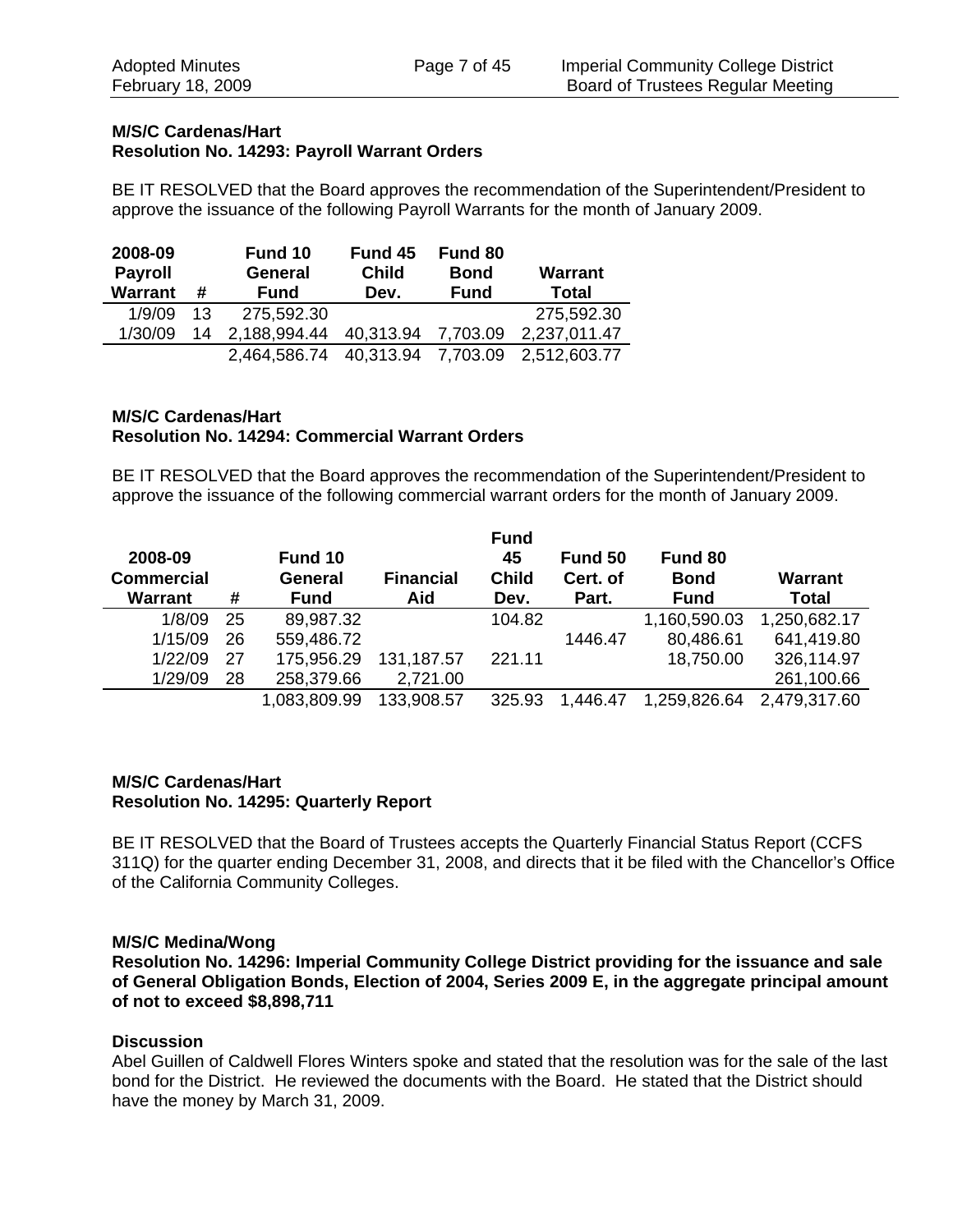## **Resolution**

**WHEREAS**, a special bond election was duly and regularly held in the Imperial Community College District (the "District") on November 2, 2004, under the procedures specified in Proposition 39 (Article XIII A Section 1 paragraph (b) of the California Constitution) for the purpose of submitting a measure to the qualified electors of the District authorizing the issuance of general obligation bonds of the District in the maximum aggregate principal amount of \$58,600,000 (the "Bonds"), and more than 55% of the votes cast at said election were in favor of the issuance of the Bonds; and

**WHEREAS,** the Board of Trustees has previously issued three series of the Bonds in the aggregate principal amounts of \$24,500,000, \$13,285,473.05 and \$11,915,815.95, respectively; and

**WHEREAS**, the Board of Trustees of the District wishes at this time to institute proceedings for the sale of an additional series of Bonds in the aggregate principal amount of not to exceed \$8,898,711 (the "Series 2009 E Bonds"), and the District is authorized to issue the Bonds directly under the provisions of Article 4.5 of Chapter 3 of Part 1 of Division 2 of Title 5 of the California Government Code (the "Bond Law");

**NOW**, **THEREFORE**, the Board of Trustees of the District hereby finds, determines, declares and resolves as follows:

### **ARTICLE I DEFINITIONS; AUTHORITY**

**Section 1.01. Definitions**. The terms defined in this Section 1.01, as used and capitalized herein, shall, for all purposes of this Resolution, have the meanings ascribed to them below, unless the context clearly requires some other meaning.

**"Accreted Interest"** means, with respect to any Capital Appreciation Bond, Accreted Value as of the date of its calculation, less the original principal amount of such Capital Appreciation Bond.

**"Accreted Value"** means (a) on any Compounding Date, the amount set forth opposite such Compounding Date on the Table of Accreted Values which is included in Exhibit A hereto as part of the form of Capital Appreciation Bond, (b) on any date between the Closing Date and the first Compounding Date, the amount determined on the basis of straight-line interpolation between the Closing Date and such Compounding Date (based on a 360-day year and twelve 30-day months), and (c) on any date which is between two Compounding Dates (based on a 360-day year and twelve 30 day months), the amount determined on the basis of straight-line interpolation between such date and such Compounding Date.

**"Articles," "Sections"** and other subdivisions are to the corresponding Articles, Sections or subdivisions of this Resolution, and the words "herein," "hereof," "hereunder" and other words of similar import refer to this Resolution as a whole and not to any particular Article, Section or subdivision hereof.

**"Authorized Investments"** means any investments permitted by law to be made with moneys belonging to, or in the custody of, the District, including, but not limited to, the Imperial County Investment Pool, the Local Agency Investment Fund in the California State Treasury and investment agreements, including guaranteed investment contracts, with a financial entity whose long-term debt is rated by Moody's Investors Service and Standard & Poor's Rating Services, A Division of the McGraw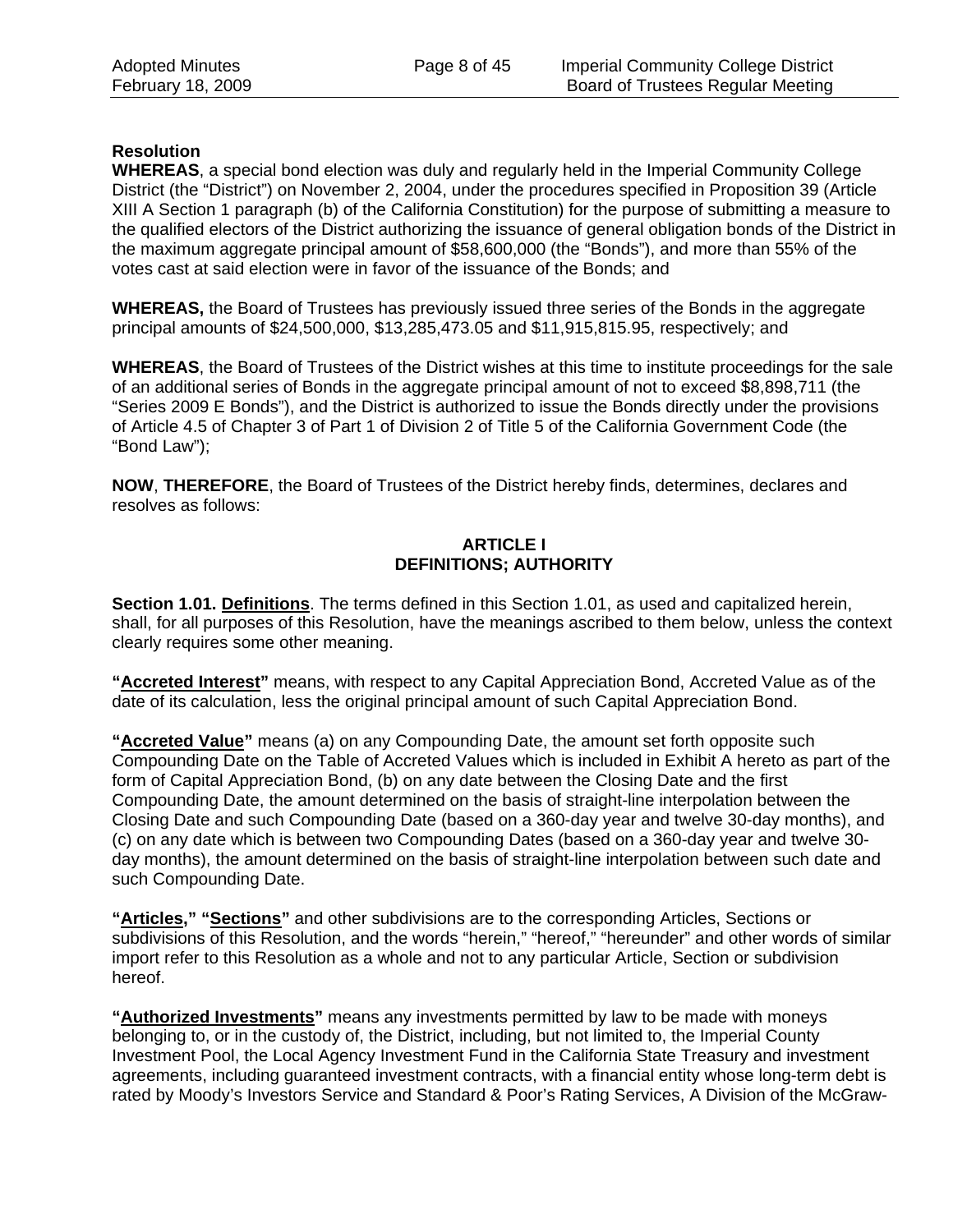Hill Companies ("Standard & Poor's Rating Services") no lower than the rating on the Bonds, and whose short-term debt is rated no lower than the corresponding level of rating category for such debt. Any such investment agreement shall provide that the financial entity shall deposit collateral with a third party in accordance with criteria established by Moody's Investors Service and Standard & Poor's Rating Services in the event that the rating of short- or long-term debt of the financial entity is downgraded below then-current requirements of Moody's Investors Service and Standard & Poor's Rating Services for such investment agreements.

**"Board"** means the Board of Trustees of the Imperial Community College District, Imperial County, California.

**"Bond Counsel"** means any attorney or firm of attorneys nationally recognized for expertise in rendering opinions as to the legality and tax exempt status of securities issued by public entities.

**"Bond Law"** has the meaning given to said term in the recitals.

**"Bond Payment Date"** means, unless otherwise specified in the Bond Purchase Agreement, February 1 and August 1 of each year, commencing August 1, 2009 with respect to interest on the Current Interest Bonds and August 1 of each year commencing August 1, 2009, with respect to the principal payments on the Current Interest Bonds, and, with respect to the Capital Appreciation Bonds, the stated maturity dates thereof, as applicable.

**"Bond Purchase Agreement"** means the Bonds Purchase Agreement pursuant to which the Bonds will be sold to the Original Purchaser, subject to the conditions contained in Section 4.01 hereof.

**"Bonds" or "Series 2009 E Bonds"** means the Current Interest Bonds and the Capital Appreciation Bonds at any time Outstanding pursuant to this Resolution.

**"Building Fund"** means the fund established pursuant to Section 3.04.

**"Capital Appreciation Bond"** means Series 2009 E Bonds, the interest component of which is compounded semiannually on each Compounding Date to maturity as shown in the table of Accreted Value for such Series 2009 E Bonds in the Official Statement. "Capital Appreciation Term Bonds" means those Capital Appreciation Bonds for which mandatory redemption dates have been established in Section 2.03, if any.

**"Closing Date"** means the date upon which there is an exchange of Bonds for the proceeds representing the purchase price of the Bonds by the Original Purchaser.

**"Compounding Date"** means, unless otherwise specified in the Bond Purchase Agreement, with respect to any Capital Appreciation Bond, August 1, 2009 and each August 1 and February 1 thereafter, to and including the date of maturity of such Capital Appreciation Bond.

**"County"** means the County of Imperial, California.

**"County Treasurer"** means the County Treasurer-Tax Collector, or deputy or designee thereof.

**"Current Interest Bonds"** means the Series 2009 E Bonds, the interest on which is payable on each Bond Payment Date specified for each such Series 2009 E Bond, as designated and maturing in the years and in the amounts set forth in the Bond Purchase Agreement. "Current Interest Term Bonds"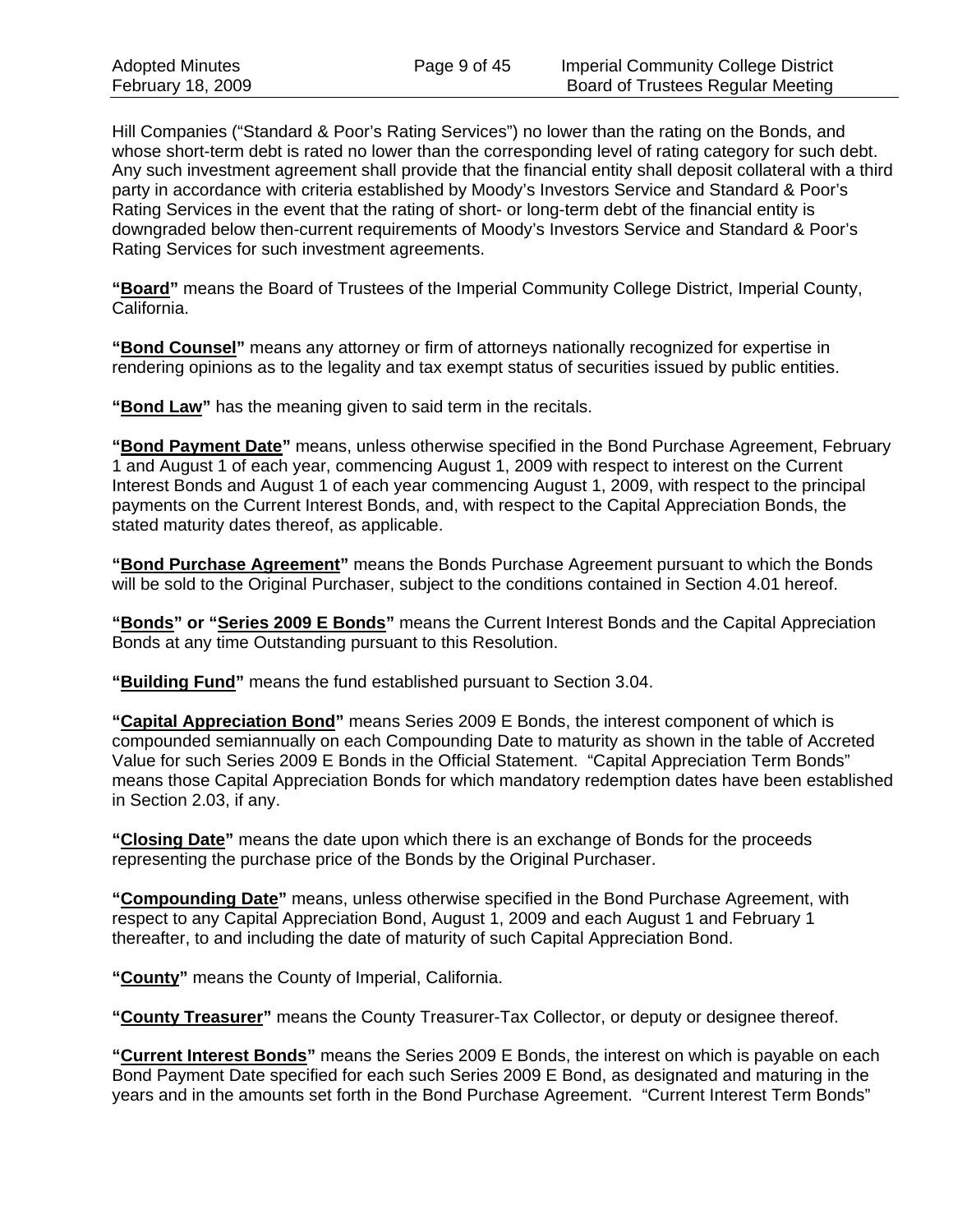means those Current Interest Bonds for which mandatory redemption dates have been established pursuant to Section 2.03.

**"Debt Service"** means the scheduled amount of interest and amortization of principal on Current Interest Bonds, and Accreted Value or Maturity Value on the Capital Appreciation Bonds, in both cases payable on the Bonds during the period of computation, excluding amounts scheduled during such period which relate to principal which has been retired before the beginning of such period.

**"Debt Service Fund"** means the fund established and held by the County Office of Education for the District under Section 3.06.

**"Denominational Amount"** means, with respect to any Capital Appreciation Bond, the initial purchase price thereof, and with respect to any Current Interest Bond, the principal amount thereof.

**"Depository"** means (a) initially, DTC, and (b) any other Securities Depository acting as Depository pursuant to Section 2.04.

**"Depository System Participant"** means any participant in the Depository's book-entry system.

**"DTC"** means The Depository Trust Company, New York, New York, and its successors and assigns.

**"District"** means the Imperial Community College District and any successor thereto.

**"District Representative"** means the Superintendent, the Vice-President/Chief Financial Officer, the Clerk of the Board, or any other duly appointed officer of the District authorized by resolution of the Board to act as a representative of the District hereunder.

**"Federal Securities"** means United States Treasury notes, bonds, bills or certificates of indebtedness or those for which the faith and credit of the United States are pledged for the payment of principal and interest.

**"Information Services"** means Financial Information, Inc.'s Financial Daily Called Bond Service; Interactive Data Corporation's Bond Service; Kenny Information Service's Called Bond Service; Moody's Municipal and Government; or Standard & Poor's Called Bond Record.

**"Issuance Expenses"** means all items of expense directly or indirectly reimbursable to the District relating to the issuance, execution and delivery of the Bonds including, but not limited to, filing and recording costs, settlement costs, printing costs, reproduction and binding costs, legal fees and charges, fees and expenses of the Paying Agent, financial and other professional consultant fees, costs of obtaining credit ratings, municipal bond insurance premiums, fees for execution, transportation and safekeeping of the Bonds and charges and fees in connection with the foregoing.

**"Maturity Value"** means the Accreted Value of any Capital Appreciation Bond on its maturity date.

 **"Official Statement"** means, inclusively, the preliminary and final official statements for the sale of the Bonds in the forms approved by the District pursuant to Section 4.03.

**"Original Purchaser"** means the first purchaser of the Series 2009 E Bonds pursuant to the Bond Purchase Agreement.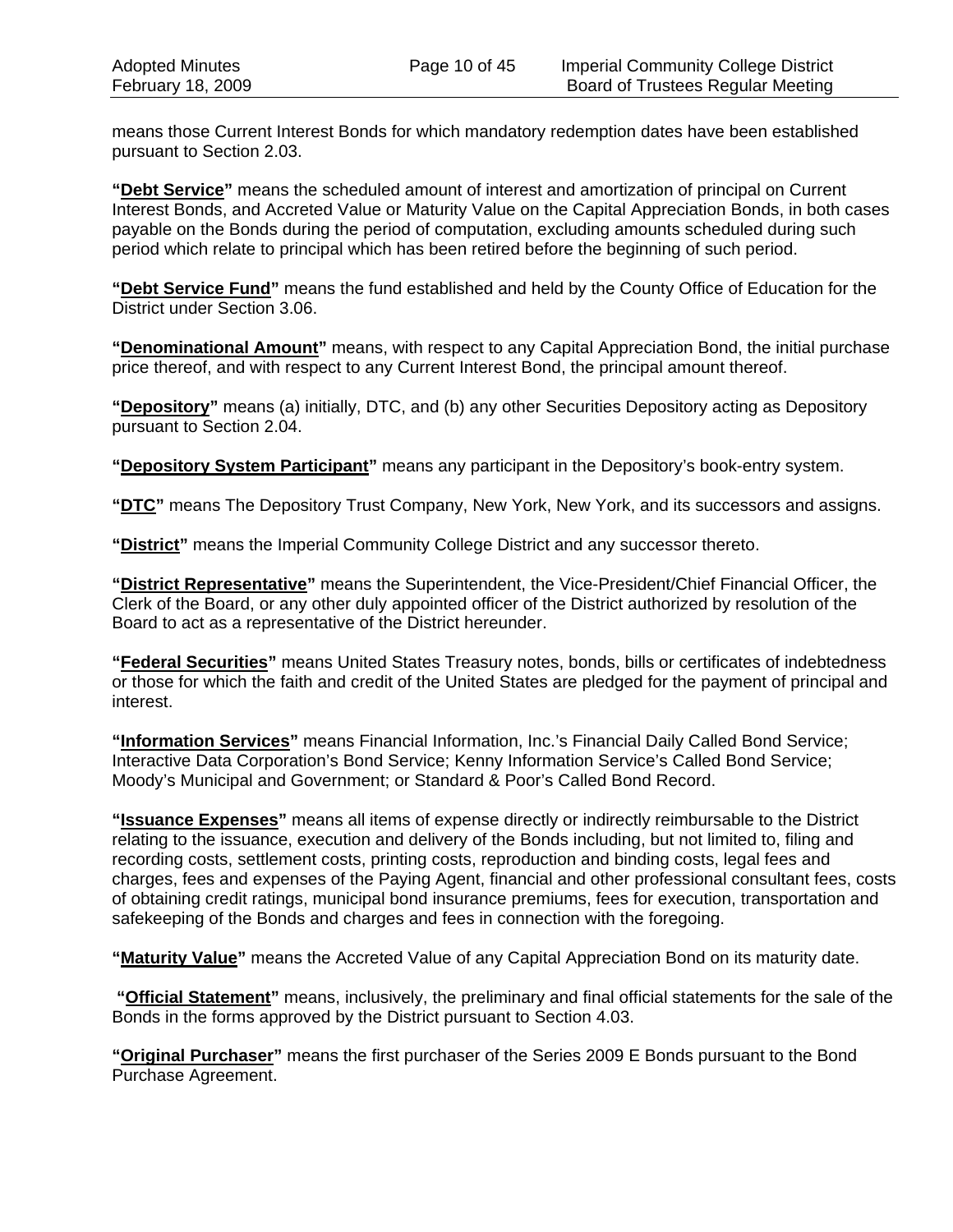**"Outstanding,"** when used as of any particular time with reference to Bonds, means all Bonds except:

(a) Bonds theretofore canceled by the Paying Agent or surrendered to the Paying Agent for cancellation;

(b) Bonds paid or deemed to have been paid within the meaning of Section 9.02 hereof; and

(c) Bonds in lieu of or in substitution for which other Bonds shall have been authorized, executed, issued and delivered by the District pursuant to the Resolution.

**"Owner"** or **"Bondowner"** mean any person who shall be the registered owner of any Outstanding Bond.

**"Paying Agent"** means the Paying Agent appointed by the District and acting as paying agent, registrar and authenticating agent for the Bonds, its successors and assigns, and any other corporation or association which may at any time be substituted in its place, as provided in Section 6.01.

**"Principal Office"** means the principal corporate trust office of the Paying Agent.

**"Proceeds Account"** means the account by that name established pursuant to Section 3.03.

**"Regulations"** means temporary and permanent regulations promulgated under the Tax Code.

**"Resolution"** or **"Bond Resolution"** means this Resolution.

**"Securities Depositories"** means The Depository Trust Company, 711 Steward Avenue, Garden City, New York 11530, Facsimile transmission: (516) 227-4039, (516) 227-4190; Midwest Securities Trust Company, Capital Structure-Call Notification, 440 South La Salle Street, Chicago, Illinois 60605, Facsimile transmission: (312) 663-2343; and Philadelphia Depository Trust Company, Reorganization Division, 1900 Market Street, Philadelphia, Pennsylvania 19103, Facsimile transmission: (215) 496- 5058.

**"Supplemental Resolution"** means any resolution supplemental to or amendatory of this Resolution, adopted by the Board in accordance with Article VIII hereof.

**"Tax Code"** means the Internal Revenue Tax Code of 1986 as in effect on the Closing Date or (except as otherwise referenced herein) as it may be amended to apply to obligations issued on the Closing Date, together with applicable temporary and final Regulations promulgated under the Tax Code.

**"Term Bonds" or "Series 2009 E Term Bonds"** means the Bonds designated as Term Bonds in the Bond Purchase Agreement and subject to mandatory sinking fund redemption as provided in the Bond Purchase Agreement.

**"Written Request of the District"** means an instrument in writing signed by the District Representative or by any other officer of the District duly authorized by the District and listed on a Written Request of the District for that purpose.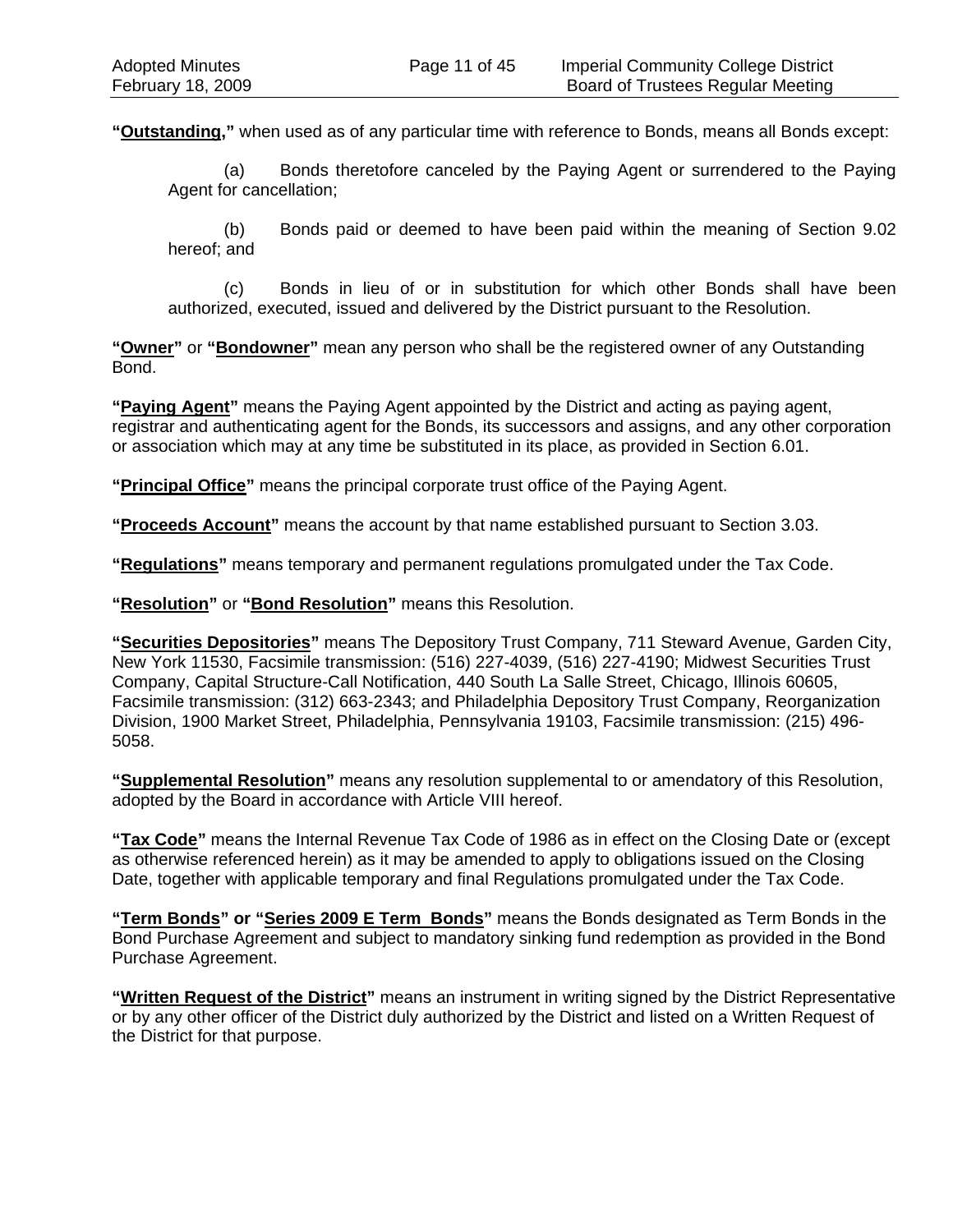## **ARTICLE II THE BONDS**

**Section 2.01. Authorization.** The Bonds, comprised of Current Interest Bonds and Capital Appreciation Bonds, are hereby authorized to be issued by the District under and subject to the terms of the Bond Law and this Resolution; provided, that the aggregate principal amount of the Current Interest Bonds and the Capital Appreciation Bonds shall not exceed \$8,898,711. This Resolution constitutes a continuing agreement with the Owners of all of the Bonds issued or to be issued hereunder and then Outstanding to secure the full and final payment of principal of and the interest on all Bonds which may from time to time be executed and delivered hereunder, subject to the covenants, agreements, provisions and conditions herein contained. The Bonds shall be designated the "Imperial Community College District General Obligation Bonds, Election of 2004, Series 2009 E".

## **Section 2.02. Terms of Bonds.**

(a) Form; Numbering. The Bonds shall be issued as fully registered Bonds, without coupons. Bonds shall be lettered and numbered as the Paying Agent shall prescribe. The Current Interest Bonds shall be issued in the denomination of \$5,000 each or any integral multiple thereof, but in an amount not to exceed the aggregate principal amount of Current Interest Bonds maturing in the year of maturity of the Current Interest Bond for which the denomination is specified. The Capital Appreciation Bonds shall be issued in the Maturity Value of \$5,000 each or any integral multiple thereof, but in an amount not to exceed the aggregate Maturity Value of Capital Appreciation Bonds maturing in the year of maturity for the Capital Appreciation Bonds for which the denomination is specified.

(b) Date of Bonds. The Series 2009 E Bonds shall be dated the Closing Date, or such other date as shall be specified in the Bond Purchase Agreement.

(c) CUSIP Identification Numbers. "CUSIP" identification numbers shall be imprinted on the Bonds, but such numbers shall not constitute a part of the contract evidenced by the Bonds and any error or omission with respect thereto shall not constitute cause for refusal of any purchaser to accept delivery of and pay for the Series 2009 E Bonds. In addition, failure on the part of the District to use such CUSIP numbers in any notice to Owners of the Series 2009 E Bonds shall not constitute an event of default or any violation of the District's contract with such Owners and shall not impair the effectiveness of any such notice.

(d) Maturities; Interest. The Series 2009 E Bonds shall mature on August 1 in the years and amounts set forth in the Bond Purchase Agreement.

The Maturity Value of any Capital Appreciation Bond shall be payable only upon the maturity of such Capital Appreciation Bond. The total amount of principal of and interest payable on the Capital Appreciation Bonds as of any date other than its maturity date shall be the Accreted Value thereof determined as of such date.

The Current Interest Bonds shall bear interest at such rate as shall be determined upon the sale thereof in accordance with Section 4.01 hereof, payable semi-annually on each Bond Payment Date, commencing August 1, 2009, or such other date specified in the Bond Purchase Agreement.

The Capital Appreciation Bonds shall accrete interest at such rate or rates as shall be determined upon the sale thereof in accordance with Section 4.01 hereof.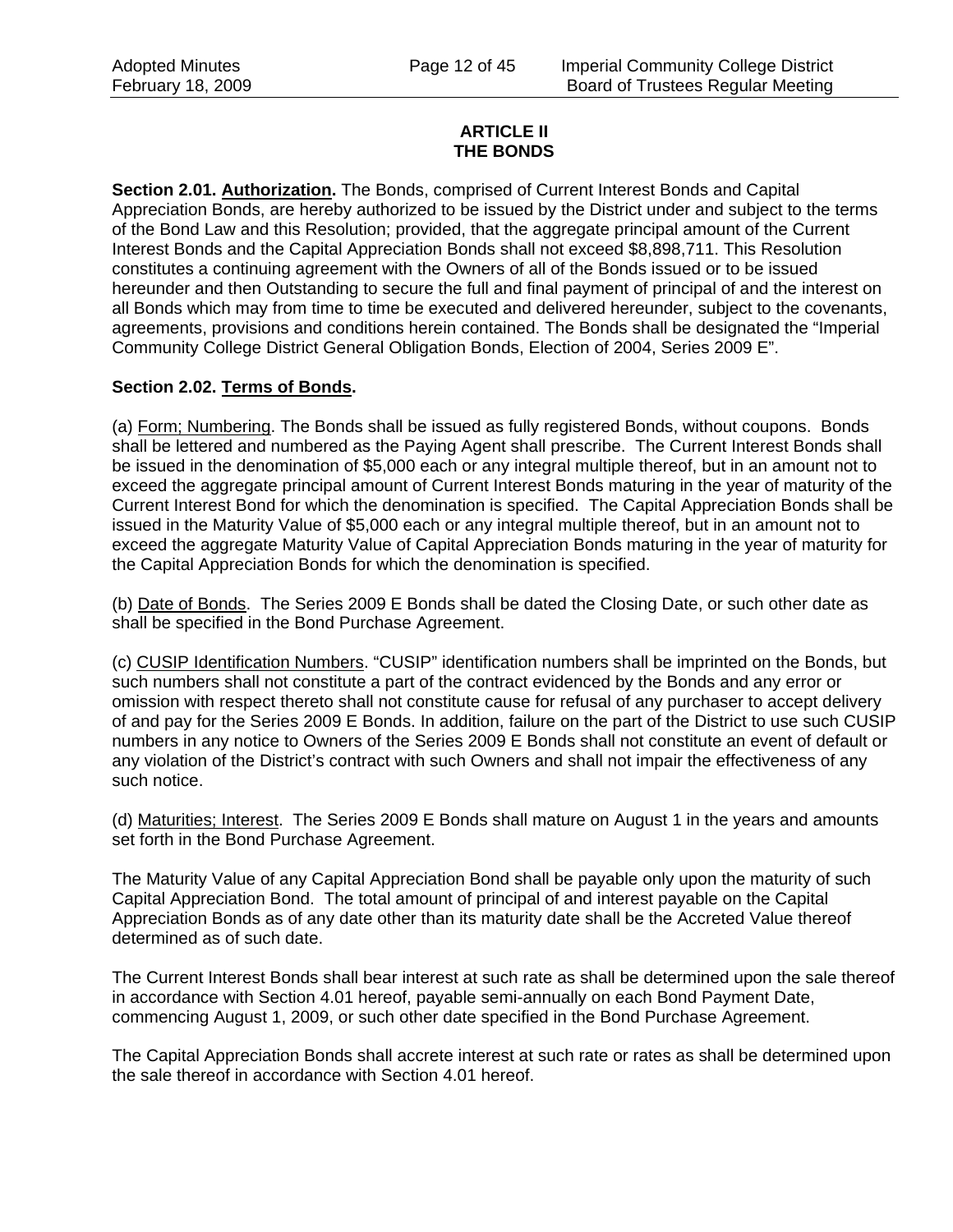Each Current Interest Bond shall bear interest from the Bond Payment Date next preceding the date of registration and authentication thereof unless (i) it is registered and authenticated as of a Bond Payment Date, in which event it shall bear interest from such date, or (ii) it is registered and authenticated prior to a Bond Payment Date and after the close of business on the fifteenth (15th) day of the month preceding such Bond Payment Date, in which event it shall bear interest from such Bond Payment Date, or (iii) it is registered and authenticated prior to 15 days prior to the first interest payment date, in which event it shall bear interest from the Closing Date; *provided, however*, that if at the time of authentication of a Bond, interest is in default thereon, such Bond shall bear interest from the Bond Payment Date to which interest has previously been paid or made available for payment thereon.

Interest on the Series 2009 E Bonds shall be calculated on the basis of a 360-day year comprised of twelve 30-day months.

(e) Payment. Interest on the Current Interest Bonds, including the final interest payment upon maturity, is payable by check of the Paying Agent mailed on the Bond Payment Date via first-class mail to the Owner thereof at such Owner's address as it appears on the bond register maintained by the Paying Agent at the close of business on the fifteenth (15th) day of the month preceding the Bond Payment Date (the "Record Date"), or at such other address as the Owner may have filed with the Paying Agent for that purpose, or upon written request filed with the Paying Agent as of the Record Date by an Owner of at least \$1,000,000 in aggregate principal amount of Current Interest Bonds, by wire transfer.

The interest portion of the Accreted Value of any Capital Appreciation Bond which is payable on the date of maturity shall represent interest accrued and coming due on such date. The Accreted Value of any Capital Appreciation Bond at maturity shall be payable, except as provided below, by check mailed by first-class mail, in lawful money of the United States of America upon presentation and surrender of such Bond at the Principal Office of the Paying Agent.

**Section 2.03. Redemption**. The Series 2009 E Bonds, including any Series 2009 E Term Bonds, will be subject to redemption as provided in the Bond Purchase Agreement.

Whenever less than all of the outstanding Series 2009 E Bonds are to be redeemed, the Paying Agent shall select the Series 2009 E Bonds to be redeemed in any order as directed by the District, or if no District direction is given, within a maturity the Paying Agent shall select Series 2009 E Bonds for redemption by lot. Redemption by lot shall be in such manner as the Paying Agent shall determine; provided, however, that the portion of any Series 2009 E Bond to be redeemed in part shall be in the Principal Amount of \$5,000 or any integral multiple thereof. The Paying Agent shall promptly notify the District of the Series 2009 E Bonds so selected for redemption on such date.

The Paying Agent shall give notice of the redemption of the Bonds at the expense of the District. Such notice shall specify: (a) that the Bonds or a designated portion thereof are to be redeemed, (b) the numbers and CUSIP numbers of the Bonds to be redeemed, (c) the date of notice and the date of redemption, (d) the place or places where the Bonds must be submitted for redemption, descriptive information about the Bonds, including the dated date, interest rate and stated maturity date. Such notice shall further state that on the specified date there shall become due and payable upon each Bond to be redeemed, the portion of the principal amount or Maturity Value of such Bond to be redeemed, together with interest accrued or accreted to said date, and redemption premium, if any, and that from and after such date interest with respect thereto shall cease to accrue or accrete and be payable.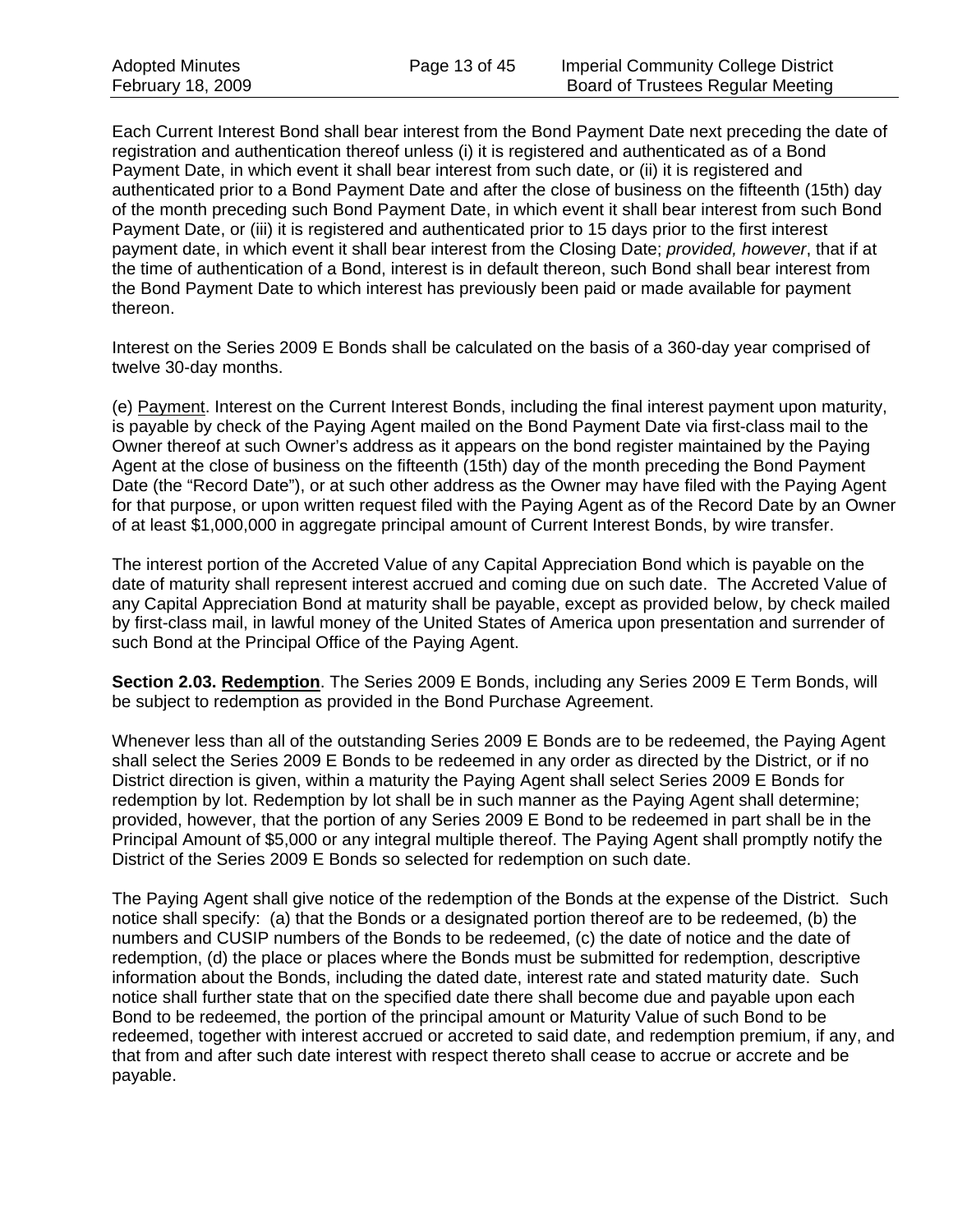| <b>Adopted Minutes</b> | Page 14 of 45 | <b>Imperial Community College District</b> |
|------------------------|---------------|--------------------------------------------|
| February 18, 2009      |               | Board of Trustees Regular Meeting          |

Notice of redemption shall be by first class mail, postage prepaid, to the original purchaser of the Bonds, to a Securities Depository and to an Information Service that disseminates securities redemption notices, and to the District and to the County, and by registered or certified mail or personal delivery to the respective Owners of any Bonds designated for redemption at their addresses appearing on the Bond Register of the Paying Agent, in every case at least 30 days, but not more than 60 days, prior to the redemption date; provided that neither failure to receive such notice nor any defect in any notice so mailed shall affect the sufficiency of the proceedings for the redemption of such Bonds.

#### **SECTION 2.04. Book-Entry System.**

(a) Original Delivery. The Bonds shall be initially delivered in the form of a separate single fully registered Bond (which may be typewritten) for each maturity of the Bonds. Upon initial delivery, the ownership of each such Bond shall be registered on the Registration Books in the name of Cede & Co. (the "Nominee"). Except as provided in subsection (c), the ownership of all of the Outstanding Bonds shall be registered in the name of the Nominee on the Registration Books.

With respect to Bonds the ownership of which shall be registered in the name of the Nominee, the District and the Paying Agent shall have no responsibility or obligation to any Depository System Participant or to any person on behalf of which the Depository holds an interest in the Bonds. Without limiting the generality of the immediately preceding sentence, the District and the Paying Agent shall have no responsibility or obligation with respect to (i) the accuracy of the records of the Depository, the Nominee or any Depository System Participant with respect to any ownership interest in the Bonds, (ii) the delivery to any Depository System Participant or any other person, other than an Owner as shown in the Registration Books, of any notice with respect to the Bonds, including any notice of redemption, (iii) the selection by the Depository of the beneficial interests in the Bonds to be redeemed in the event the District elects to redeem the Bonds in part, (iv) the payment to any Depository System Participant or any other person, other than an Owner as shown in the Registration Books, of any amount with respect to principal, premium, if any, or interest on the Bonds or (v) any consent given or other action taken by the Depository as Owner of the Bonds. The District and the Paying Agent may treat and consider the person in whose name each Bond is registered as the absolute owner of such Bond for the purpose of payment of principal, premium and interest on such Bond, for the purpose of giving notices of redemption and other matters with respect to such Bond, for the purpose of registering transfers of ownership of such Bond, and for all other purposes whatsoever. The Paying Agent shall pay the principal of and interest and premium, if any, on the Bonds only to the respective Owners or their respective attorneys duly authorized in writing, and all such payments shall be valid and effective to fully satisfy and discharge all obligations with respect to payment of principal of and interest and premium, if any, on the Bonds to the extent of the sum or sums so paid. No person other than an Owner shall receive a Bond evidencing the obligation of the District to make payments of principal, interest and premium, if any, pursuant to this Resolution. Upon delivery by the Depository to the Nominee of written notice to the effect that the Depository has determined to substitute a new nominee in its place, and subject to the provisions herein with respect to Record Dates, such new nominee shall become the Nominee hereunder for all purposes; and upon receipt of such a notice the District shall promptly deliver a copy of the same to the Paying Agent.

(b) Representation Letter. In order to qualify the Bonds for the Depository's bookentry system, the District and the Paying Agent shall execute and deliver to such Depository a letter representing such matters as shall be necessary to so qualify the Bonds. The execution and delivery of such letter shall not in any way limit the provisions of subsection (a) above or in any other way impose upon the District or the Paying Agent any obligation whatsoever with respect to persons having interests in the Bonds other than the Owners. The Paying Agent agrees to comply with all provisions in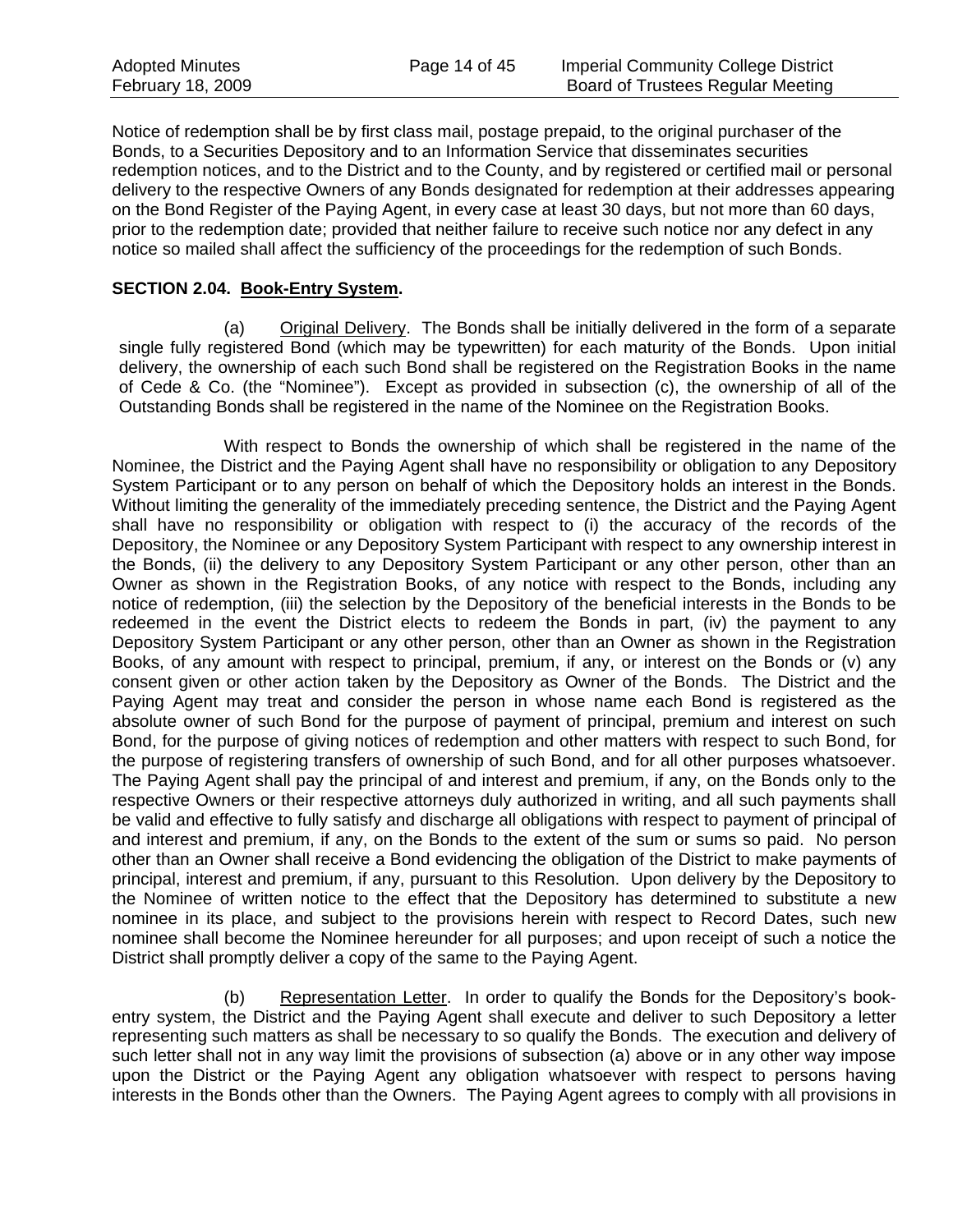| <b>Adopted Minutes</b> | Page 15 of 45 | <b>Imperial Community College District</b> |
|------------------------|---------------|--------------------------------------------|
| February 18, 2009      |               | <b>Board of Trustees Regular Meeting</b>   |

such letter with respect to the giving of notices thereunder by the Paying Agent. In addition to the execution and delivery of such letter, the District may take any other actions, not inconsistent with this Resolution, to qualify the Bonds for the Depository's book-entry program.

(c) Transfers Outside Book-Entry System. In the event that either (i) the Depository determines not to continue to act as Depository for the Bonds, or (ii) the District determines to terminate the Depository as such, then the District shall thereupon discontinue the book-entry system with such Depository. In such event, the Depository shall cooperate with the District and the Paying Agent in the issuance of replacement Bonds by providing the Paying Agent with a list showing the interests of the Depository System Participants in the Bonds, and by surrendering the Bonds, registered in the name of the Nominee, to the Paying Agent on or before the date such replacement Bonds are to be issued. The Depository, by accepting delivery of the Bonds, agrees to be bound by the provisions of this subsection (c). If, prior to the termination of the Depository acting as such, the District fails to identify another Securities Depository to replace the Depository, then the Bonds shall no longer be required to be registered in the Registration Books in the name of the Nominee, but shall be registered in whatever name or names the Owners transferring or exchanging Bonds shall designate, in accordance with the provisions of this Article 2. Prior to its termination, the Depository shall furnish the Paying Agent with the names and addresses of the Participants and respective ownership interests thereof.

(d) Payments to the Nominee. Notwithstanding any other provision of this Resolution to the contrary, so long as any Bond is registered in the name of the Nominee, all payments by the District or the Paying Agent with respect to principal of and interest and premium, if any, on such Bond and all notices with respect to such Bond shall be made and given, respectively, as provided in the letter described in subsection (b) of this Section or as otherwise instructed by the Depository.

**Section 2.05. Form of Bonds**. The Bonds, the form of the Paying Agent's certificate of authentication and registration and the form of assignment to appear thereon shall be substantially in the form, with necessary or appropriate variations, omissions and insertions, as permitted or required by this Resolution, as set forth in Exhibit A (Capital Appreciation Bond) and Exhibit B (Current Interest Bond) attached hereto.

Section 2.06. **Execution of Bonds**. The Bonds shall be executed on behalf of the Board by the facsimile signatures of the President of the Board or the Superintendent and countersigned by the Clerk of the Board of Trustees who are in office on the date of adoption of this Resolution or at any time thereafter, and the seal of the District, if any, shall be impressed, imprinted or reproduced by facsimile thereon. If any officer whose signature appears on any Bond ceases to be such officer before delivery of the Bonds to the purchaser, such signature shall nevertheless be as effective as if the officer had remained in office until the delivery of the Bonds to the purchaser. Any Bond may be signed and attested on behalf of the Board by such persons as at the actual date of the execution of such Bond shall be the proper officers of the District although at the nominal date of such Bond any such person shall not have been such officer of the District.

Only such Bonds as shall bear thereon a certificate of authentication and registration in the form set forth in Exhibit A and Exhibit B attached hereto, executed and dated by the Paying Agent, shall be valid or obligatory for any purpose or entitled to the benefits of this Resolution, and such certificate of the Paying Agent shall be conclusive evidence that the Bonds so registered have been duly authenticated, registered and delivered hereunder and are entitled to the benefits of this Resolution.

**Section 2.07. Transfer of Bonds.** Any Bond may, in accordance with its terms, be transferred, upon the books required to be kept pursuant to the provisions of Section 2.09 hereof, by the person in whose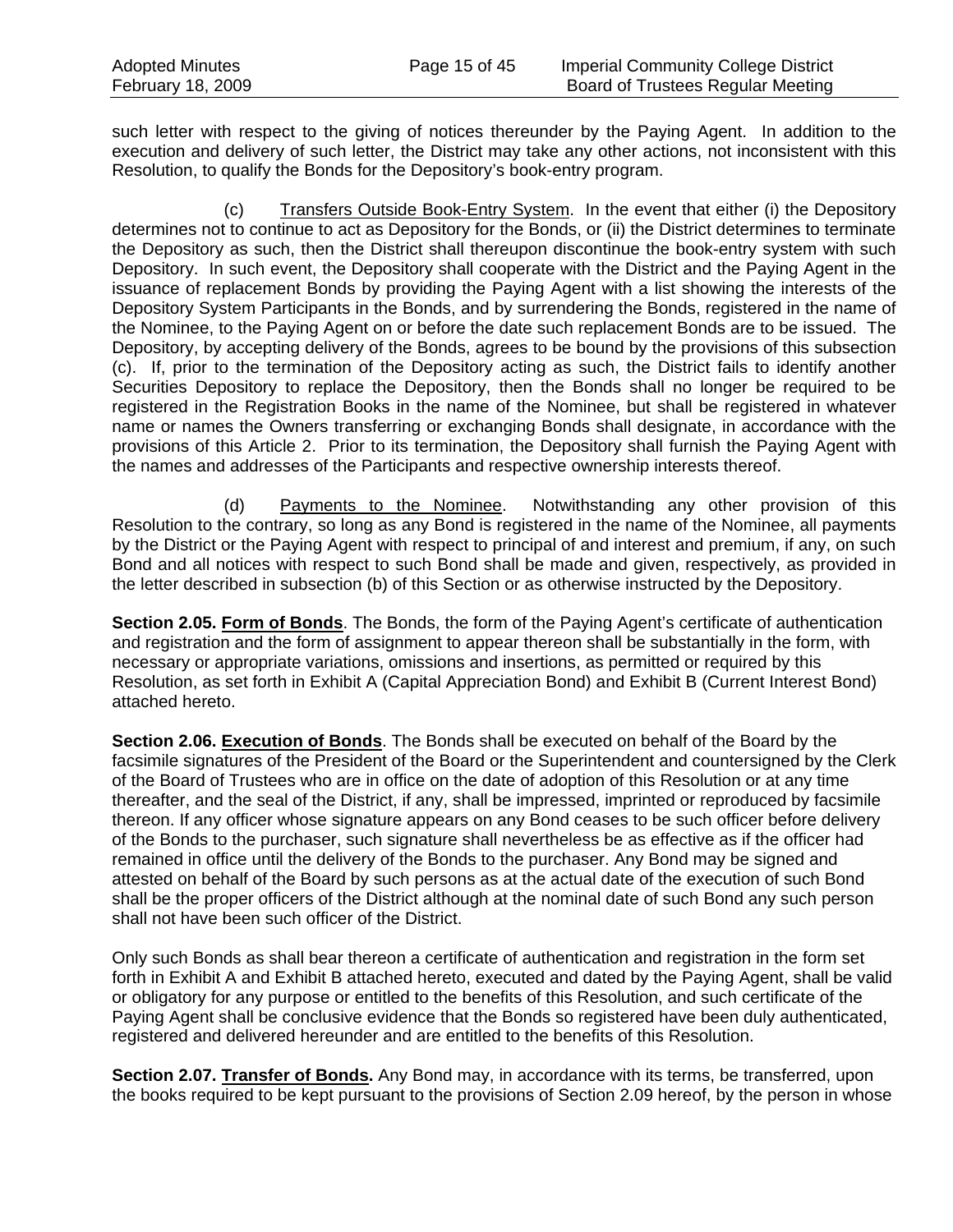name it is registered, in person or by his duly authorized attorney, upon surrender of such Bond for cancellation at the Principal Office at the Paying Agent, accompanied by delivery of a written instrument of transfer in a form approved by the Paying Agent, duly executed. The Paying Agent shall require the payment by the Owner requesting such transfer of any tax or other governmental charge required to be paid with respect to such transfer.

Whenever any Bond or Bonds shall be surrendered for transfer, the District shall execute and the Paying Agent shall authenticate and deliver a new Bond or Bonds, for like aggregate principal amount.

No transfers of Bonds shall be required to be made (a) fifteen days prior to the date established by the Paying Agent for selection of Bonds for redemption or (b) with respect to a Bond after such Bond has been selected for redemption.

**Section 2.08. Exchange of Bonds.** Bonds may be exchanged at the Principal Office of the Paying Agent for a like aggregate principal amount of Bonds of authorized denominations and of the same maturity. The Paying Agent shall require the payment by the Owner requesting such exchange of any tax or other governmental charge required to be paid with respect to such exchange.

No exchanges of Bonds shall be required to be made (a) fifteen days prior to the date established by the Paying Agent for selection of Bonds for redemption or (b) with respect to a Bond after such Bond has been selected for redemption.

**Section 2.09. Bond Register.** The Paying Agent shall keep or cause to be kept sufficient books for the registration and transfer of the Bond (the "Registration Books"), which shall at all times be open to inspection by the District upon reasonable notice; and, upon presentation for such purpose, the Paying Agent shall, under such reasonable regulations as it may prescribe, register or transfer or cause to be registered or transferred, on said books, Bonds as herein before provided.

**Section 2.10. Temporary Bonds**. The Bonds may be initially issued in temporary form exchangeable for definitive Bonds when ready for delivery. The temporary Bonds may be printed, lithographed or typewritten, shall be of such denominations as may be determined by the District, and may contain such reference to any of the provisions of this Resolution as may be appropriate. Every temporary Bond shall be executed by the District upon the same conditions and in substantially the same manner as the definitive Bonds. If the District issues temporary Bonds it will execute and furnish definitive Bonds without delay, and thereupon the temporary Bonds may be surrendered, for cancellation, in exchange therefor at the Principal Office of the Paying Agent and the Paying Agent shall deliver in exchange for such temporary Bonds an equal aggregate principal amount of definitive Bonds of authorized denominations. Until so exchanged, the temporary Bonds shall be entitled to the same benefits pursuant to this Resolution as definitive Bonds executed and delivered hereunder.

**Section 2.11. Bonds Mutilated, Lost, Destroyed or Stolen**. If any Bond shall become mutilated the District, at the expense of the Owner of said Bond, shall execute, and the Paying Agent shall thereupon authenticate and deliver, a new Bond of like maturity and principal amount in exchange and substitution for the Bond so mutilated, but only upon surrender to the Paying Agent of the Bond so mutilated. Every mutilated Bond so surrendered to the Paying Agent shall be canceled by it and delivered to, or upon the order of, the District. If any Bond shall be lost, destroyed or stolen, evidence of such loss, destruction or theft may be submitted to the District and, if such evidence be satisfactory to the District and indemnity satisfactory to it shall be given, the District, at the expense of the Owner, shall execute, and the Paying Agent shall thereupon authenticate and deliver, a new Bond of like maturity and principal amount in lieu of and in substitution for the Bond so lost, destroyed or stolen. The District may require payment of a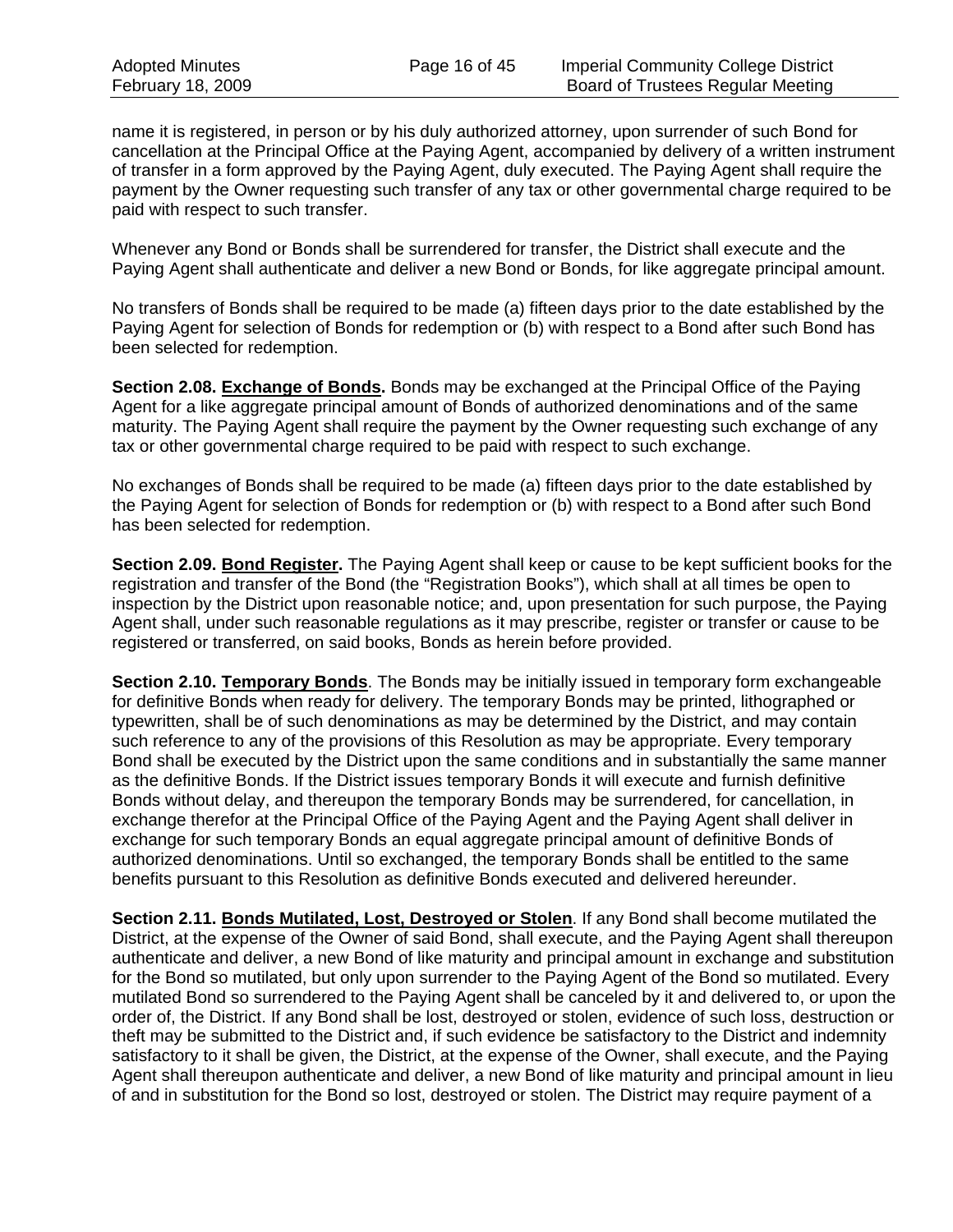sum not exceeding the actual cost of preparing each new Bond issued under this Section and of the expenses which may be incurred by the District and the Paying Agent in the premises. Any Bond issued under the provisions of this Section 2.11 in lieu of any Bond alleged to be lost, destroyed or stolen shall constitute an original additional contractual obligation on the part of the District whether or not the Bond so alleged to be lost, destroyed or stolen be at any time enforceable by anyone, and shall be equally and proportionately entitled to the benefits of this Resolution with all other Bonds issued pursuant to this Resolution.

#### **ARTICLE III ISSUANCE OF BONDS; APPLICATION OF BOND PROCEEDS; SECURITY FOR THE BONDS; DEBT SERVICE FUND**

**Section 3.01. Issuance and Delivery of Bonds**. At any time after the execution of this Resolution the District may issue and deliver the Bonds. The District Representative shall be, and is hereby, directed to cause the Bonds to be printed, signed and sealed, and to be delivered to the Original Purchaser upon the County Treasurer's receipt of the purchase price therefor, and upon the Original Purchaser's performance of the conditions imposed by the District. The Paying Agent is hereby authorized to deliver the Bonds to the Original Purchaser, upon receipt of a Written Request of the District.

**Section 3.02. Application of Proceeds of Sale of Bonds**. The Paying Agent shall deposit the proceeds of sale of the Series 2009 E Bonds received by it (including any good faith deposits upon the public sale thereof) in the Proceeds Account established pursuant to Section 3.03, to be applied on the Closing Date as follows:

- (a) The Paying Agent shall withdraw from the Proceeds Account and transfer to the County for deposit in the Debt Service Fund established pursuant to Section 3.06 an amount equal to the premium (if any) received on the sale of the Series 2009 E Bonds.
- (b) The Paying Agent shall retain in the Proceeds Account an amount set forth in a Written Request of the District filed with the Paying Agent as of the Closing Date, which amount is equal to the estimated Costs of Issuance.
- (c) The Paying Agent shall transfer the remainder of such proceeds to the Tax Collector-Treasurer of the County on behalf of the District, for deposit in the Building Fund established pursuant to Section 3.04.

**Section 3.03. Proceeds Account**. There is hereby created the "Series 2009 E Bonds Bond Proceeds Account", which shall be held and maintained by the Paying Agent as a separate account, distinct from all other funds of the District, into which shall be deposited the proceeds of sale of the Series 2009 E Bonds under Section 3.02. Amounts remaining on deposit in the Proceeds Account under Section 3.02(b) shall be disbursed for the purpose of paying the Costs of Issuance upon the receipt by the Paying Agent of Written Requests of the District. On the date which is four months after the Closing Date, the Paying Agent shall withdraw all amounts remaining on deposit in the Proceeds Account and transfer such amounts to the County for deposit in the Building Fund.

**Section 3.04. Building Fund**. The District hereby directs the Tax Collector-Treasurer of the County to establish, hold and maintain a fund to be known as the "Series 2009 E Bonds Imperial Community College District Building Fund", which the County shall maintain as a separate account, distinct from all other funds of the County and the District. The proceeds from the sale of the Series 2009 E Bonds, to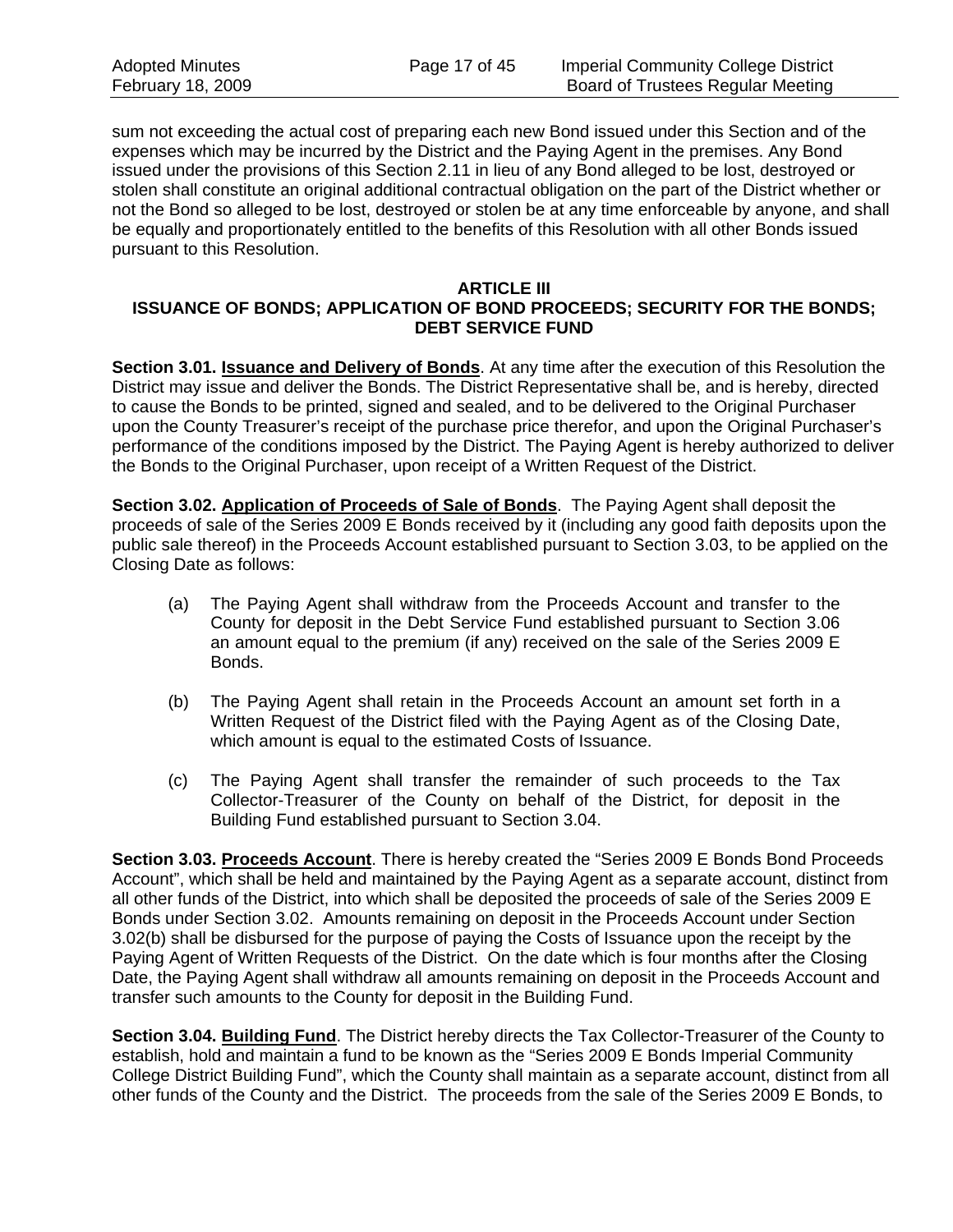the extent required under Section 3.02(c), shall be transferred to the County on behalf of the District to be credited to the Building Fund, to be expended by the District solely for the acquisition or improvement of real property for which the Series 2009 E Bond proceeds are authorized to be expended pursuant to the Bond Proposition. All interest and other gain arising from the investment of amounts deposited to the Building Fund shall be retained in the Building Fund and used for the purposes thereof. At the Written Request of the District filed with the County, any amounts remaining on deposit in the Building Fund and not needed for the purposes thereof shall be withdrawn from the Building Fund and transferred to the Debt Service Fund, to be applied to pay the principal of and interest on the Series 2009 E Bonds.

**Section 3.05. Security for the Bonds.** The Bonds are general obligations of the District, and the Board of Supervisors of the County has the power, is obligated to, and shall levy ad valorem taxes upon all property within the District subject to taxation, without limitation of rate or amount, for the payment of the Bonds and the interest thereon, in accordance with and subject to Sections 15250 and Section 15252 of the Act.

**Section 3.06. Debt Service Fund.** The District shall instruct the County Office of Education to create and maintain while the Bonds are outstanding an interest and sinking fund for the Series 2009 E Bonds (the "Debt Service Fund"), which shall be maintained by the County Office of Education as a separate account, distinct from all other funds of the District, into which shall be paid on receipt thereof, (i) the portion of the Bond proceeds designated in Section 3.02 of this Resolution, and (ii) the proceeds of any taxes levied pursuant to Section 3.03. The Debt Service Fund shall be administered and disbursements made in the manner set forth in Section 3.05 hereof.

**Section 3.07. Disbursements From Debt Service Fund.** The moneys in the Debt Service Fund, to the extent necessary to pay Debt Service on the Bonds as the same becomes due and payable, shall be transferred by the County Office of Education to the Paying Agent which, in turn, shall pay such moneys to DTC to pay the Debt Service on the Bonds. DTC will thereupon make payments of Debt Service on the Bonds to the DTC Participants who will thereupon make payments of Debt Service to the beneficial owners of the Bonds. Any moneys remaining in the Debt Service Fund after Debt Service on the Bonds has been paid, or provision for such payment has been made, shall be transferred to the General Fund of the District, pursuant to Section 15234 of the Bond Law.

**Section 3.08. No Liability of the County.** Notwithstanding anything stated to the contrary in this Resolution, (a) the Bonds are not a debt of the County, including its Board, officers, officials, agents and employees, and the County, including its Board, officers, officials, agents and employees, has no obligation to repay the Bonds; (b) the Board's sole responsibilities hereunder are to levy a tax for the repayment of the Bonds, as provided in Sections 15140, 15146 and 15250, respectively, of the Education Code, and (i) neither the County, nor the Board, nor any officer, official, agent or employee of the County, shall have any obligation or liability hereunder or in connection with the transactions contemplated hereby other than as specified in said Code Sections; (ii) the Bonds, including interest thereon, shall be payable solely from taxes levied by the Board of Supervisors of the County pursuant to Section 15250 of the California Education Code; and (iii) the County, including its Board, officers, officials, agents and employees, shall retain all of their respective constitutional and statutory privileges, immunities, rights and defenses in carrying out their duties in connection with levying the tax to repay the Bonds.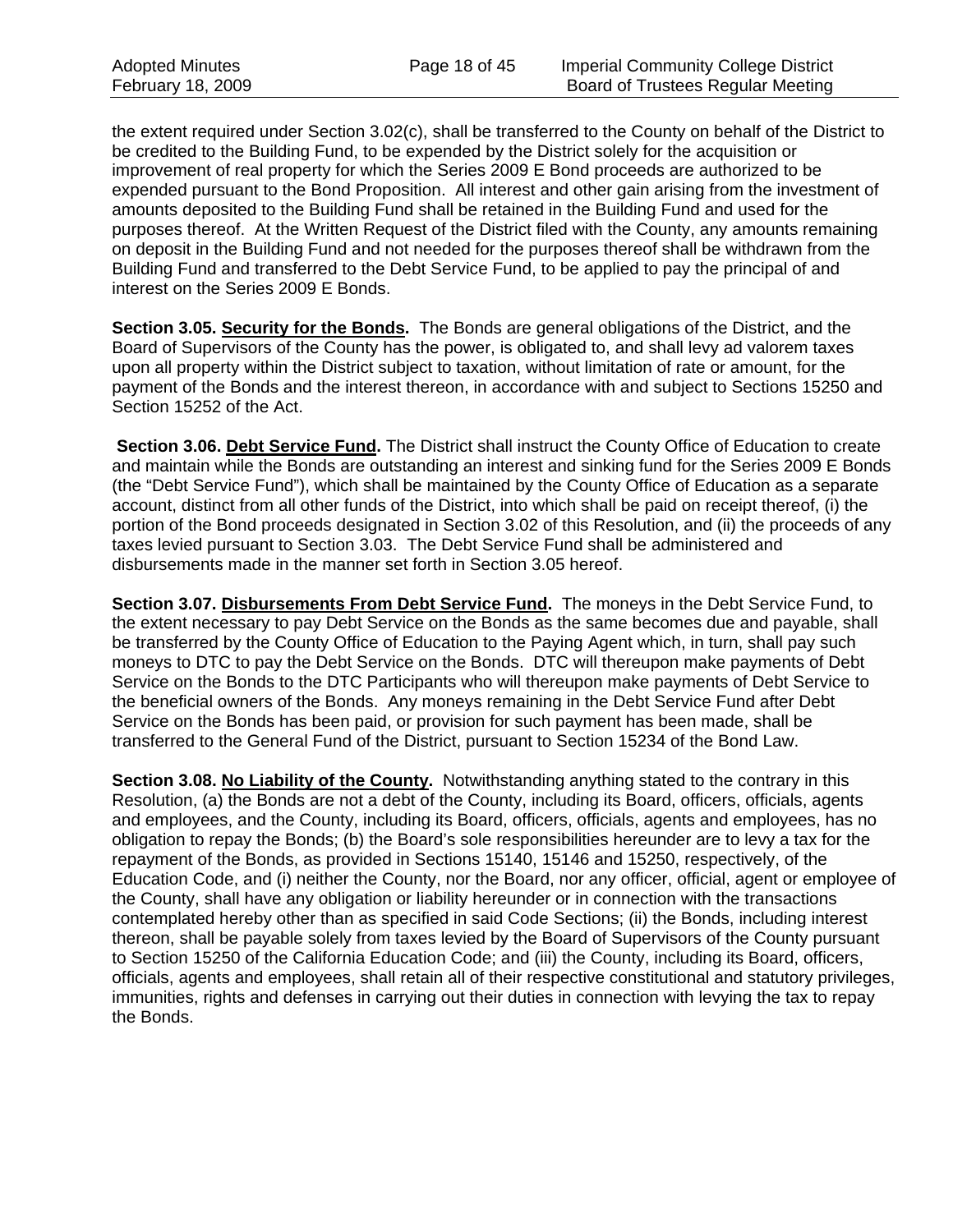#### **ARTICLE IV SALE OF THE BONDS; OFFICIAL STATEMENT**

## **Section 4.01. Sale of the Bonds**.

(a) Bond Purchase Agreement. The Board hereby authorizes the sale of the Series 2009 E Bonds to the Original Purchaser in accordance with the provisions of the Bond Purchase Agreement for the Series 2009 E Bonds in substantially the form of the Bond Purchase Agreement on file with the Clerk of the Board, together with such additions thereto and changes therein as may be approved by a District Representative, which is hereby incorporated herein by this reference. The District Representative is hereby authorized and directed to execute the Purchase Contract. In the event the Superintendent determines that a public competitive sale of the Bonds would be in the best interest of the District, the Bonds shall be sold by such a sale without further action of the Board.

The true interest cost of the Series 2009 E Bonds shall not exceed 12% per annum and the underwriter's discount may not exceed 2% of the aggregate principal amount of the Series 2009 E Bonds sold thereunder, exclusive of costs of issuance paid by the Original Purchaser from premium.

(b) Official Statement. The Board hereby approves and deems nearly final within the meaning of Rule 15c2-12 of the Securities Exchange Act of 1934, the preliminary Official Statement describing the Series 2009 E Bonds in the form on file with the Clerk of the Board. A District Representative is hereby individually authorized, at the request of the Original Purchaser, to execute an appropriate certificate affirming the Board's determination that the preliminary Official Statement has been deemed nearly final within the meaning of such Rule. Distribution of the preliminary Official Statement by the Original Purchaser is hereby approved. A District Representative is hereby individually authorized and directed to approve any changes in or additions to a final form of said Official Statement, and the execution thereof by such District Representative shall be conclusive evidence of approval of any such changes and additions. The Board hereby authorizes the distribution of the final Official Statement by the Original Purchaser. A District Representative shall execute the final Official Statement in the name and on behalf of the District.

(d) Furnishing of Bond Purchase Agreement and Official Statement. The Board authorizes and directs Caldwell, Flores, Winters, Inc., as financial adviser to the District, to cause to be furnished to the Original Purchaser a reasonable number of copies of the Preliminary Official Statement relating to the Series 2009 E Bonds.

**Section 4.02. Official Action.** All actions heretofore taken by the officers and agents of the District with respect to the sale and issuance of the Bonds are hereby approved, and the District Representative and all other officers of the District are hereby authorized and directed for and in the name and on behalf of the Board, to do any and all things and take any and all actions relating to the execution and delivery of any and all certificates, requisitions, agreements and other documents, which they, or any of them, may deem necessary or advisable in order to consummate the lawful issuance and delivery of the Bonds in accordance with this resolution.

## **ARTICLE V COVENANTS**

**Section 5.01. Punctual Payment**. The District shall send a certified copy of this Resolution, together with the debt service schedule for the Series 2009 E Bonds, to the County Treasurer, to assure that the Board of Supervisors will levy ad valorem taxes so as to enable the District to punctually pay, or cause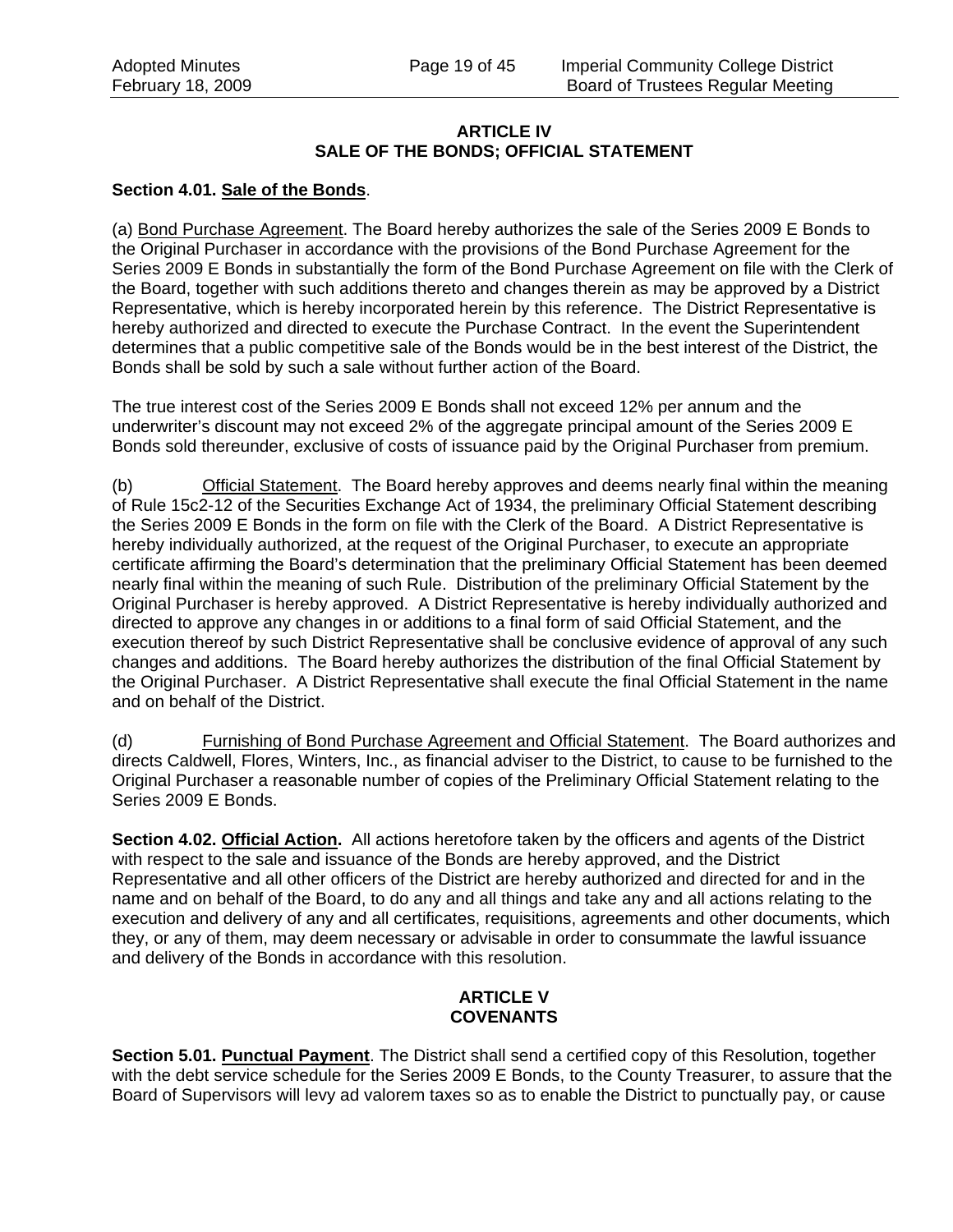to be paid, the principal of and interest on the Series 2009 E Bonds, in conformity with the terms of the Series 2009 E Bonds and of this Resolution. Nothing herein contained shall prevent the District from making advances of its own moneys, howsoever derived, to any of the uses or purposes permitted by law.

**Section 5.02. Extension of Time for Payment**. In order to prevent any accumulation of claims for interest after maturity, the District will not, directly or indirectly, extend or consent to the extension of the time for the payment of any claim for interest on any of the Bonds and will not, directly or indirectly, approve any such arrangement by purchasing or funding said claims for interest or in any other manner. In case any such claim for interest shall be extended or funded, whether or not with the consent of the District, such claim for interest so extended or funded shall not be entitled, in case of default by the District hereunder, to the benefits of this Resolution, except subject to the prior payment in full of the principal of all of the Bonds then Outstanding and of all claims for interest which shall not have so extended or funded.

**Section 5.03. Tax Covenants.** (a) Private Activity Bond Limitation. The District shall assure that the proceeds of the Series 2009 E Bonds are not so used as to cause the Series 2009 E Bonds to satisfy the private business tests of section 141(b) of the Code or the private loan financing test of section 141(c) of the Internal Revenue Code of 1986 (the "Code").

(b) Federal Guarantee Prohibition. The District shall not take any action or permit or suffer any action to be taken if the result of the same would be to cause any of the Series 2009 E Bonds to be "federally guaranteed" within the meaning of section 149(b) of the Code.

(c) Rebate Requirement. The District shall take any and all actions necessary to assure compliance with section 148(f) of the Code, relating to the rebate of excess investment earnings, if any, to the federal government, to the extent that such section is applicable to the Series 2009 E Bonds.

(d) No Arbitrage. The District shall not take, or permit or suffer to be taken by the Trustee or otherwise, any action with respect to the proceeds of the Series 2009 E Bonds which, if such action had been reasonably expected to have been taken, or had been deliberately and intentionally taken, on the date of issuance of the Series 2009 E Bonds would have caused the Series 2009 E Bonds to be "arbitrage bonds" within the meaning of section 148 of the Code.

(e) Maintenance of Tax Exemption. The District shall take all actions necessary to assure the exclusion of interest on the Series 2009 E Bonds from the gross income of the Owners of the Series 2009 E Bonds to the same extent as such interest is permitted to be excluded from gross income under the Code as in effect on the date of issuance of the Series 2009 E Bonds.

(f) Small Issuer Exemption from Bank Nondeductibility Restriction. The District hereby designates the Bonds for purposes of paragraph (3) of Section 265(b) of the Tax Code and hereby covenants that (i) the Bonds do not constitute private activity bonds as defined in Section 141 of the Tax Code, and (ii) not more than \$10,000,000 aggregate principal amount of obligations the interest on which is excludable (under Section 103(a) of the Tax Code) from gross income for federal income taxes (excluding, however, private activity bonds, as defined in Section 141 of the Tax Code, other than qualified 501(c)(3) bonds as defined in Section 145 of the Tax Code), including the Bonds, have been or shall be issued by or on behalf of the District, including all subordinate entities of the District, during the calendar year 2009.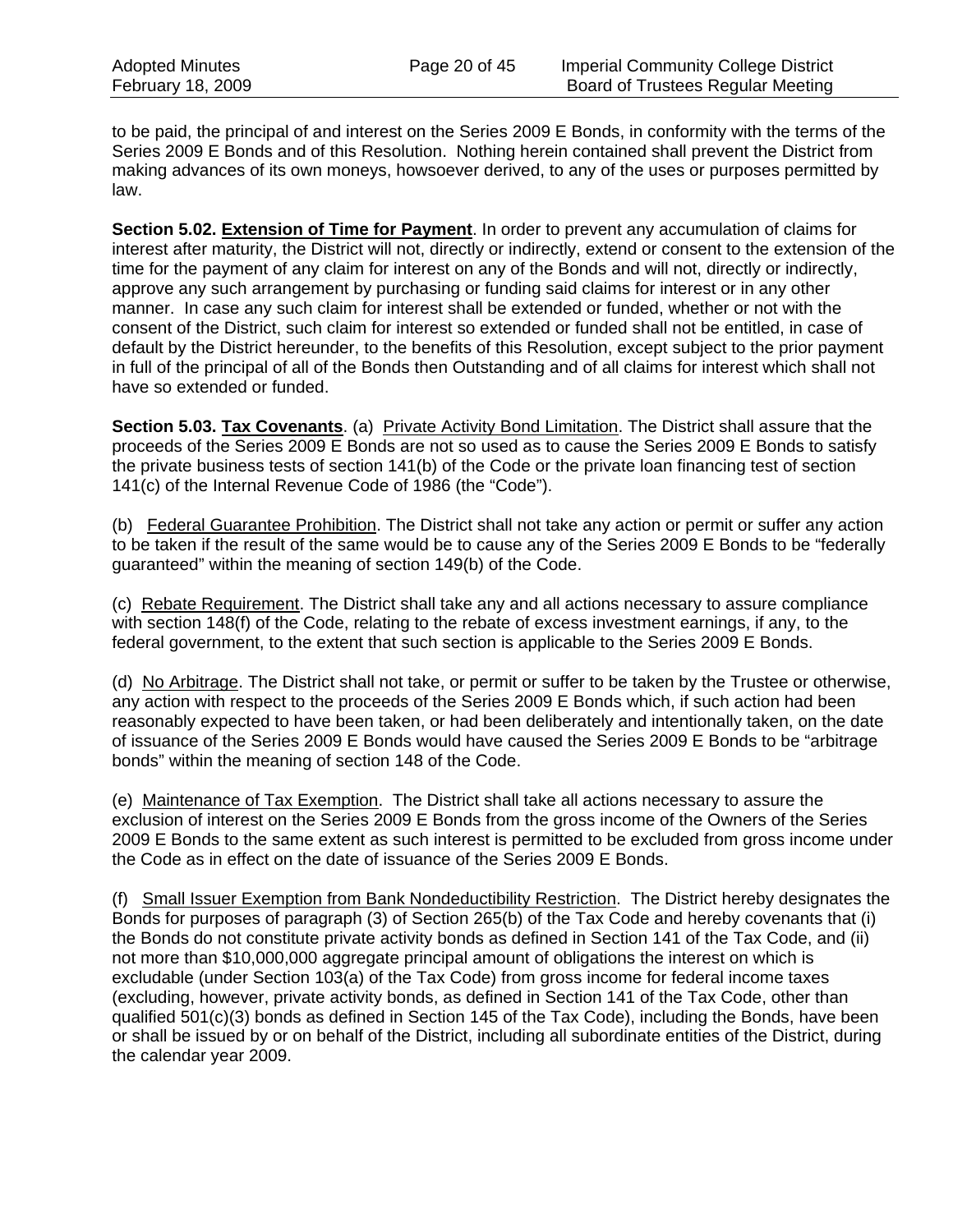(g) Exemption from Rebate Requirement. The District is a governmental unit with the power to impose taxes of general applicability which, when collected, may be used for general purposes of the District; the Bonds are not private activity bonds within the meaning of Section 141 of the Internal Revenue Code of 1986 (the "Code"); and ninety-five percent (95%) of the Net Sale Proceeds of the Bonds are to be used for local governmental activities of the District. The aggregate face amount (or, issue prices, in the case of issues with a net original issue discount or net original issue premium in excess of two percent (2%) of the principal amount of the issue, excluding original issue premium used for reasonable underwriter's compensation) of all tax-exempt obligations (other than private activity bonds as defined in Section 141 of the Code) issued by the District, including all subordinate entities of the District and all entities which may issue obligations on behalf of the District, during the calendar year during which the Bonds are being issued, is not reasonably expected to exceed \$15,000,000, of which no more than \$5,000,000 is for other than the construction of public school facilities, excluding, however, that portion of current refunding obligations having a principal amount not in excess of the principal amount of the refunded obligation (collectively the "\$15,000,000 Limitation"). By reason of the statements set forth in this subparagraph, the District will not rebate excess investment earnings, if any, to the federal government from the date hereof through and including December 31, 2010. On January 1, 2011, the \$15,000,000 Limitation is set to expire and will revert to a maximum of \$10,000,000, of which no more than \$5,000,000 is for other than the construction of public school facilities (the "Post 12-31-10 Limitation"). Unless the Code is amended to remove this expiration, if the amount of bonds issued by the District during the calendar year exceeds the Post 12-31-10 Limitation, the Bonds will become subject to the rebate requirement beginning January 1, 2011.

**Section 5.04. Continuing Disclosure**. The District hereby covenants and agrees that it will comply with and carry out all of the provisions of the Continuing Disclosure Certificate. "Continuing Disclosure Certificate" shall mean that certain Continuing Disclosure Certificate executed by the District and dated the date of issuance and delivery of the Series 2009 E Bonds, as originally executed and as it may be amended from time to time in accordance with the terms thereof, the form of which is on file with the Associate Superintendent, Business and Facilities.

## **ARTICLE VI THE PAYING AGENT**

**Section 6.01. Appointment of Paying Agent**. U.S. Bank National Association, Los Angeles, California, is hereby appointed as Paying Agent for the Bonds. The Paying Agent shall perform such duties, and only such duties, as are specifically set forth in this Resolution, and even during the continuance of an event of default with respect to the Bonds, no implied covenants or obligations shall be read into this Resolution against the Paying Agent. The Paying Agent shall signify its acceptance of the duties and obligations imposed upon it by this Resolution by executing and delivering to the District a certificate to that effect. The Superintendent is hereby authorized to designate a different paying agent for the Bonds prior to the issuance of the Bonds provided such paying agent meets the conditions set forth below and accepts such duties and obligations by executing and delivering to the District a certificate to that effect.

The District may remove the Paying Agent initially appointed, and any successor thereto, and may appoint a successor or successors thereto, but any such successor shall be a bank or trust company doing business and having an office in the State of California, having a combined capital (exclusive of borrowed capital) and surplus of at least Fifty Million Dollars (\$50,000,000), and subject to supervision or examination by federal or state authority. If such bank or trust company publishes a report of condition at least annually, pursuant to law or to the requirements of any supervising or examining authority above referred to, then for the purposes of this Section 6.01 the combined capital and surplus of such bank or trust company shall be deemed to be its combined capital and surplus as set forth in its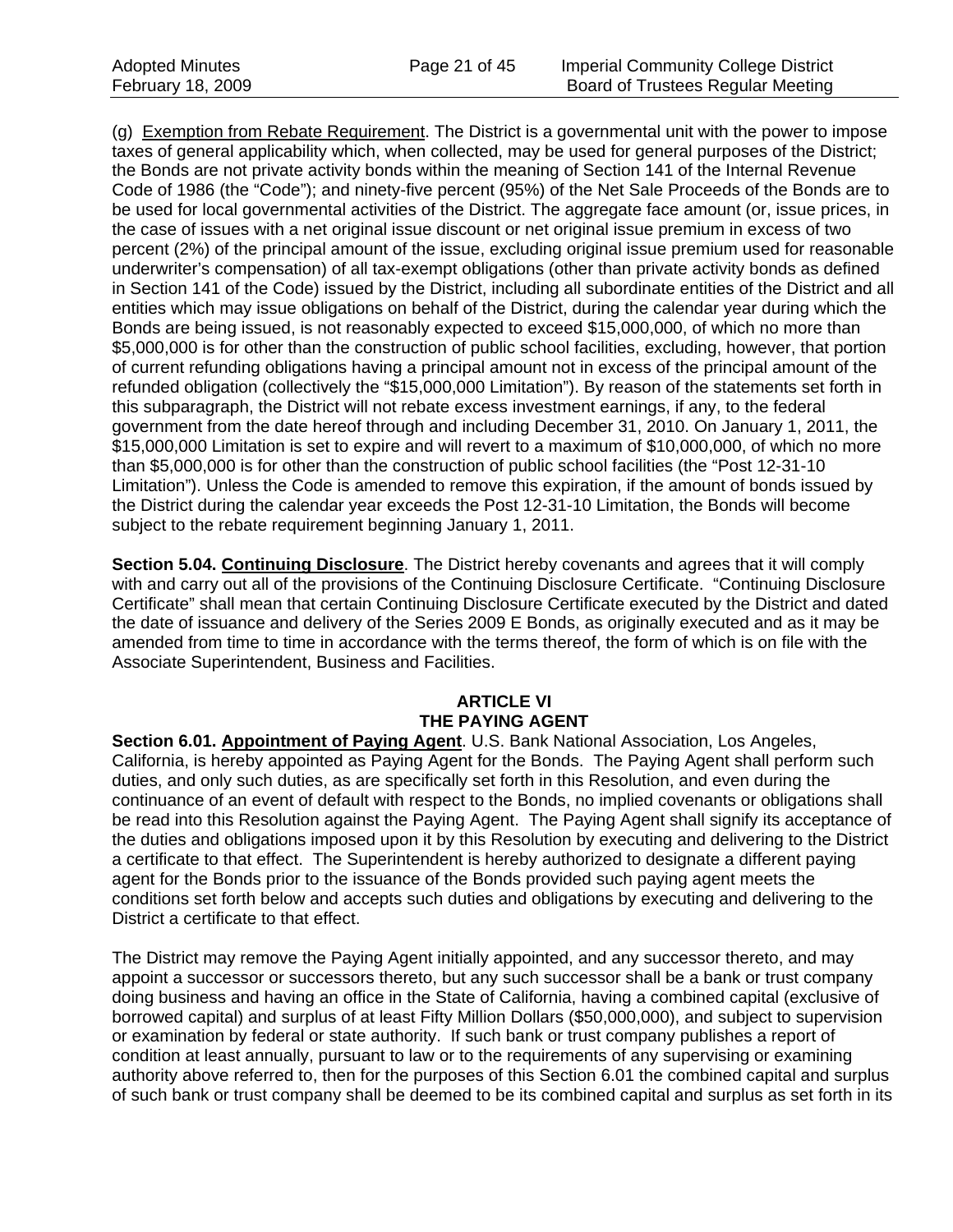most recent report of condition so published.

The Paying Agent may at any time resign by giving written notice to the District and the Bond Owners of such resignation. Upon receiving notice of such resignation, the District shall promptly appoint a successor Paying Agent by an instrument in writing. Any resignation or removal of the Paying Agent and appointment of a successor Paying Agent shall become effective upon acceptance of appointment by the successor Paying Agent.

**Section 6.02. Paying Agent May Hold Bonds**. The Paying Agent may become the owner of any of the Bonds in its own or any other capacity with the same rights it would have if it were not Paying Agent.

**Section 6.03. Liability of Agents**. The recitals of facts, covenants and agreements herein and in the Bonds contained shall be taken as statements, covenants and agreements of the District, and the Paying Agent assumes no responsibility for the correctness of the same, nor makes any representations as to the validity or sufficiency of this Resolution or of the Bonds, nor shall incur any responsibility in respect thereof, other than as set forth in this Resolution. The Paying Agent shall not be liable in connection with the performance of its duties hereunder, except for its own negligence or willful default.

In the absence of bad faith, the Paying Agent may conclusively rely, as to the truth of the statements and the correctness of the opinions expressed therein, upon certificates or opinions furnished to the Paying Agent and conforming to the requirements of this Resolution.

The Paying Agent shall not be liable for any error of judgment made in good faith by a responsible officer of its corporate trust department in the absence of the negligence of the Paying Agent.

No provision of this Resolution shall require the Paying Agent to expend or risk its own funds or otherwise incur any financial liability in the performance of any of its duties hereunder, or in the exercise of any of its rights or powers, if it shall have reasonable grounds for believing that repayment of such funds or adequate indemnity against such risk or liability is not reasonably assured to it.

The Paying Agent may execute any of the powers hereunder or perform any duties hereunder either directly or by or through agents or attorneys and the Paying Agent shall not be responsible for any misconduct or negligence on the part of any agent or attorney appointed with due care by it hereunder.

**Section 6.04. Notice to Agents**. The Paying Agent may rely and shall be protected in acting or refraining from acting upon any notice, resolution, request, consent, order, certificate. report, warrant, bond or other paper or document believed by it to be genuine and to have been signed or presented by the proper party or proper parties. The Paying Agent may consult with counsel, who may be counsel to the District, with regard to legal questions, and the opinion of such counsel shall be full and complete authorization and protection in respect of any action taken or suffered by it hereunder in good faith and in accordance therewith.

Whenever in the administration of its duties under this Resolution the Paying Agent shall deem it necessary or desirable that a matter be proved or established prior to taking or suffering any action hereunder, such matter (unless other evidence in respect thereof be herein specifically prescribed) may, in the absence of bad faith on the part of the Paying Agent, be deemed to be conclusively proved and established by a certificate of the District, and such certificate shall be full warrant to the Paying Agent for any action taken or suffered under the provisions of this Resolution upon the faith thereof, but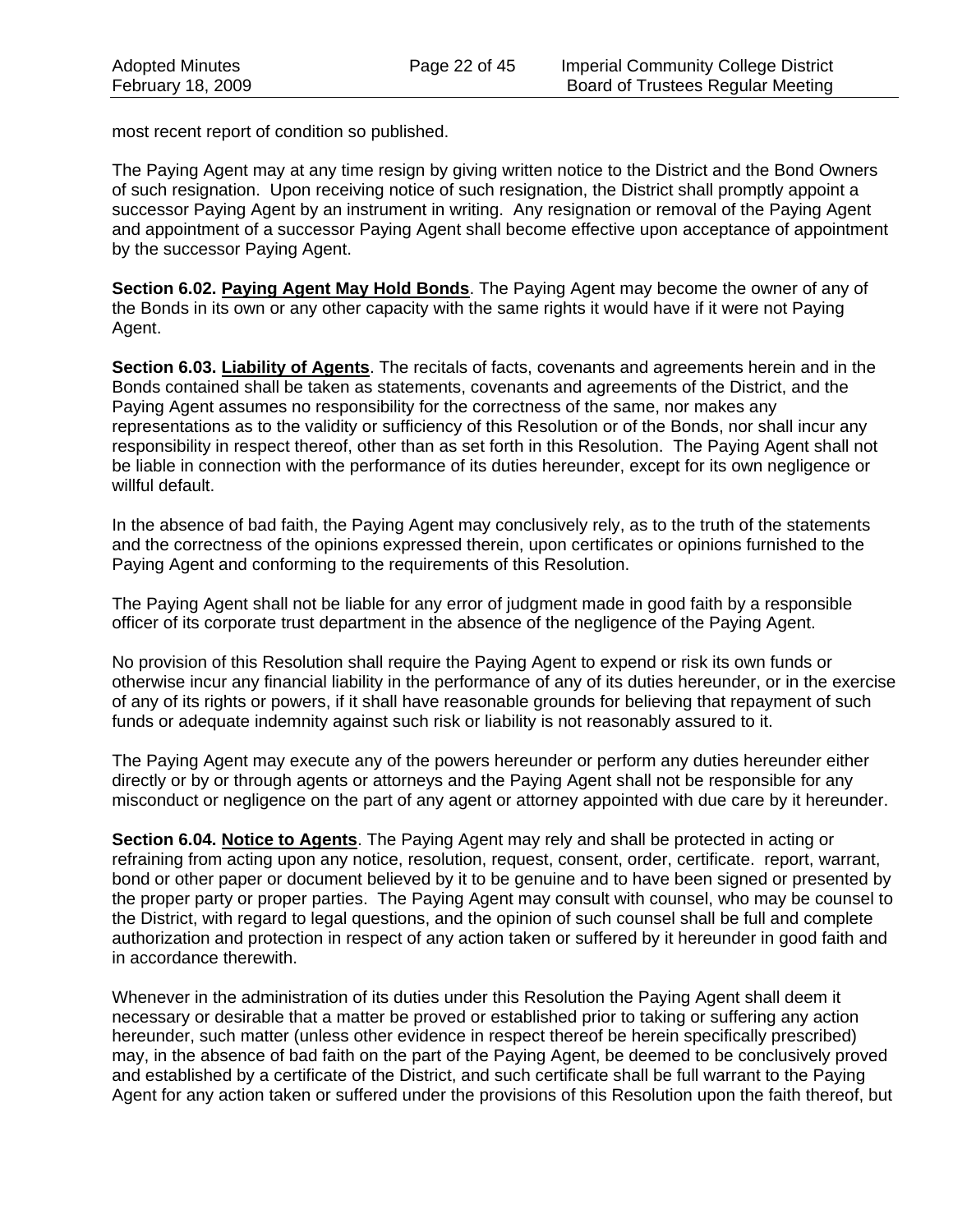in its discretion the Paying Agent may, in lieu thereof, accept other evidence of such matter or may require such additional evidence as to it may seem reasonable.

**Section 6.05. Compensation; Indemnification**. The District shall pay to the Paying Agent from time to time reasonable compensation for all services rendered under this Resolution, and also all reasonable expenses, charges, counsel fees and other disbursements, including those of their attorneys, agents and employees, incurred in and about the performance of their powers and duties under this Resolution. The District further agrees to indemnify and save the Paying Agent harmless against any liabilities which it may incur in the exercise and performance of its powers and duties hereunder which are not due to its negligence or bad faith.

#### **ARTICLE VII EVENTS OF DEFAULT AND REMEDIES OF BONDOWNERS**

**Section 7.01. Events of Default**. Any one or more of the following events shall constitute an "event of default:"

(a) if default shall be made by the District in the due and punctual payment of Debt Service or redemption premium, if any, on any Bond when and as the same shall become due and payable, whether at maturity as therein expressed, by declaration or otherwise;

 (b) if default shall be made by the District in the observance of any of the covenants, agreements or conditions on its part in this Resolution or in the Bonds contained, and such default shall have continued for a period of thirty (30) days after written notice thereof to the District Representative; or

(c) if the District shall file a petition seeking reorganization or arrangement under the federal bankruptcy laws or any other applicable law of the United States of America, or if a court of competent jurisdiction shall approve a petition, seeking reorganization of the District under the federal bankruptcy laws or any other applicable law of the United States of America, or if, under the provisions of any other law for the relief or aid of debtors, any court of competent jurisdiction shall assume custody or control of the District or of the whole or any substantial part of its property.

**Section 7.02. Application of Funds Upon Default**. All of the sums in the Debt Service Fund and accounts provided for in Section 4.02 hereof upon the occurrence of an Event of Default as provided in Section 7.01 hereof, and all sums thereafter received by the Paying Agent hereunder, shall be applied by the Paying Agent in the following order upon presentation of the Bonds, and the stamping thereon of the payment if only partially paid, or upon the surrender thereof if fully paid:

*First*, to the payment of the costs and expenses of the Paying Agent hereunder and of the costs and expenses of Bondowners in declaring such event of default, including reasonable compensation to their agents, attorneys and counsel;

*Second*, in case the principal of the Bonds shall not have become due and payable, to the payment of the interest in default in the order of the maturity of the installments of such interest, with interest on the overdue installments at the rate of twelve percent (12%) per annum (to the extent that such interest on overdue installments shall have been collected), such payments to be made ratably to the persons entitled thereto without discrimination or preference;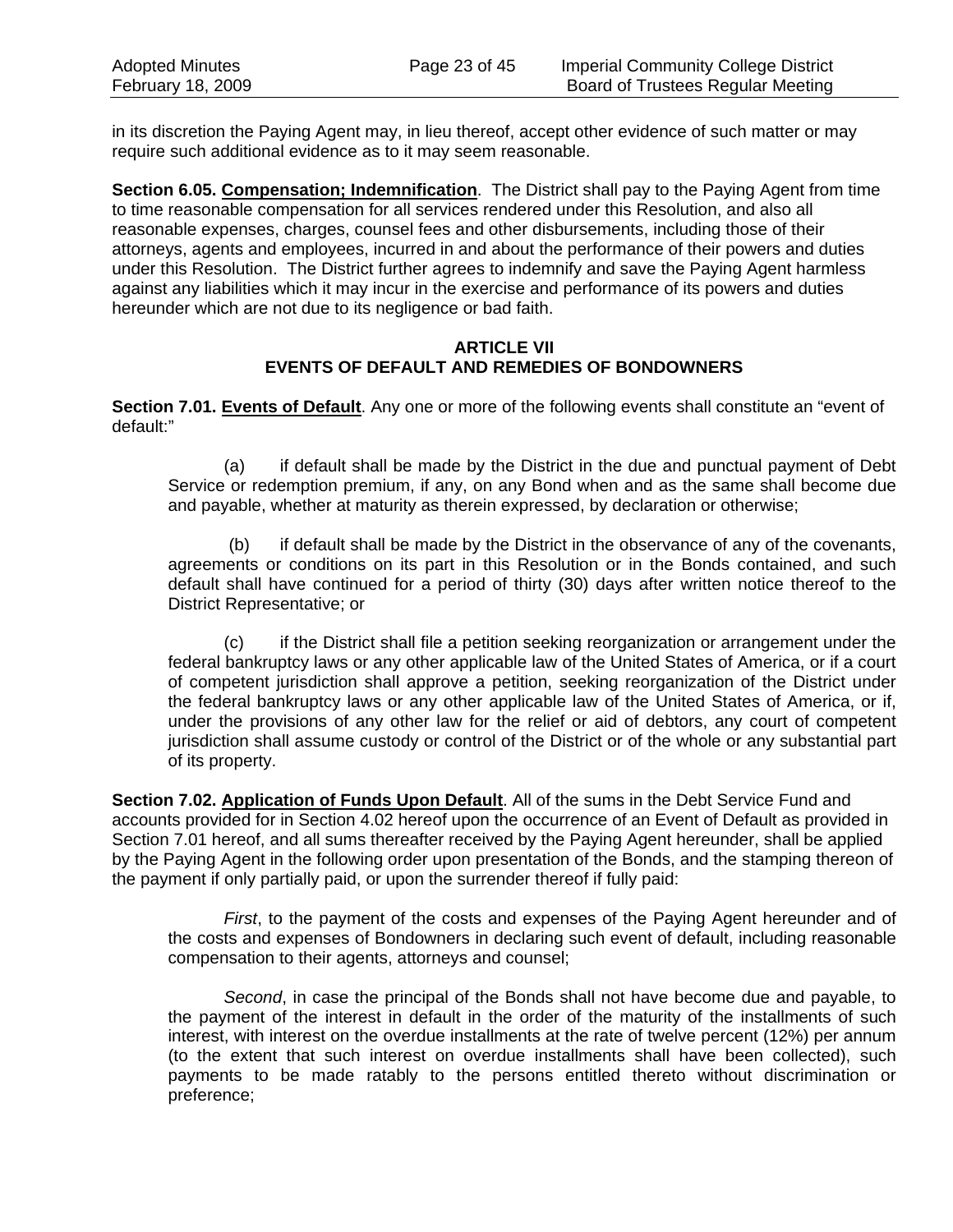*Third*, in case any principal of the Bonds shall have become and shall be then due and payable, all such sums shall be applied to the payment of the whole amount then owing and unpaid upon the Bonds for principal and interest, with interest on the overdue principal and installments of interest at the rate of twelve percent (12%) per annum (to the extent that such interest on overdue installments of interest shall have been collected), and in case such moneys shall be insufficient to pay in full the whole amount so owing and unpaid upon the Bonds, then to the payment of such principal and interest without preference or priority of principal over interest, or interest over principal, or of any installment of interest over any other installment of interest, ratably to the aggregate of such principal and interest.

**Section 7.03. Remedies of Bondowners**. Any Bondowner shall have the right, for the equal benefit and protection of all Bondowners similarly situated:

(a) by mandamus, suit, action or proceeding, to compel the District and its members, officers, agents or employees to perform each and every term, provision and covenant contained in this Resolution and in the Bonds, and to require the carrying out of any or all such covenants and agreements of the District and the fulfillment of all duties imposed upon it;

(b) by suit, action or proceeding in equity, to enjoin any acts or things which are unlawful, or the violation of any of the Bondowners' rights; or

(c) upon the happening of any event of default (as defined in Section 7.01 hereof), by suit, action or proceeding in any court of competent jurisdiction, to require the District and its members and employees to account as if it and they were the trustees of an express trust.

**Section 7.04. Non-Waiver**. Nothing in this Article VII or in any other provision of this Resolution, or in the Bonds, shall affect or impair the obligation of the District, which is absolute and unconditional, to pay the principal of and interest on the Bonds to the respective Owners of the Bonds at the respective dates of maturity, as herein provided, or affect or impair the right of action against the District, which is also absolute and unconditional, of such Owners to institute suit against the District to enforce such payment by virtue of the contract embodied in the Bonds.

A waiver of any default by any Bondowner shall not affect any subsequent default or impair any rights or remedies on the subsequent default. No delay or omission of any Owner of any of the Bonds to exercise any right or power accruing upon any default shall impair any such right or power or shall be construed to be a waiver of any such default or an acquiescence therein, and every power and remedy conferred upon the Bondowners by this Article VI may be enforced and exercised from time to time and as often as shall be deemed expedient by the Owners of the Bonds.

If a suit, action or proceeding to enforce any right or exercise any remedy be abandoned or determined adversely to the Bondowners, the District and the Bondowners shall be restored to their former positions, rights and remedies as if such suit, action or proceeding had not been brought or taken.

**Section 7.05. Remedies Not Exclusive**. No remedy herein conferred upon the Owners of Bonds shall be exclusive of any other remedy and that each and every remedy shall be cumulative and shall be in addition to every other remedy given hereunder or thereafter conferred on the Bondowners.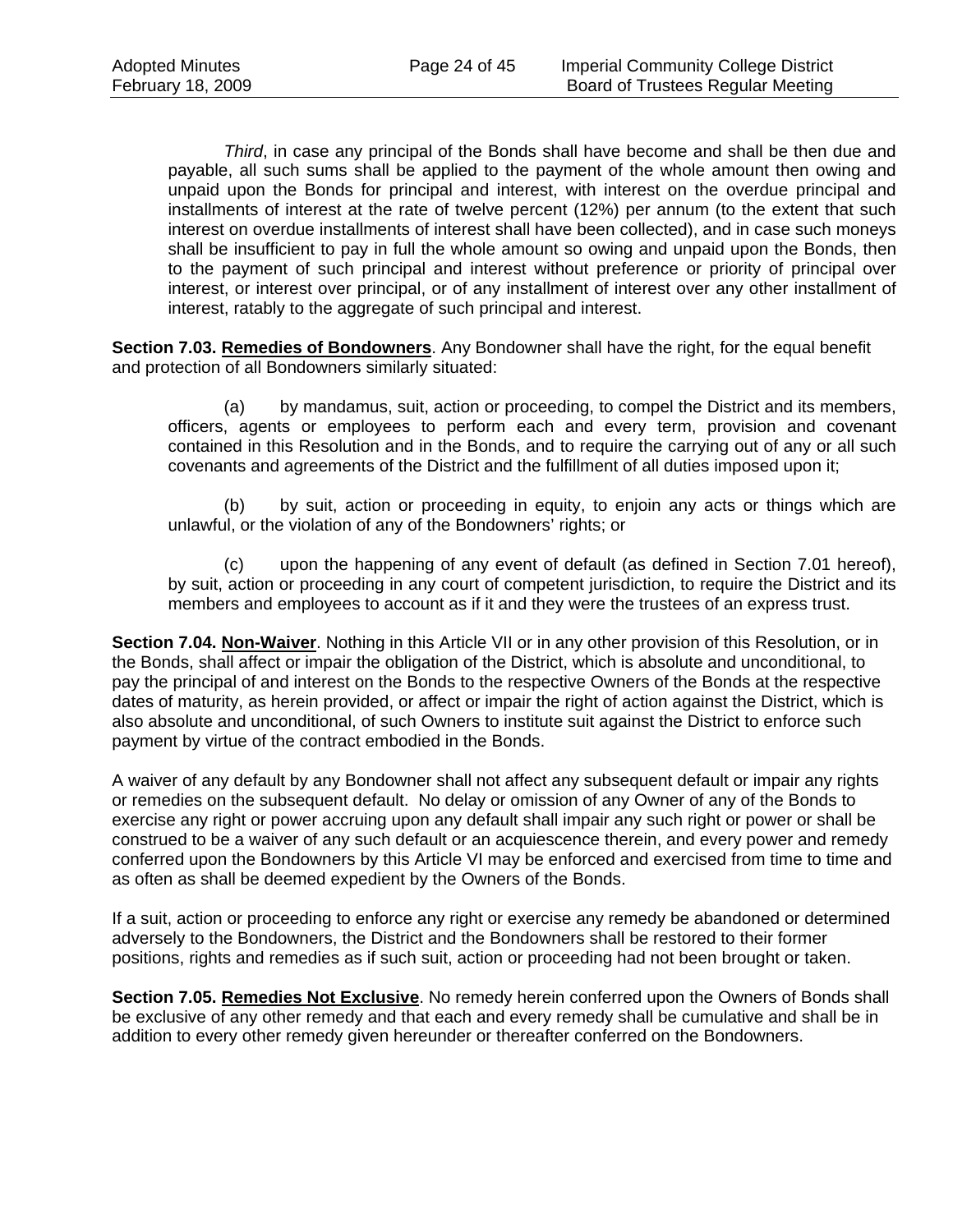## **ARTICLE VIII SUPPLEMENTAL RESOLUTIONS**

**Section 8.01. Supplemental Resolutions Effective Without Consent of the Owners**. For any one or more of the following purposes and at any time or from time to time, a Supplemental Resolution of the Board may be adopted, which, without the requirement of consent of the Owners of the Bonds, shall be fully effective in accordance with its terms:

(a) To add covenants and agreements of the Board in this Resolution, which are not contrary to or inconsistent with this Resolution as theretofore in effect;

(b) To add limitations and restrictions in this Resolution, other limitations and restrictions to be observed by the Board which are not contrary to or inconsistent with this Resolution as theretofore in effect;

(c) To confirm, as further assurance, any pledge of the District under this Resolution, of any moneys, securities or funds, or to establish any additional funds or accounts to be held under this Resolution;

(d) To cure any ambiguity, supply any omission, or cure or correct any defect or inconsistent provision in this Resolution; or

(e) To make such additions, deletions or modifications as may be necessary to assure exclusion from gross income for purposes of federal income taxation of interest on the Bonds.

**Section 8.02. Supplemental Resolutions Effective With Consent of the Owners**. Any modification or amendment of this Resolution and of the rights and obligations of the District and of the Owners of the Bonds, in any particular, may be made by a Supplemental Resolution, with the written consent of the Owners of at least two-thirds in aggregate principal amount of the Bonds Outstanding at the time such consent is given. No such modification or amendment shall permit a change in the terms of maturity of the principal of any Outstanding Bonds or of any interest payable thereon or a reduction in the principal amount thereof or in the rate of interest thereon, or shall reduce the percentage of Bonds the consent of the Owners of which is required to effect any such modification or amendment, or shall change any of the provisions in Section 7.01 hereof relating to Events of Default, or shall reduce the amount of moneys pledged by the District for the repayment of the Bonds without the consent of all the Owners of such Bonds, or shall change or modify any of the rights or obligations of any Paying Agent without its written assent thereto.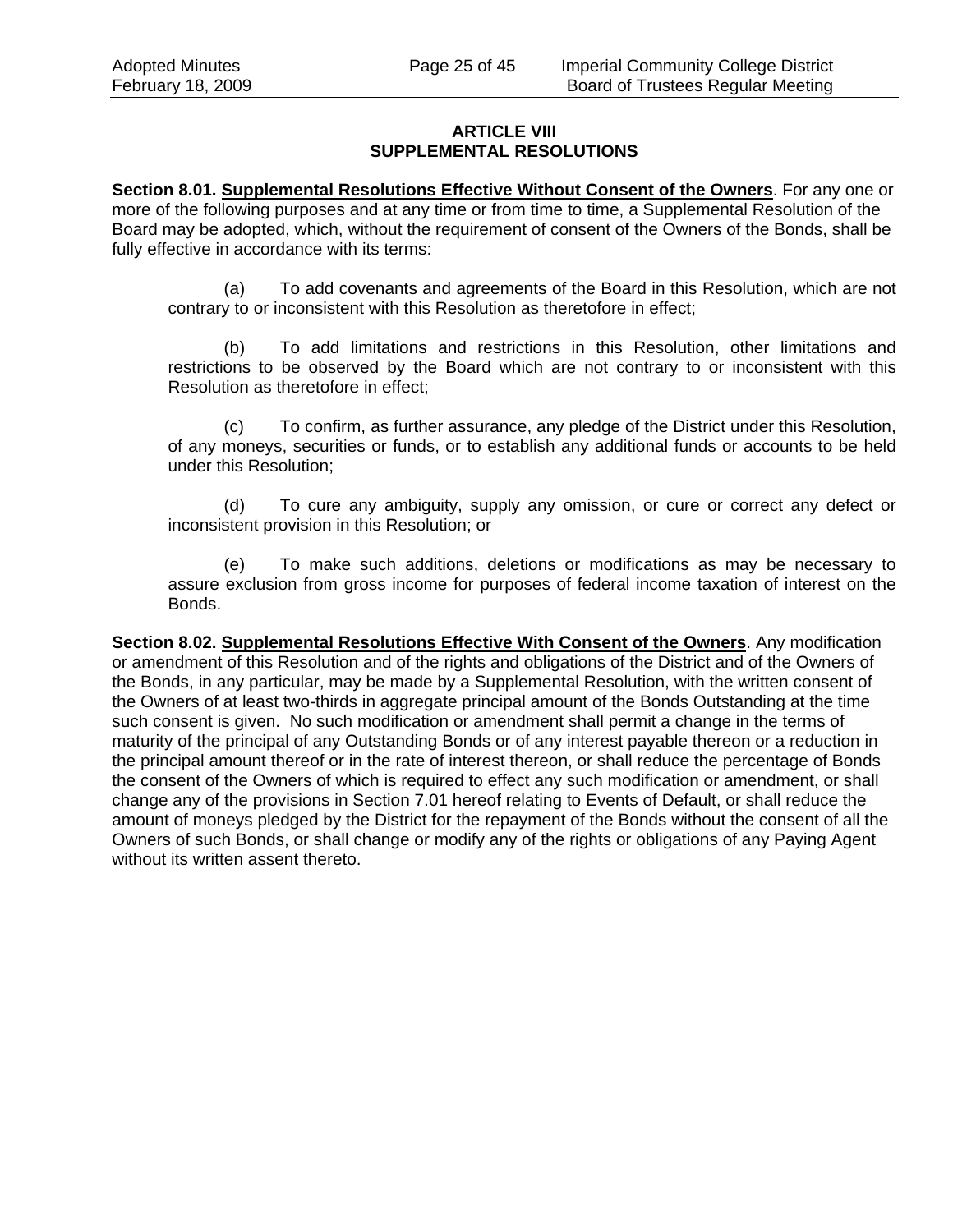#### **ARTICLE IX MISCELLANEOUS**

**Section 9.01. Benefits of Resolution Limited to Parties**. Nothing in this Resolution, expressed or implied, is intended to give to any person other than the Board, the District, the Paying Agent and the Owners of the Bonds, any right, remedy, claim under or by reason of this Resolution. Any covenants, stipulations, promises or agreements in this Resolution contained by and on behalf of the District shall be for the sole and exclusive benefit of the Owners of the Bonds.

#### **Section 9.02. Defeasance**.

(a) Discharge of Resolution. Any or all Bonds may be paid by the District in any of the following ways, provided that the District also pays or causes to be paid any other sums payable hereunder by the District:

(i) by paying or causing to be paid the Debt Service on Bonds Outstanding and designated for defeasance, as and when the same become due and payable;

(ii) by depositing, in trust, at or before maturity, money or securities in the necessary amount (as provided in Section 9.02(c)) to pay Bonds Outstanding and designated for defeasance; or

(iii) by delivering to the Paying Agent, for cancellation by it, Bonds Outstanding and designated for defeasance.

If the District shall pay such Bonds Outstanding as have been designated for defeasance and shall also pay or cause to be paid all other sums payable hereunder by the District, then and in that case, at the election of the District (evidenced by a certificate of a District Representative, filed with the Paying Agent, signifying the intention of the District to discharge all such indebtedness and this Resolution), and notwithstanding that such Bonds shall not have been surrendered for payment, this Resolution and other assets made under this Resolution and all covenants, agreements and other obligations of the District under this Resolution shall cease, terminate, become void and be completely discharged and satisfied, except only as provided in Section 9.02(b). In such event, upon request of the District, the Paying Agent shall cause an accounting for such period or periods as may be requested by the District to be prepared and filed with the District and shall execute and deliver to the District all such instruments as may be necessary to evidence such discharge and satisfaction, and the Paying Agent shall pay over, transfer, assign or deliver to the District all moneys or securities or other property held by it pursuant to this Resolution which are not required for the payment of such Bonds not theretofore surrendered for such payment.

(b) Discharge of Liability on Bonds. Upon the deposit, in trust, at or before maturity, of money or securities in the necessary amount (as provided in Section 9.02(c) to pay any Outstanding Bond (whether upon or prior to its maturity date), then all liability of the District in respect of such Bond shall cease and be completely discharged, except only that thereafter the Owner thereof shall be entitled only to payment of the principal of and interest on such Bond by the District, and the District shall remain liable for such payment, but only out of such money or securities deposited with the Paying Agent as aforesaid for such payment, provided further, however, that the provisions of Section 9.02(d) shall apply in all events.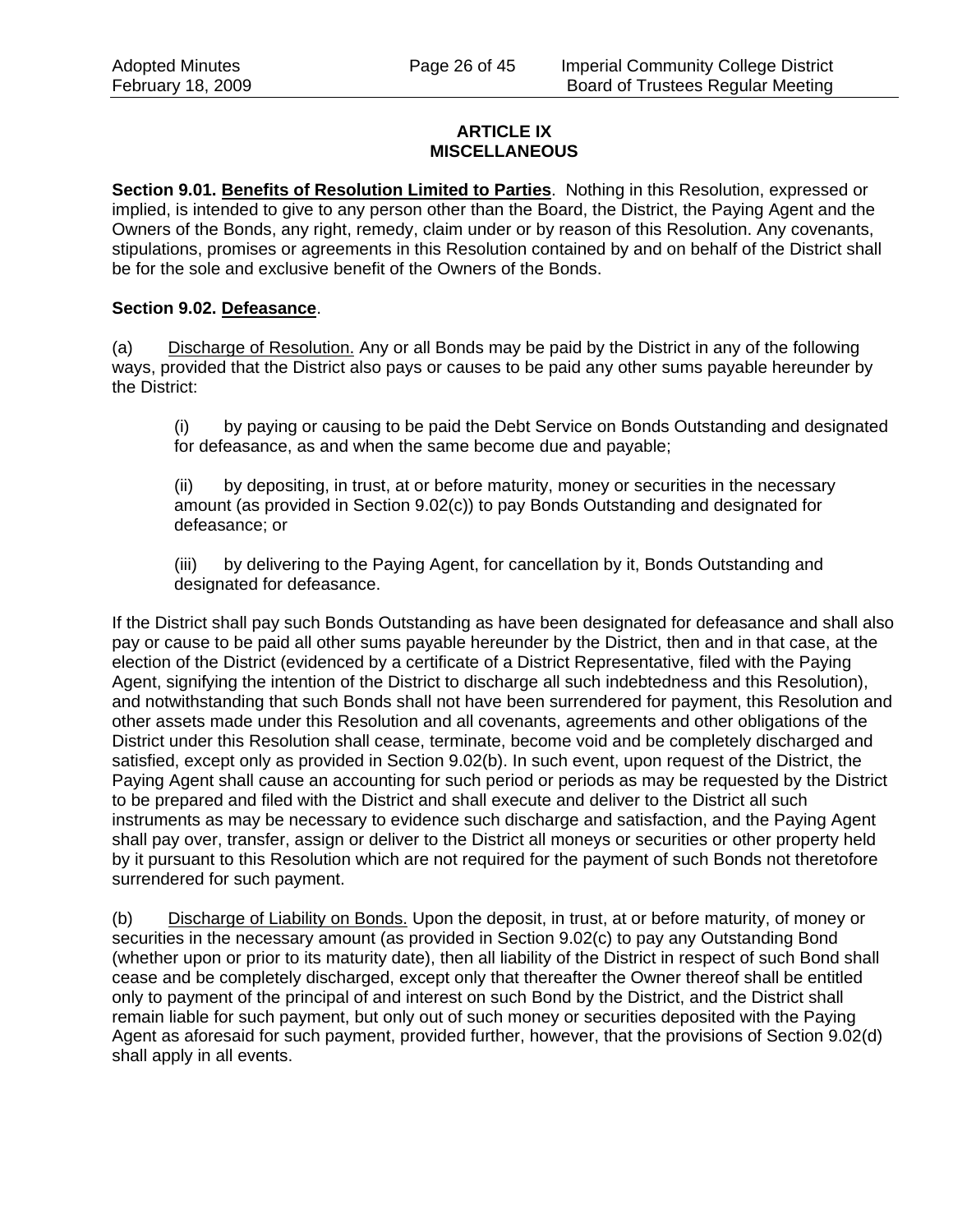The District may at any time surrender to the Paying Agent for cancellation by it any Bonds previously issued and delivered, which the District may have acquired in any manner whatsoever, and such Bonds, upon such surrender and cancellation, shall be deemed to be paid and retired.

(c) Deposit of Money or Securities with Paying Agent. Whenever in this Resolution it is provided or permitted that there be deposited with or held in trust by the Paying Agent money or securities in the necessary amount to pay any Bonds, the money or securities so to be deposited or held may include money or securities held by the Paying Agent in the funds and accounts established pursuant to this Resolution and shall be:

(i) lawful money of the United States of America in an amount equal to the principal amount of such Bonds and all unpaid interest thereon to maturity; or

(ii) Federal Securities (not callable by the issuer thereof prior to maturity) the principal of and interest on which when due, in the opinion of a certified public accountant, knowledgeable in calculation of amounts necessary to defease municipal securities, delivered to the District, will provide money sufficient to pay the Debt Service on the Bonds to be paid, as such Debt Service becomes due;

provided, in each case, that the Paying Agent shall have been irrevocably instructed (by the terms of this Resolution or by request of the District) to apply such money to the payment of such Debt Service on such Bonds.

(d) Payment of Bonds After Discharge of Resolution. Notwithstanding any provisions of this Resolution, any moneys held by the Paying Agent in trust for the payment of the Debt Service on any Bonds and remaining unclaimed for one year after the Debt Service on all of the Bonds has become due and payable, if such moneys were so held at such date, or one year after the date of deposit of such moneys if deposited after said date when all of the Bonds became due and payable, shall, upon request of the District, be repaid to the District, free from the trusts created by this Resolution, and all liability of the Paying Agent with respect to such moneys shall thereupon cease; *provided, however*, that before the repayment of such moneys to the District as aforesaid, the Paying Agent may (at the cost of the District) first mail to the Owners of all Bonds which have not been paid at the addresses shown on the registration books maintained by the Paying Agent a notice in such form as may be deemed appropriate by the Paying Agent, with respect to the Bonds so payable and not presented and with respect to the provisions relating to the repayment to the District of the moneys held for the payment thereof.

**Section 9.03. Execution of Documents and Proof of Ownership by Bondowners**. Any request, declaration or other instrument which this Resolution may require or permit to be executed by Bondowners may be in one or more instruments of similar tenor, and shall be executed by Bondowners in person or by their attorneys appointed in writing.

Except as otherwise herein expressly provided, the fact and date of the execution by any Bondowner or his attorney of such request, declaration or other instrument, or of such writing appointing such attorney, may be proved by the certificate of any notary public or other officer authorized to take acknowledgments of deeds to be recorded in the state in which he purports to act, that the person signing such request, declaration or other instrument or writing acknowledged to him the execution thereof, or by an affidavit of a witness of such execution, duly sworn to before such notary public or other officer.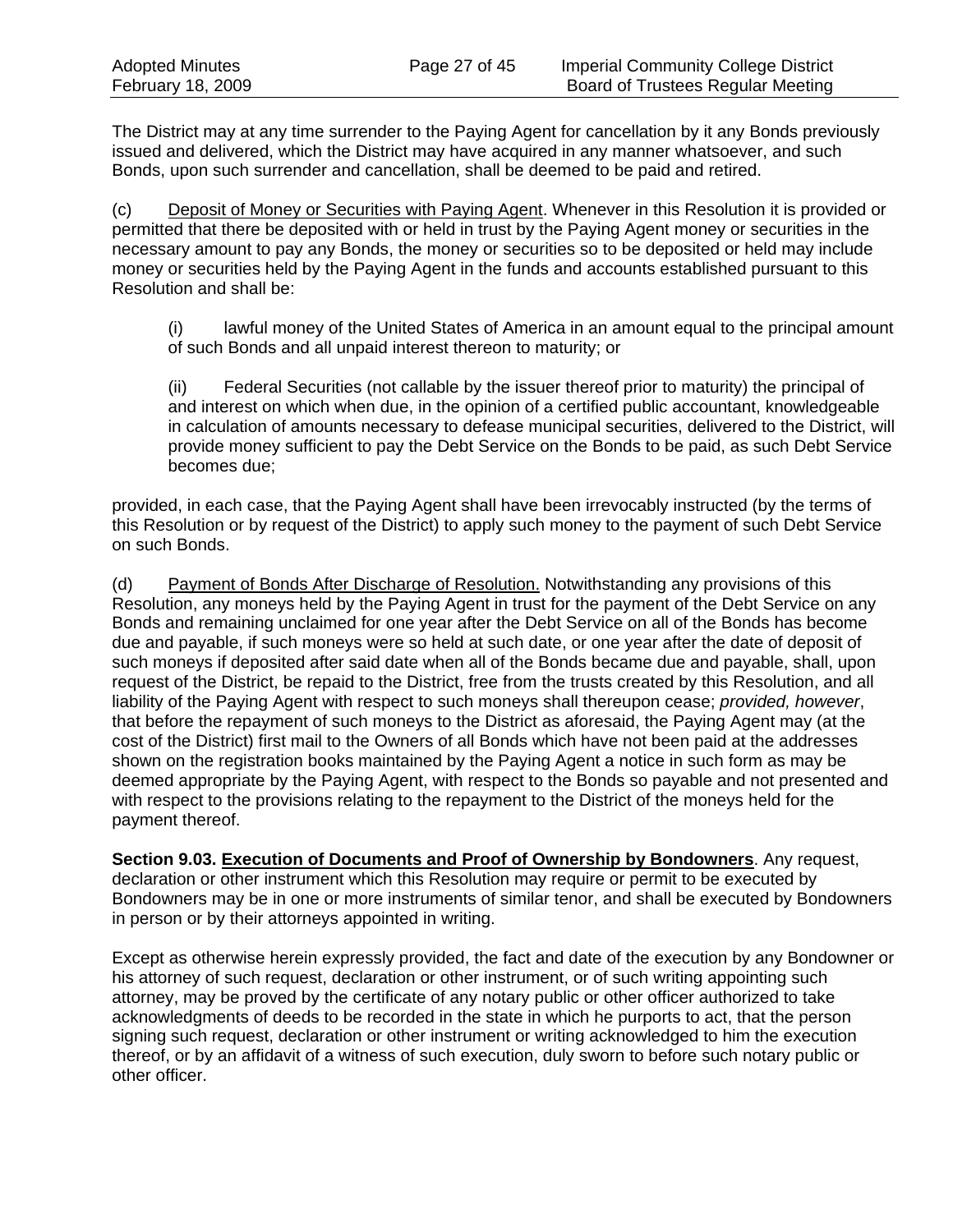Except as otherwise herein expressly provided, the ownership of registered Bonds and the amount, maturity, number and date of holding the same shall be proved by the registry books.

Any request, declaration or other instrument or writing of the Owner of any Bond shall bind all future Owners of such Bond in respect of anything done or suffered to be done by the District, the Paying Agent or the District Representative in good faith and in accordance therewith.

**Section 9.04. Waiver of Personal Liability**. No board member, officer, agent or employee of the Board or the District shall be individually or personally liable for the payment of the principal of or interest on the Bonds; but nothing herein contained shall relieve any such boardmember, officer, agent or employee from the performance of any official duly provided by law.

**Section 9.05. Destruction of Canceled Bonds**. Whenever in this Resolution provision is made for the surrender to the District of any Bonds which have been paid or canceled pursuant to the provisions of this Resolution, a certificate of destruction duly executed by the Paying Agent shall be deemed to be the equivalent of the surrender of such canceled Bonds and the District shall be entitled to rely upon any statement of fact contained in any certificate with respect to the destruction of any such Bonds therein referred to.

**Section 9.06. Partial Invalidity**. If any Section, paragraph, sentence, clause or phrase of this Resolution shall for any reason be held illegal or unenforceable, such holding shall not affect the validity of the remaining portions of this Resolution. The Board hereby declares that it would have adopted this Resolution and each and every other Section, paragraph, sentence, clause or phrase hereof and authorized the issue of the Bonds pursuant thereto irrespective of the fact that any one or more Sections, paragraphs, sentences, clauses, or phrases of this Resolution may be held illegal, invalid or unenforceable. If, by reason of the judgment of any court, the District is rendered unable to perform its duties hereunder, all such duties and all of the rights and powers of the District hereunder shall be assumed by and vest in the District Representative in trust for the benefit of the Bondowners.

**Section 9.07. Effective Date of Resolution**. This Resolution shall take effect from and after the date of its passage and adoption.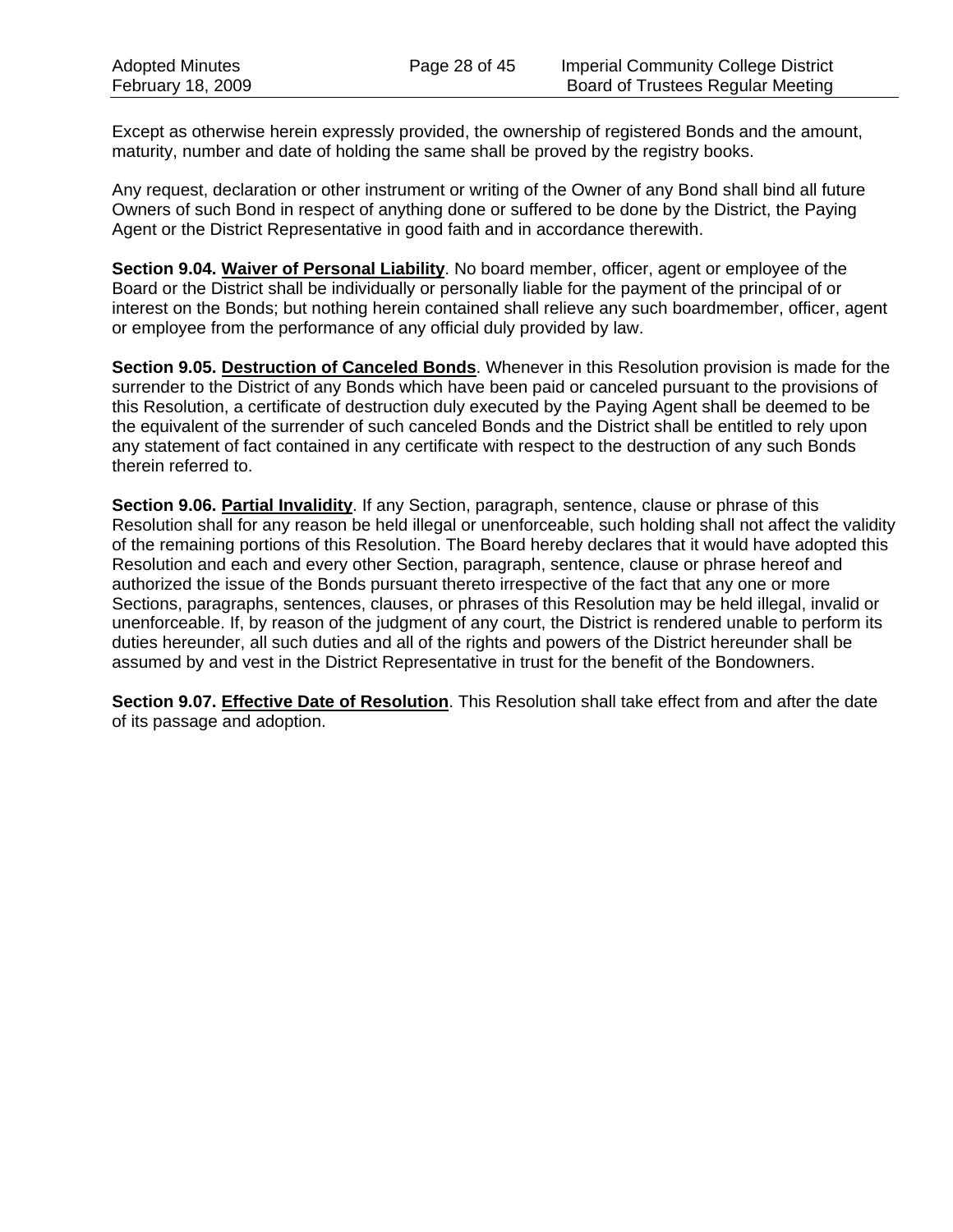#### **M/S/C Cardenas/Hart**

#### **Resolution No. 14297: Recommending Consolidated Elections for Board Members with Statewide General Elections**

WHEREAS, elections for members of the Board of Trustees of the Imperial Community College District, which are held in odd-numbered years, historically have had lower levels of voter participation than statewide elections in even-numbered years;

WHEREAS, elections for Board Members are held in conjunction with few other elections, and as a result, the District must bear the expenses of the elections, and those expenses are proportionately higher than if the elections were consolidated with statewide general elections in even-numbered years; and

WHEREAS, the Governing Board of the Imperial Community College District desires to make every effort within its power to increase voter participation in elections for Board Members, and it wishes to reduce expenses whenever possible;

NOW, THEREFORE, BE IT RESOLVED that the Governing Board of the Imperial Community College District requests that the Imperial County Board of Supervisors consolidate all future elections for Imperial Community College District Board Members with the statewide general elections to be held in even-numbered years, beginning on November 3, 2009, or any approved future date.

## **CLOSED SESSION M/S/C Wong/Cardenas to go into CLOSED SESSION at 7:27 p.m.**

- 1. CONFERENCE WITH LEGAL COUNSEL ANTICIPATED LITIGATION Significant exposure to litigation pursuant to subdivision (b) of Section 54956.9: (One potential case)
- 2. PUBLIC EMPLOYEE(S) DISCIPLINE/DISMISSAL/RELEASE

### **OPEN SESSION**

#### **M/S/C Wong/Ramirez to go into OPEN SESSION at 7:38 p.m.**

- 1. Information given no action taken.
- 2. Item 2 could not be discussed as legal counsel was unavailable.

#### **CONSENT AGENDA – HUMAN RESOURCES**

President Gould pulled Resolution No. 14309.

#### **M/S/C Cardenas/Wong Resolution No. 14298: Faculty Retirement**

BE IT RESOLVED that the Board accepts, with sincere regret, the retirement of Professor Alicia Ortega, effective February 12, 2009.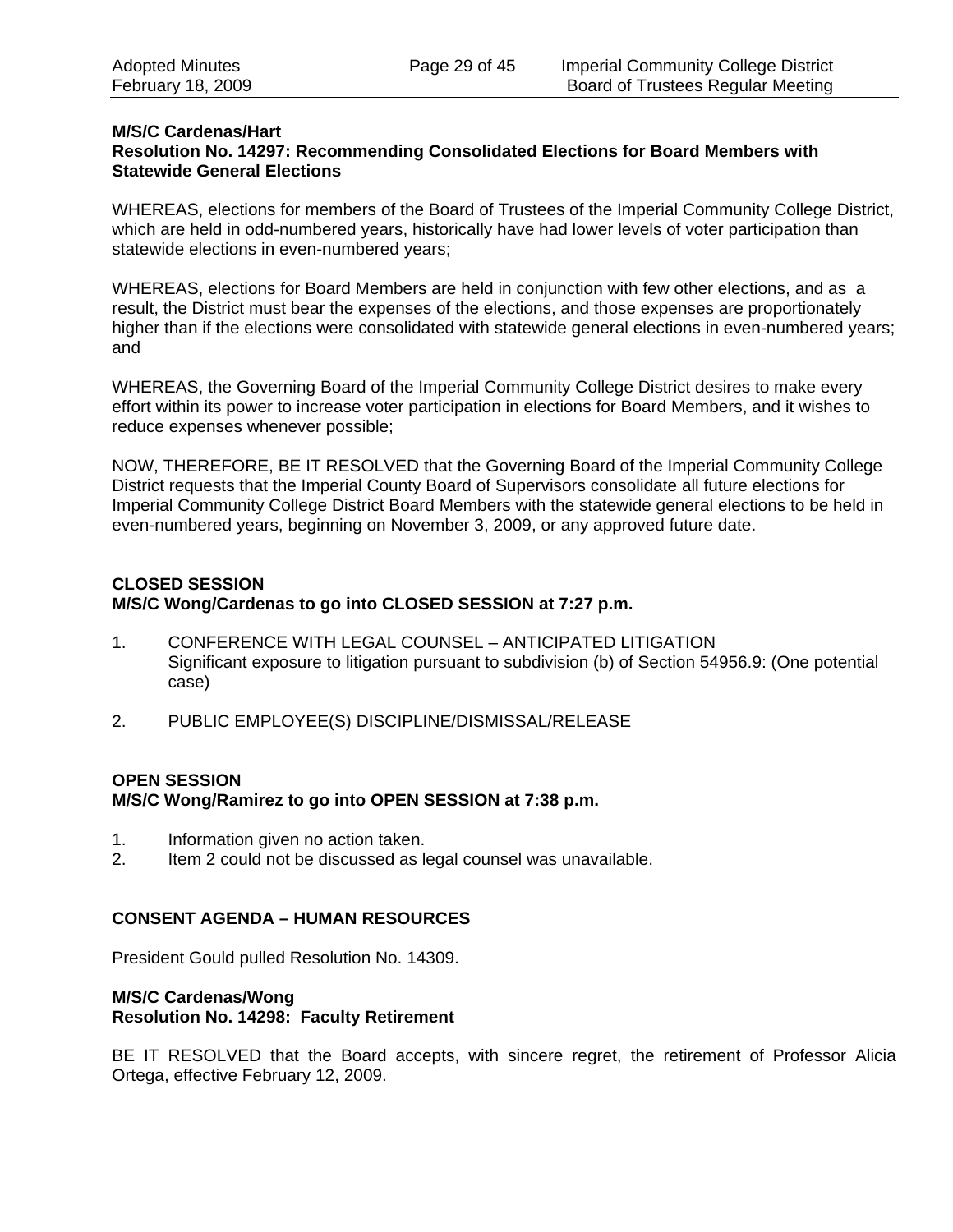BE IT RESOLVED that sincere appreciation be expressed for her years of devoted service to Imperial Valley College.

**Resolution No. 14299: Tenure**  MOVED TO PRESENTATIONS – Page 2.

#### **M/S/C Cardenas/Wong Resolution No. 14300: Order of Employment of all Tenure Track Contract and Regular Faculty for 2008-2009**

BE IT RESOLVED that the Board, with the recommendation of the Superintendent/President, accepts the following order of employment:

| Seniority | Last<br><b>Name</b> | <b>First</b><br><b>Name</b> | Hire<br><b>Date</b> | <b>Division</b>                          | <b>Tenure</b> |         |              |
|-----------|---------------------|-----------------------------|---------------------|------------------------------------------|---------------|---------|--------------|
| 1         | Orensztein          | Armand                      | 09/05/67            | Science/Math/Engineering                 | Y             | Tnr Trk | Teaching     |
| 2         | Guzman              | Cesar                       | 09/02/75            | <b>Student Services</b>                  | Y             | Tnr Trk | Non-teaching |
| 3         | Beope               | Frances                     | 09/02/75            | <b>Student Services</b>                  | Y             | Tnr Trk | Non-teaching |
| 4         | Meek                | Alfred                      | 09/05/76            | <b>Nursing Education/Health Tech/EMS</b> | Υ             | Tnr Trk | Teaching     |
| 5         | Artechi             | Olga                        | 09/07/76            | <b>Student Services</b>                  | Y             | Tnr Trk | Non-teaching |
| 6         | Lopez               | Jose                        | 12/01/79            | <b>Industrial Technology</b>             | Υ             | Tnr Trk | Teaching     |
| 7         | Lopez               | Sergio                      | 08/26/80            | Administration                           | Y             | Tnr Trk | Admin.       |
| 8         | Deyo                | Jeff                        | 08/26/80            | Exercise Science/Wellness/Sport          | Υ             | Tnr Trk | Teaching     |
| 9         | Stroud              | V. Jean                     | 08/26/80            | <b>Nursing Education/Health Tech/EMS</b> | Υ             | Tnr Trk | Teaching     |
| 10        | Rodgers             | Gary                        | 09/01/81            | Behavioral Science & Social Science      | Υ             | Tnr Trk | Teaching     |
| 11        | Jaime               | Victor                      | 09/28/81            | Administration                           | Y             | Tnr Trk | Admin.       |
| 12        | Fischer             | Fred                        | 09/07/82            | English                                  | Υ             | Tnr Trk | Teaching     |
| 13        | Carlson             | Marylynn                    | 01/30/84            | Nursing Education/Health Tech/EMS        | Υ             | Tnr Trk | Teaching     |
| 14        | Pollock-Blevins     | <b>Diedre</b>               | 09/03/85            | <b>Nursing Education/Health Tech/EMS</b> | Υ             | Tnr Trk | Teaching     |
| 15        | Luoma               | Craig                       | 09/03/85            | <b>Nursing Education/Health Tech/EMS</b> | Υ             | Tnr Trk | Teaching     |
| 16        | Nava                | Norma                       | 09/03/85            | <b>Student Services</b>                  | Y             | Tnr Trk | Non-teaching |
| 17        | Magno               | Jan                         | 09/05/85            | Administration                           | Υ             | Tnr Trk | Admin.       |
| 18        | McNeece             | <b>Brian</b>                | 09/02/86            | English                                  | Υ             | Tnr Trk | Teaching     |
| 19        | Rapp                | Frank                       | 09/02/86            | Administration                           | Y             | Tnr Trk | Admin.       |
| 20        | Kalin               | Janeen                      | 02/01/88            | <b>Student Services</b>                  | Y             | Tnr Trk | Non-teaching |
| 21        | Rodgers             | Valerie                     | 02/01/88            | <b>Business</b>                          | Υ             | Tnr Trk | Teaching     |
| 22        | Nunez               | Norma                       | 03/14/88            | <b>Student Services</b>                  | Y             | Tnr Trk | Non-teaching |
| 23        | Kelly               | Nannette                    | 09/06/88            | Humanities                               | Υ             | Tnr Trk | Teaching     |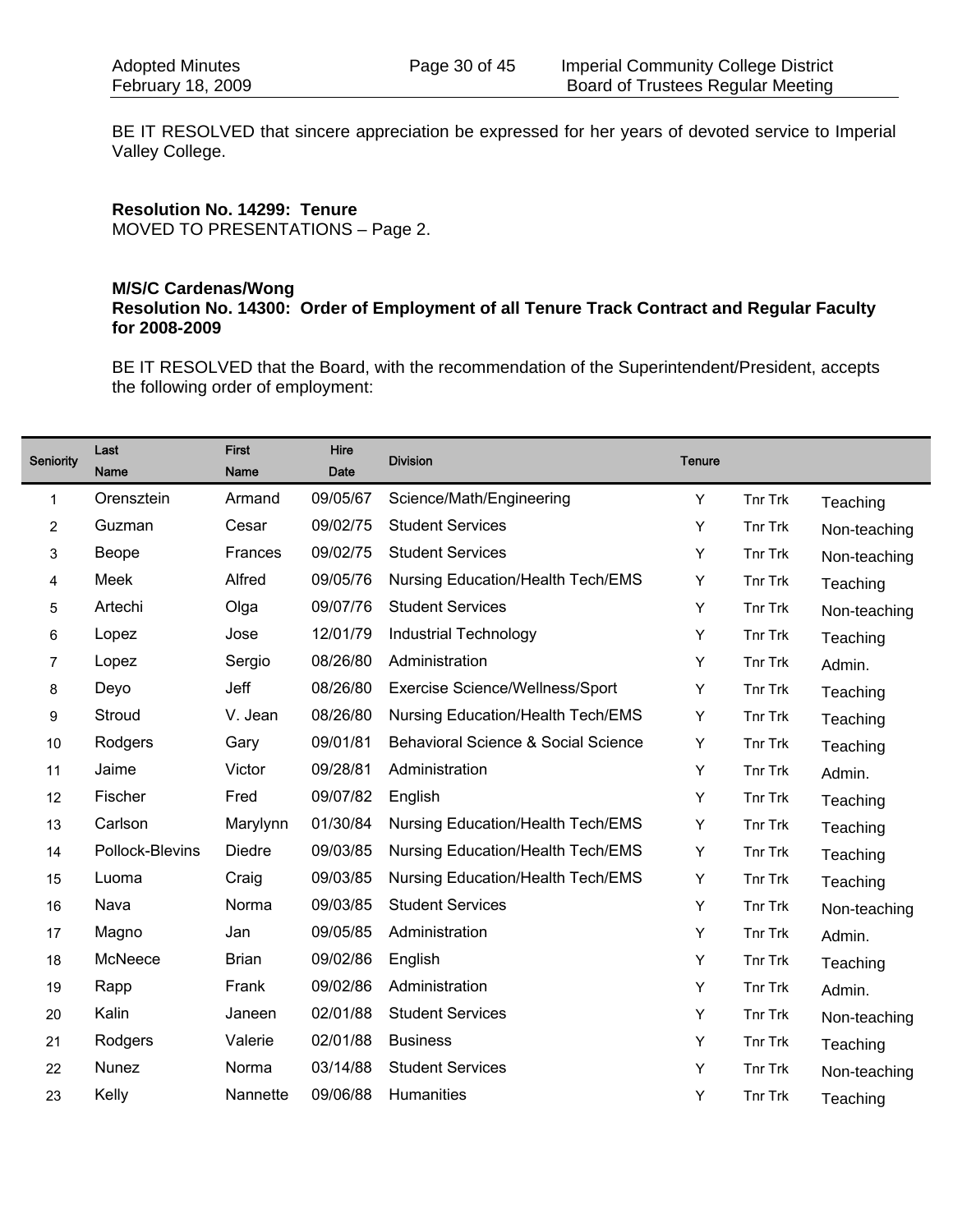|    | <b>Adopted Minutes</b><br>February 18, 2009 |              |          | Page 31 of 45                                | <b>Imperial Community College District</b><br>Board of Trustees Regular Meeting |         |              |
|----|---------------------------------------------|--------------|----------|----------------------------------------------|---------------------------------------------------------------------------------|---------|--------------|
| 24 | Thoresen                                    | Josefina     | 09/05/89 | English                                      | Y                                                                               | Tnr Trk | Teaching     |
| 25 | Drury                                       | Dave         | 09/05/89 | Exercise Science/Wellness/Sport              | Y                                                                               | Tnr Trk | Teaching     |
| 26 | Marquez                                     | Ralph        | 10/09/89 | <b>Student Services</b>                      | Υ                                                                               | Tnr Trk | Non-teaching |
| 27 | Esqueda                                     | Jesus        | 02/14/90 | <b>Student Services</b>                      | Υ                                                                               | Tnr Trk | Non-teaching |
| 28 | Marcuson                                    | <b>Bruce</b> | 08/27/90 | Behavioral Science & Social Science          | Υ                                                                               | Tnr Trk | Teaching     |
| 29 | <b>Biley</b>                                | Patti        | 08/27/90 | English                                      | Υ                                                                               | Tnr Trk | Teaching     |
| 30 | Orfanos-Woo                                 | Stella       | 08/27/90 | <b>Student Services</b>                      | Υ                                                                               | Tnr Trk | Non-teaching |
| 31 | Zielinski                                   | David        | 01/14/91 | English                                      | Υ                                                                               | Tnr Trk | Teaching     |
| 32 | Fitzsimmons                                 | Richard      | 08/23/91 | <b>Nursing Education/Health Tech/EMS</b>     | Y                                                                               | Tnr Trk | Teaching     |
| 33 | Cañez-Savala                                | Said         | 09/03/91 | <b>Student Services</b>                      | Υ                                                                               | Tnr Trk | Non-teaching |
| 34 | Hansink                                     | Todd         | 08/21/92 | <b>Business</b>                              | Υ                                                                               | Tnr Trk | Teaching     |
| 35 | Jacobson                                    | Eric         | 08/21/92 | Behavioral Science & Social Science          | Υ                                                                               | Tnr Trk | Teaching     |
| 36 | Horton                                      | Sidne        | 08/17/93 | Exercise Science/Wellness/Sport              | Υ                                                                               | Tnr Trk | Teaching     |
| 37 | <b>Berry</b>                                | Kathy        | 01/10/94 | Administration                               | Y                                                                               | Tnr Trk | Admin.       |
| 38 | <b>Bemis</b>                                | Roberta      | 08/15/94 | English                                      | Υ                                                                               | Tnr Trk | Teaching     |
| 39 | Carnes                                      | Dennis       | 08/14/95 | Science/Math/Engineering                     | Υ                                                                               | Tnr Trk | Teaching     |
| 40 | Lofgren                                     | Mary         | 09/01/95 | <b>Student Services</b>                      | Υ                                                                               | Tnr Trk | Non-teaching |
| 41 | Mecate                                      | James        | 08/12/96 | Exercise Science/Wellness/Sport              | Υ                                                                               | Tnr Trk | Teaching     |
| 42 | Lee                                         | Carol        | 09/23/96 | <b>Student Services</b>                      | Y                                                                               | Tnr Trk | Non-teaching |
| 43 | Patterson                                   | James        | 08/18/97 | English                                      | Υ                                                                               | Tnr Trk | Teaching     |
| 44 | Zhao                                        | Lianna       | 08/18/97 | Science/Math/Engineering                     | Υ                                                                               | Tnr Trk | Teaching     |
| 45 | Scheuerell                                  | Edward       | 08/18/97 | English                                      | Υ                                                                               | Tnr Trk | Teaching     |
| 46 | Nilson                                      | Barbara      | 08/18/97 | Science/Math/Engineering                     | Υ                                                                               | Tnr Trk | Teaching     |
| 47 | Staton                                      | Robin        |          | 08/25/97 Behavioral Science & Social Science | Y                                                                               | Tnr Trk | Teaching     |
| 48 | Paine                                       | Thomas       | 08/17/98 | <b>Business</b>                              | Υ                                                                               | Tnr Trk | Teaching     |
| 49 | Campos                                      | Gilbert      | 07/01/99 | <b>Student Services</b>                      | Υ                                                                               | Tnr Trk | Non-teaching |
| 50 | Mercado                                     | Lourdes      | 07/01/99 | <b>Student Services</b>                      | Υ                                                                               | Tnr Trk | Non-teaching |
| 51 | Tucker                                      | Jill         | 08/16/99 | Exercise Science/Wellness/Sport              | Υ                                                                               | Tnr Trk | Teaching     |
| 52 | Ruiz                                        | Angelica     | 08/16/99 | <b>Business</b>                              | Υ                                                                               | Tnr Trk | Teaching     |
| 53 | Ghanim                                      | Walid        | 08/16/99 | <b>Business</b>                              | Y                                                                               | Tnr Trk | Teaching     |
| 54 | Miller                                      | Fonda        | 08/16/99 | Child, Family & Consumer Science             | Υ                                                                               | Tnr Trk | Teaching     |
| 55 | <b>Blek</b>                                 | Craig        | 08/16/99 | <b>Business</b>                              | Υ                                                                               | Tnr Trk | Teaching     |
| 56 | Shokoufi                                    | Mardjan      | 08/16/99 | Science/Math/Engineering                     | Υ                                                                               | Tnr Trk | Teaching     |
| 57 | Santistevan                                 | Judy         | 08/16/99 | <b>Business</b>                              | Υ                                                                               | Tnr Trk | Teaching     |
| 58 | Zobell                                      | Sherry       | 08/16/99 | Science/Math/Engineering                     | Υ                                                                               | Tnr Trk | Teaching     |
| 59 | Garcia                                      | Raquel       | 10/01/99 | Disabled Student Programs &                  | Υ                                                                               | Tnr Trk | Non-teaching |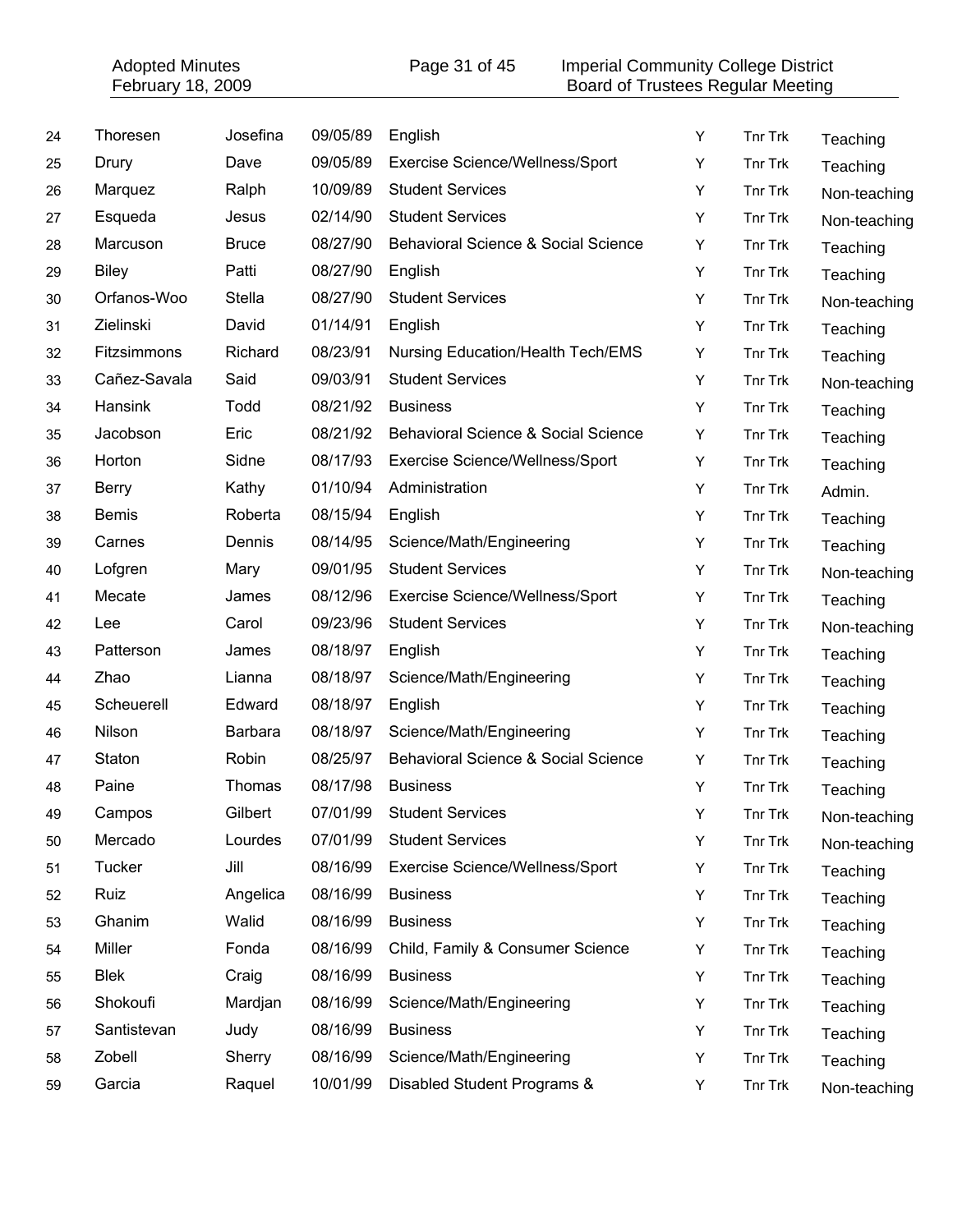|    | <b>Adopted Minutes</b><br>February 18, 2009 |                |          | <b>Imperial Community College District</b><br>Page 32 of 45<br>Board of Trustees Regular Meeting |  |          |         |              |  |
|----|---------------------------------------------|----------------|----------|--------------------------------------------------------------------------------------------------|--|----------|---------|--------------|--|
|    |                                             |                |          | Services                                                                                         |  |          |         |              |  |
| 60 | Avila                                       | <b>Beatriz</b> | 01/10/00 | <b>Student Services</b>                                                                          |  | Υ        | Tnr Trk | Non-teaching |  |
| 61 | <b>Beckley</b>                              | Jeffrey        | 01/12/00 | <b>Business</b>                                                                                  |  | Υ        | Tnr Trk | Teaching     |  |
| 62 | Gage-Mosher                                 | Ronald         | 01/12/00 | Behavioral Science & Social Science                                                              |  | Y        | Tnr Trk | Teaching     |  |
| 63 | Harris                                      | Diane          | 01/12/00 | English                                                                                          |  | Υ        | Tnr Trk | Teaching     |  |
| 64 | Gilbertson                                  | Thomas         | 01/12/00 | Humanities                                                                                       |  | Υ        | Tnr Trk | Teaching     |  |
| 65 | Plascencia                                  | Jose           | 07/10/00 | <b>Student Services</b>                                                                          |  | Υ        | Tnr Trk | Non-teaching |  |
| 66 | Dorantes                                    | Kathleen       | 08/14/00 | English                                                                                          |  | Υ        | Tnr Trk | Teaching     |  |
| 67 | Martini                                     | Donald         | 08/14/00 | English                                                                                          |  | Υ        | Tnr Trk | Teaching     |  |
| 68 | Decker                                      | Van            | 08/14/00 | Humanities                                                                                       |  | Υ        | Tnr Trk | Teaching     |  |
| 69 | Craven                                      | Julie          | 08/14/00 | English                                                                                          |  | Υ        | Tnr Trk | Teaching     |  |
| 70 | <b>Byrd</b>                                 | Krista         | 01/10/01 | Behavioral Science & Social Science                                                              |  | Υ        | Tnr Trk | Teaching     |  |
| 71 | Arguelles                                   | Trinidad       | 07/01/01 | <b>Student Services</b>                                                                          |  | Y        | Tnr Trk | Non-teaching |  |
| 72 | David                                       | Samuel         | 08/17/01 | Science/Math/Engineering                                                                         |  | Υ        | Tnr Trk | Teaching     |  |
| 73 | Simpson                                     | Scott          | 08/17/01 | English                                                                                          |  | Υ        | Tnr Trk | Teaching     |  |
| 74 | Davis                                       | Donna          | 08/17/01 | <b>Nursing Education/Health Tech/EMS</b>                                                         |  | Υ        | Tnr Trk | Teaching     |  |
| 75 | Voldman                                     | Aleksandr      | 08/17/01 | Science/Math/Engineering                                                                         |  | Υ        | Tnr Trk | Teaching     |  |
| 76 | Pradis                                      | Ricardo        | 08/23/01 | Industrial Technology                                                                            |  | Υ        | Tnr Trk | Teaching     |  |
|    |                                             |                |          | Disabled Student Programs &                                                                      |  |          |         |              |  |
| 77 | Lovitt                                      | Paige          | 09/04/01 | Services                                                                                         |  | Υ        | Tnr Trk | Non-teaching |  |
| 78 | Mazeroll                                    | Lorrainne      | 01/07/02 | <b>Student Services</b>                                                                          |  | Υ        | Tnr Trk | Non-teaching |  |
| 79 | Rowley                                      | Deirdre        | 01/09/02 | English                                                                                          |  | Υ        | Tnr Trk | Teaching     |  |
| 80 | Davis                                       | Lincoln        | 01/09/02 | English                                                                                          |  | Υ        | Tnr Trk | Teaching     |  |
| 81 | Gretz                                       | Suzanne        | 01/09/02 | Behavioral Science & Social Science                                                              |  | Y        | Tnr Trk | Teaching     |  |
| 82 | Riehle                                      | <b>Betsy</b>   | 08/16/02 | Science/Math/Engineering                                                                         |  | Υ        | Tnr Trk | Teaching     |  |
| 83 | Higgins                                     | Sue            | 08/16/02 | <b>Nursing Education/Health Tech/EMS</b>                                                         |  | Υ        | Tnr Trk | Teaching     |  |
| 84 | Fisher                                      | James          | 08/16/02 | Science/Math/Engineering                                                                         |  | Υ        | Tnr Trk | Teaching     |  |
| 85 | Lehtonen                                    | Eric           | 08/16/02 | Science/Math/Engineering                                                                         |  | Υ        | Tnr Trk | Teaching     |  |
| 86 | Armenta                                     | Celeste        | 08/16/02 | Nursing Education/Health Tech/EMS                                                                |  | $Y-1011$ | Tnr Trk | Teaching     |  |
| 87 | Sheppard                                    | David          | 01/15/03 | Child, Family & Consumer Science                                                                 |  | Υ        | Tnr Trk | Teaching     |  |
| 88 | Marty                                       | Kevin          | 08/14/04 | Science/Math/Engineering                                                                         |  | Υ        | Tnr Trk | Teaching     |  |
| 89 | Wainwright                                  | Mary-Jo        | 08/14/04 | Behavioral Science & Social Science                                                              |  | Y        | Tnr Trk | Teaching     |  |
| 90 | Seivertson                                  | <b>Bruce</b>   | 08/14/04 | Behavioral Science & Social Science                                                              |  | Y        | Tnr Trk | Teaching     |  |
| 91 | Finnell                                     | Gaylla         | 08/14/04 | Behavioral Science & Social Science                                                              |  | Υ        | Tnr Trk | Teaching     |  |
| 92 | Lavery                                      | Russell        | 08/14/04 | Science/Math/Engineering                                                                         |  | Υ        | Tnr Trk | Teaching     |  |
| 93 | Chien                                       | Andrew         | 08/14/04 | Science/Math/Engineering                                                                         |  | Y        | Tnr Trk | Teaching     |  |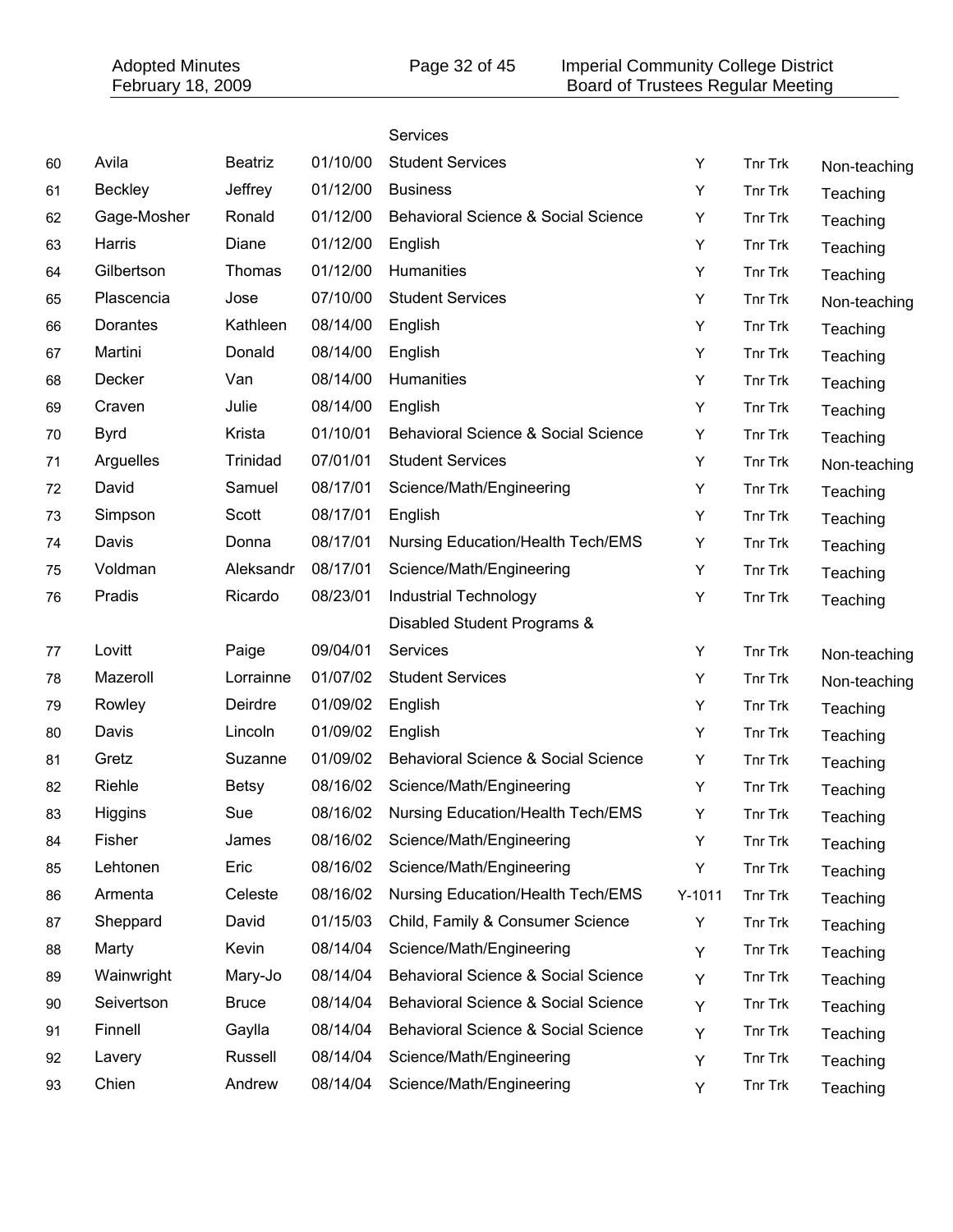| <b>Adopted Minutes</b><br>February 18, 2009 |                     |              |          | Page 33 of 45<br><b>Imperial Community College District</b><br><b>Board of Trustees Regular Meeting</b> |            |                |              |
|---------------------------------------------|---------------------|--------------|----------|---------------------------------------------------------------------------------------------------------|------------|----------------|--------------|
|                                             |                     |              |          |                                                                                                         |            |                |              |
| 94                                          | Guinn               | Melani       | 08/14/04 | Humanities                                                                                              | Y          | Tnr Trk        | Teaching     |
| 95                                          | Page                | <b>Bruce</b> | 08/14/04 | Humanities                                                                                              | Υ          | Tnr Trk        | Teaching     |
| 96                                          | Ruiz                | Jose         | 08/14/04 | Humanities                                                                                              | Υ          | Tnr Trk        | Teaching     |
| 97                                          | Williams            | Jack         | 08/14/04 | <b>Nursing Education/Health Tech/EMS</b>                                                                | Y          | Tnr Trk        | Teaching     |
| 98                                          | Pfister             | Toni         | 08/14/04 | Exercise Science/Wellness/Sport                                                                         | Y          | Tnr Trk        | Teaching     |
| 99                                          | Knaak               | Manfred      | 08/14/04 | Behavioral Science & Social Science                                                                     | Y          | Tnr Trk        | Teaching     |
| 100                                         | Miranda             | Frank        | 08/14/04 | <b>Industrial Technology</b>                                                                            | Υ          | TnrTrk         | Teaching     |
| 101                                         | Hegarty             | Carol        | 01/12/05 | Humanities<br>Disabled Student Programs &                                                               | Y-0910     | Tnr Trk        | Teaching     |
| 102                                         | Mason               | Charles      | 01/12/05 | Services                                                                                                | Y-0910     | Tnr Trk        | Teaching     |
| 103                                         | Heumann             | Michael      | 01/12/05 | English                                                                                                 | Y-0910     | Tnr Trk        | Teaching     |
| 104                                         | Leon                | Allyn        | 01/12/05 | Science/Math/Engineering                                                                                | Y-0910     | Tnr Trk        | Teaching     |
| 105                                         | McClain<br>Sanchez- | John         | 01/12/05 | English                                                                                                 | Y-0910     | Tnr Trk        | Teaching     |
| 106                                         | Dominguez           | Romano       | 08/19/05 | Humanities                                                                                              | Y-0910     | Tnr Trk        | Teaching     |
| 107                                         | White               | Kevin        | 08/19/05 | Behavioral Science & Social Science                                                                     | Y-0910     | <b>Tnr Trk</b> | Teaching     |
| 108                                         | Kareva              | Kseniya      | 08/19/05 | English                                                                                                 | Y-0910     | <b>Tnr Trk</b> | Teaching     |
| 109                                         | Gilison             | Daniel       | 08/19/05 | Science/Math/Engineering                                                                                | Y-0910     | Tnr Trk        | Teaching     |
| 110                                         | Cormier             | Judy         | 08/19/05 | English                                                                                                 | Y-0910     | Tnr Trk        | Teaching     |
| 111                                         | Lay                 | Nancy        | 08/19/05 | English                                                                                                 | Y-0910     | Tnr Trk        | Teaching     |
| 112                                         | Morrell             | Thomas       | 08/19/05 | Science/Math/Engineering                                                                                | Y-0910     | <b>Tnr Trk</b> | Teaching     |
| 113                                         | Mosier              | Laura        | 08/19/05 | Humanities                                                                                              | $Y-0910$   | <b>Tnr Trk</b> | Teaching     |
| 114                                         | Aye                 | Tyson        | 08/19/05 | Exercise Science/Wellness/Sport                                                                         | Y-0910     | <b>Tnr Trk</b> | Teaching     |
| 115                                         | Martinez            | Andres       | 07/03/06 | <b>ACCESO/Business</b>                                                                                  | $Y-1011$   | <b>Tnr Trk</b> | Non-teaching |
| 116                                         | Davis               | Hope         | 08/18/06 | Humanities                                                                                              | $Y - 1011$ | Tnr Trk        | Teaching     |
| 117                                         | <b>Norris</b>       | Terry        | 08/18/06 | <b>Learning Services</b>                                                                                | $Y-1011$   | Tnr Trk        | Non-teaching |
| 118                                         | Castrapel           | <b>Rick</b>  | 08/18/06 | Science/Math/Engineering                                                                                | $Y-1011$   | Tnr Trk        | Teaching     |
| 119                                         | Agee                | John         | 08/18/06 | <b>Behavioral Science &amp; Social Science</b>                                                          | $Y-1011$   | Tnr Trk        | Teaching     |
| 120                                         | Shaner              | Christina    | 08/18/06 | English                                                                                                 | $Y-1011$   | Tnr Trk        | Teaching     |
| 121                                         | Morales             | Marco        | 08/18/06 | <b>Industrial Technology</b>                                                                            | $Y-1011$   | <b>Tnr Trk</b> | Teaching     |
| 122                                         | Velasquez           | Jose         | 08/18/06 | <b>Industrial Technology</b>                                                                            | $Y-1011$   | Tnr Trk        | Teaching     |
| 123                                         | Dorsey              | Tanya        | 10/23/06 | <b>Student Services</b>                                                                                 | $Y-1112$   | Tnr Trk        | Non-teaching |
| 124                                         | Pitones             | Rosa         | 02/01/07 | <b>Learning Services</b>                                                                                | $Y-1112$   | Tnr Trk        | Non-teaching |
| 125                                         | <b>Baukholt</b>     | Robert       | 02/12/07 | English                                                                                                 | $Y-1112$   | Tnr Trk        | Teaching     |
| 126                                         | Pastrana            | Leticia      | 02/12/07 | English                                                                                                 | $Y-1112$   | Tnr Trk        | Teaching     |
| 127                                         | Higginson           | Jane         | 08/17/07 | Science/Math/Engineering                                                                                | $Y-1112$   | Tnr Trk        | Teaching     |
| 128                                         | Paine               | Yvonne       | 08/17/07 | English                                                                                                 | $Y-1011$   | Tnr Trk        | Teaching     |
| 129                                         | Garza               | Alejandro    | 08/17/07 | English                                                                                                 | $Y-1112$   | Tnr Trk        | Teaching     |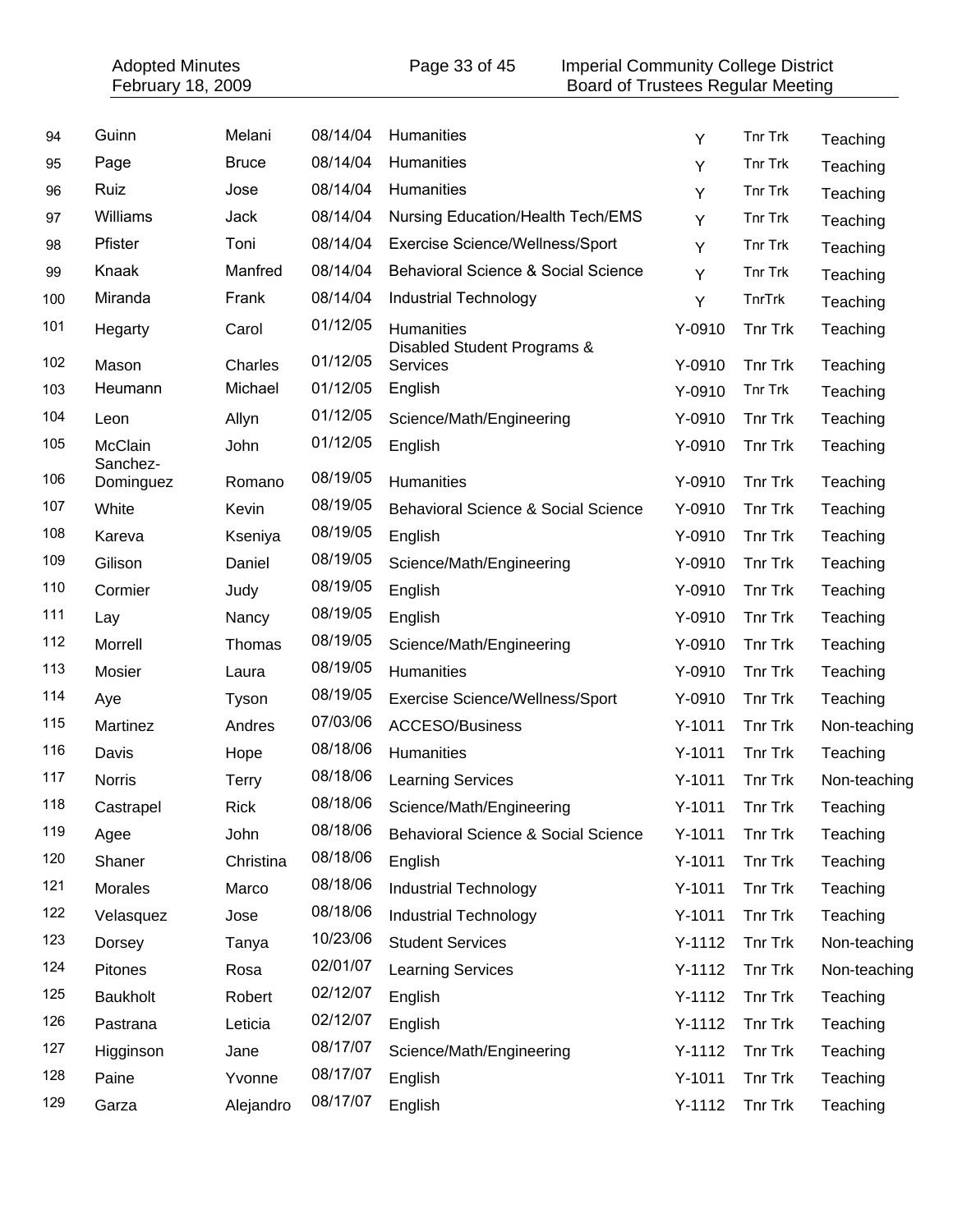|     | <b>Adopted Minutes</b><br>February 18, 2009 |                 |          | Page 34 of 45                            |          | <b>Imperial Community College District</b><br>Board of Trustees Regular Meeting |          |
|-----|---------------------------------------------|-----------------|----------|------------------------------------------|----------|---------------------------------------------------------------------------------|----------|
|     |                                             |                 |          |                                          |          |                                                                                 |          |
| 130 | Abrams                                      | Robert          | 08/17/07 | English                                  | $Y-1112$ | <b>Tnr Trk</b>                                                                  | Teaching |
| 131 | Pauley                                      | <b>Patrick</b>  | 08/17/07 | Science/Math/Engineering                 | $Y-1112$ | <b>Thr Trk</b>                                                                  | Teaching |
| 132 | Solomon                                     | Lisa            | 08/17/07 | Behavioral Science & Social Science      | $Y-1112$ | <b>Tnr Trk</b>                                                                  | Teaching |
| 133 | Holt                                        | Steve           | 10/18/07 | <b>Nursing Education/Health Tech/EMS</b> | $Y-1213$ | <b>Tnr Trk</b>                                                                  | Teaching |
| 134 | Hernandez                                   | Oscar           | 08/22/08 | Science/Math/Engineering                 | $Y-1213$ | <b>Tnr Trk</b>                                                                  | Teaching |
| 135 | <b>Moss</b>                                 | Susan           | 08/22/08 | Science/Math/Engineering                 | $Y-1213$ | <b>Thr Trk</b>                                                                  | Teaching |
| 136 | Rangel                                      | Javier          | 08/22/08 | <b>Humanities</b>                        | $Y-1213$ | <b>Tnr Trk</b>                                                                  | Teaching |
| 137 | Rice                                        | Sydney          | 08/22/08 | English                                  | $Y-1213$ | <b>Tnr Trk</b>                                                                  | Teaching |
| 138 | Wright                                      | <b>Bradford</b> | 08/22/08 | Behavioral Science & Social Science      | $Y-1213$ | <b>Tnr Trk</b>                                                                  | Teaching |
| 139 | Edwards                                     | Aaron           | 08/22/08 | <b>Humanities</b>                        | $Y-1213$ | <b>Tnr Trk</b>                                                                  | Teaching |
| 140 | Swiadon                                     | Glenn           | 08/22/08 | <b>Humanities</b>                        | $Y-1213$ | <b>Thr Trk</b>                                                                  | Teaching |

#### **M/S/C Cardenas/Wong Resolution No. 14301: Order of Employment of Non Tenure Track Contract Faculty for the Academic Year 2008-2009**

WHEREAS Education Code 87415 stipulates that *"The governing board of every community college district shall establish the order of employment of all contract or regular employees of the district in the manner prescribed by Sections 87400 to 87424, inclusive, and shall keep a roster of same as a public record."* 

NOW BE IT RESOLVED that the Board, with the recommendation of the Superintendent/President, approves the following seniority list of non tenure track contract faculty:

> Imperial Valley College Categorically Funded Seniority List for 2008-2009 Academic Year

|           | Last          | First          | Hire     |                         |        |
|-----------|---------------|----------------|----------|-------------------------|--------|
| Seniority | Name          | Name           | Date     | Department              | Tenure |
|           |               |                |          |                         |        |
|           | Lopez         | Rosalie        | 08/26/80 | <b>Student Services</b> | N      |
| 2         | Romero        | Yolanda        | 10/03/88 | <b>Student Services</b> | N      |
| 3         | Diaz          | <b>Dolores</b> | 09/05/89 | <b>Student Services</b> | N      |
| 4         | Sandoval      | Lilia          | 02/16/99 | <b>Student Services</b> | N      |
| 5         | Alvarado      | <b>Beatriz</b> | 07/01/99 | <b>Student Services</b> | N      |
| 6         | Felix         | Mireya         | 01/18/00 | <b>Student Services</b> | N      |
|           | Garcia        | Martha         | 01/07/02 | <b>Student Services</b> | N      |
| 8         | Esquer        | Maria          | 03/05/01 | <b>Student Services</b> | N      |
| 9         | <b>Fletes</b> | Myriam         | 03/20/02 | <b>Student Services</b> | N      |
| 11        | Fristrup      | Carey          | 01/12/04 | <b>Student Services</b> | N      |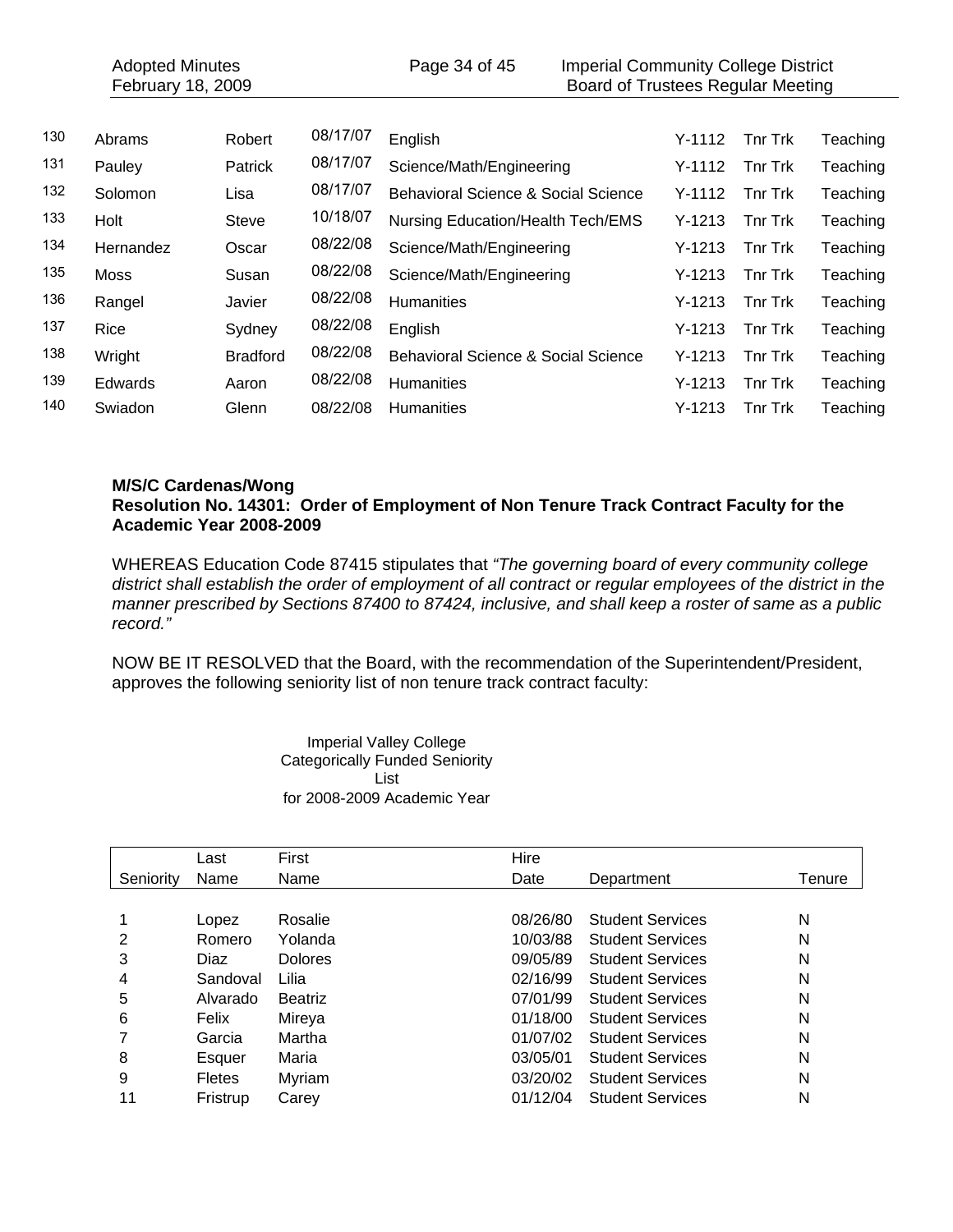| 12 | Carmona Gloria |         |
|----|----------------|---------|
| 13 | Sigala         | Isabel  |
| 14 | Jepson         | Rosalba |

| 12 | Carmona Gloria |        |                  | 05/09/05 ACCESO Project   | N. |
|----|----------------|--------|------------------|---------------------------|----|
| 13 | Sigala         | Isabel |                  | 07/01/07 Student Services | N. |
| 14 | Jepson Rosalba |        | 08/22/08 Nursing |                           | N. |

#### **M/S/C Cardenas/Wong Resolution No. 14302: Reemployment of Faculty for the Academic Year 2009-2010**

BE IT RESOLVED that the Board, with the recommendation of the Superintendent/President, approves the following academic personnel to be reemployed, as credentialed, for the 2009-2010 academic year:

|          | **Agee, John         |
|----------|----------------------|
| 11 month | Arguelles, Trinidad  |
|          | **Armenta, Celeste   |
| 11 month | Artechi, G. Olga     |
| 11 month | Avila, Beatriz       |
|          | *Aye, Tyson          |
|          | **Baukholt, Robert   |
|          | Beckley, Jeffrey     |
|          | Bemis, Roberta       |
| 11 month | Beope, Frances       |
|          | Biley, Patti         |
|          | Blek, Craig          |
|          | Byrd, Krista         |
| 11 month | Campos, Gilbert      |
| 11 month | Canez-Savala, Said   |
|          | Carlson, C. Marylynn |
|          | **Castrapel, Rick    |
|          | Chien, Andrew        |
|          | *Cormier, Judy       |
|          | Craven, Julie        |
|          | David, Samuel        |
|          | Davis, Donna         |
|          | **Davis, Hope        |
|          | Davis, Lincoln       |
|          | Decker, Van          |
|          | Deyo, Jeffrey        |
|          | Dorantes, Kathleen   |
| 11 month | **Dorsey, Tanya      |
|          | Drury, David         |
|          | **Edwards, Aaron     |
| 11 month | Esqueda, Jesus       |
|          | Finnell, Gaylla      |
|          | Fisher, James        |
|          | Fitzsimmons, Richard |
|          | Gage-Mosher, Ronald  |
|          | **Garza, Alejandro   |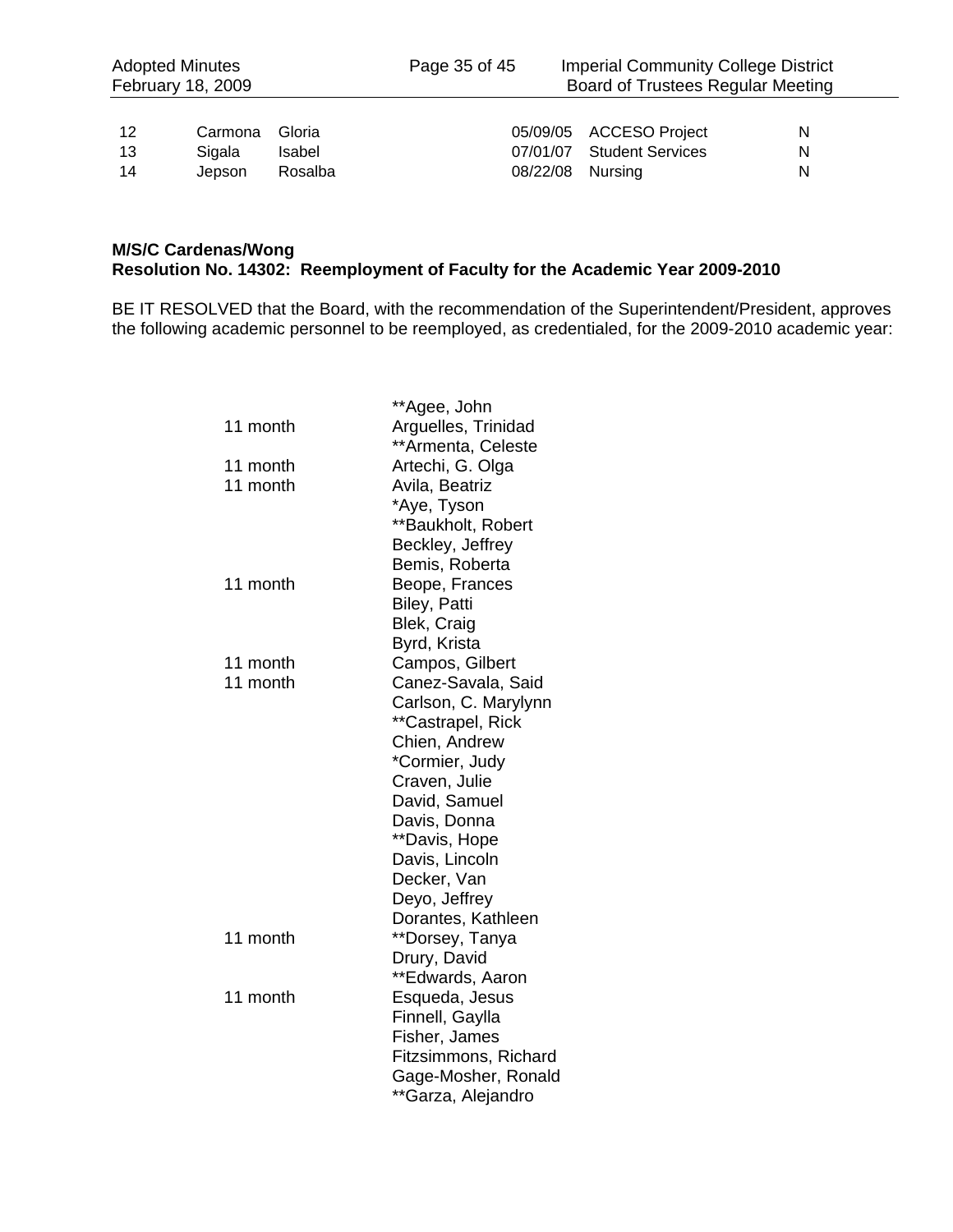| <b>Adopted Minutes</b><br>February 18, 2009 | Page 36 of 45                                                                                                                                                                                                                  | <b>Imperial Community College District</b><br><b>Board of Trustees Regular Meeting</b> |  |
|---------------------------------------------|--------------------------------------------------------------------------------------------------------------------------------------------------------------------------------------------------------------------------------|----------------------------------------------------------------------------------------|--|
|                                             |                                                                                                                                                                                                                                |                                                                                        |  |
| 11 month                                    | Ghanim, Walid<br>Gilbertson, Tom<br>*Gilison, Daniel<br>Gretz, Suzanne<br>Guinn, Melani<br>Guzman, Cesar<br>Hansink, Todd<br>Harris, Diane<br>*Hegarty, Carol<br>**Hernandez, Oscar<br>*Heumann, Michael<br>Higgins, S. Brenda |                                                                                        |  |
| 11 month                                    | **Higginson, Jane<br>**Holt, Steve<br>Horton, Sidne<br>Jacobson, Eric<br>Kalin, Janeen<br>*Kareva, Kseniya<br>Kelly, Nannette<br>Knaak, Manfred<br>Lavery, Russell                                                             |                                                                                        |  |
| 11 month                                    | *Lay, Nancy<br>Lee, Carol<br>Lehtonen, Eric                                                                                                                                                                                    |                                                                                        |  |
| 11 month                                    | *Leon, Allyn<br>Lofgren, Mary<br>Lopez, Jose                                                                                                                                                                                   |                                                                                        |  |
| 11 month                                    | Lovitt, Paige<br>Luoma, Craig<br>Marcuson, Bruce                                                                                                                                                                               |                                                                                        |  |
| 11 month                                    | Marquez, Ralph                                                                                                                                                                                                                 |                                                                                        |  |
| 11 month                                    | **Martinez, Andres<br>Martini, Donald<br>Marty, Kevin<br>*Mason, Charles                                                                                                                                                       |                                                                                        |  |
| 11 month                                    | Mazeroll, Lorrainne<br>McNeece, P. Brian                                                                                                                                                                                       |                                                                                        |  |
| 11 month                                    | Mecate, Jim<br>Meek, Al                                                                                                                                                                                                        |                                                                                        |  |
| 11 month                                    | Mercado, M. Lourdes<br>Miller, Fonda<br>Miranda, Frank<br>**Morales, Marco<br>*Morrell, Thomas<br>*Mosier, Laura<br>**Moss, Susan                                                                                              |                                                                                        |  |
| 11 month                                    | Nava, Norma<br>Nilson, Barbara                                                                                                                                                                                                 |                                                                                        |  |
| 11 month                                    | **Norris, Terry                                                                                                                                                                                                                |                                                                                        |  |
| 11 month                                    | Nunez, Norma                                                                                                                                                                                                                   |                                                                                        |  |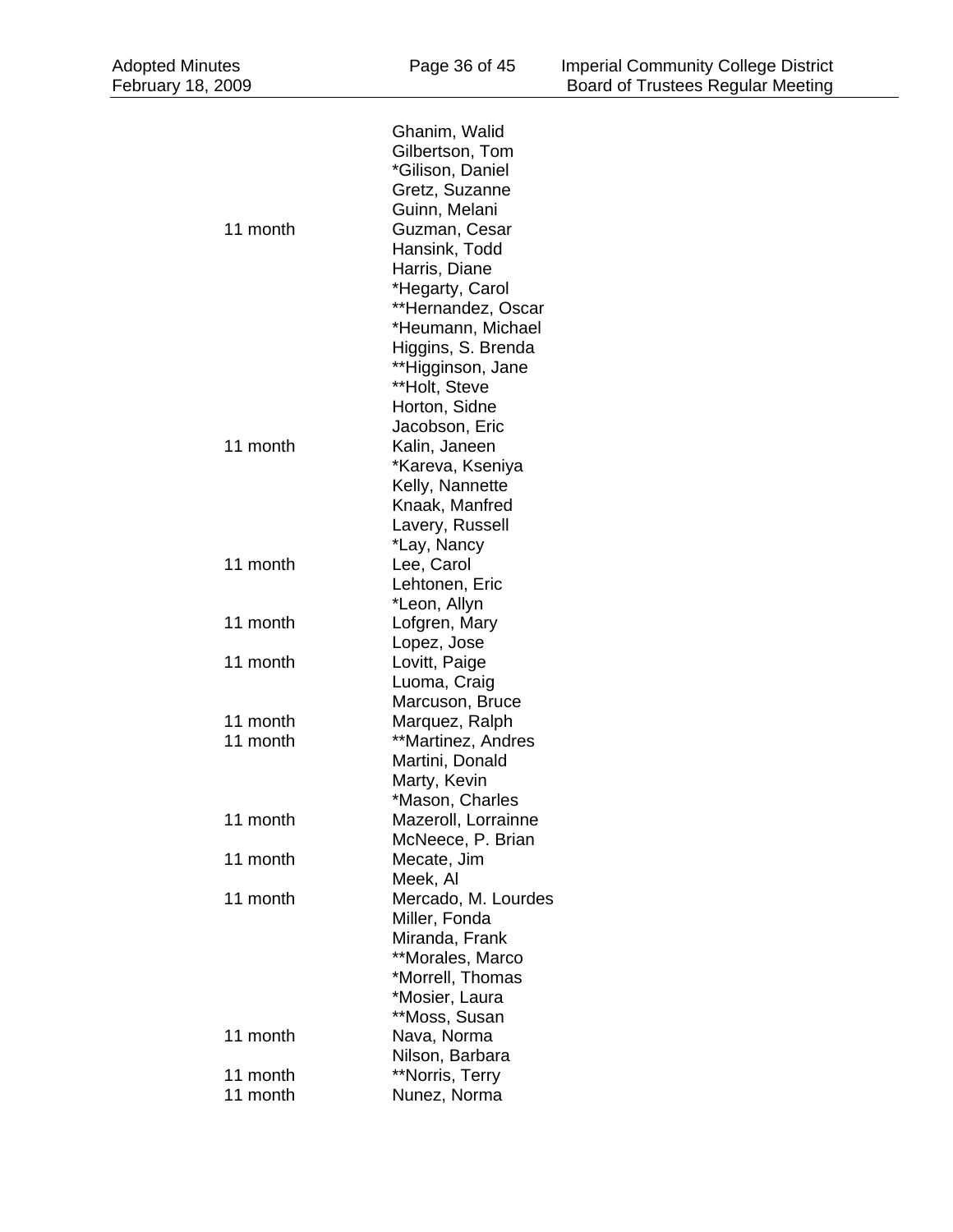| <b>Adopted Minutes</b><br>February 18, 2009 | Page 37 of 45                                                                                                                                                                                     | <b>Imperial Community College District</b><br>Board of Trustees Regular Meeting |
|---------------------------------------------|---------------------------------------------------------------------------------------------------------------------------------------------------------------------------------------------------|---------------------------------------------------------------------------------|
| 11 month                                    | Orensztein, Armand<br>Orfanos-Woo, Stella<br>Page, Bruce<br>Paine, Thomas W.                                                                                                                      |                                                                                 |
| 11 month<br>11 month                        | **Paine, Yvonne<br>**Pastrana, Leticia<br>Patterson, James<br>**Pauley, Patrick<br>Pfister, Toni<br>**Pitones, Rosa<br>Plascencia, Jose<br>Pollock, Diedre<br>Pradis, Ricardo<br>**Rangel, Javier |                                                                                 |
|                                             | **Rice, Sydney<br>Riehle, Betsy<br>Rodgers, Gary<br>Rodgers, Valerie<br>Rowley, Deirdre<br>Ruiz, Angelica<br>Ruiz, Jose<br>*Sanchez-Dominguez, Romano<br>Santistevan, Judy                        |                                                                                 |
|                                             | Scheuerell, Edward<br>Seivertson, Bruce<br>**Shaner, Christina<br>Sheppard, David<br>Shokoufi, Mardjan<br>Simpson, Scott<br>**Solomon, Lisa<br>Staton, M. Robin<br>Stroud, Jean                   |                                                                                 |
|                                             | **Swiadon, Glenn<br>Thoresen, Josefina<br>Tucker, Jill<br>**Velasquez, Jose<br>Voldman, Aleksandr<br>Wainwright, Mary-Jo<br>*White, Kevin<br>Williams, Jack<br>**Wright, Bradford                 |                                                                                 |
|                                             | Zhao, Lianna<br>Zielinski, David<br>Zobell, Sherry                                                                                                                                                |                                                                                 |

\* - Have fulfilled tenure obligations and shall be reemployed as tenured for the 2009- 2010 academic year \*\* - Probation All others are tenured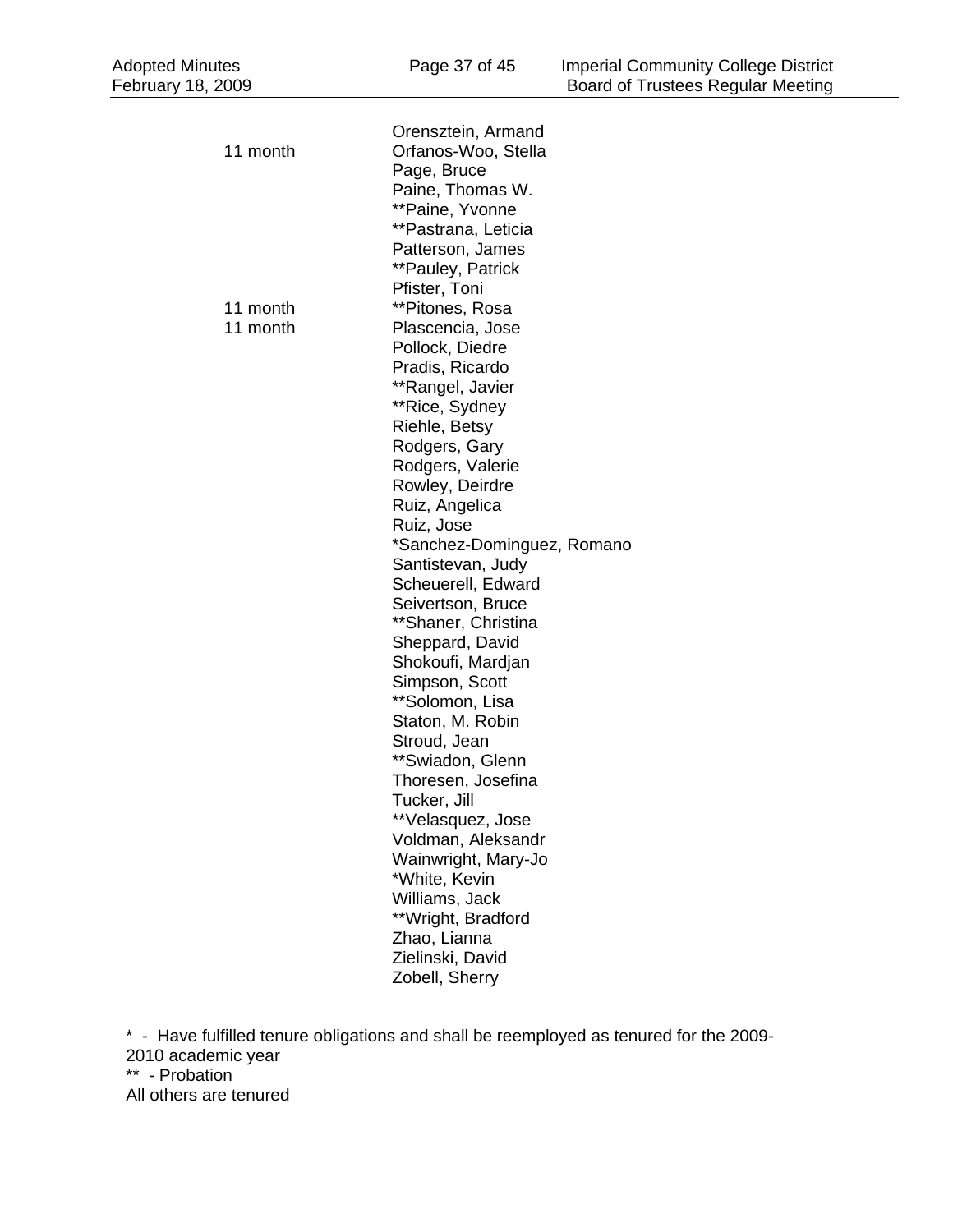## **M/S/C Cardenas/Wong**

#### **Resolution No. 14303: Reemployment of Non Tenure Track Contract Faculty for the Academic Year 2009-2010**

BE IT RESOLVED that the Board, with the recommendation of the Superintendent/President, approves the following certificated employees be reemployed, as temporary, full-time non-tenure contract personnel contingent upon continued funding of the Federal/State grant designated and verification of records:

| <b>Name</b><br>Alvarado, Beatriz | <b>Project Position</b><br>Counselor  | <b>Funding Source</b><br>Federal | <b>Time Frame</b><br>9/1/09 to 8/31/10 |
|----------------------------------|---------------------------------------|----------------------------------|----------------------------------------|
| Carmona, Gloria                  | <b>Learning Support</b><br>Specialist | Federal                          | 7/1/09 to 9/30/09                      |
| Diaz, Dolores                    | <b>Project Director</b>               | Federal                          | 9/1/09 to 8/31/10                      |
| Esquer, Maria                    | Counselor                             | <b>State</b>                     | 7/1/09 to 6/30/10                      |
| Felix, Mireya                    | Counselor                             | <b>State</b>                     | 7/1/09 to 6/30/10                      |
| Fletes, Myriam                   | <b>Project Director</b>               | Federal                          | 9/1/09 to 8/31/10                      |
| Fristrup, Carey                  | <b>Outreach Coordinator State</b>     |                                  | 7/1/09 to 6/30/10                      |
| Garcia, Martha                   | Counselor                             | <b>State</b>                     | 7/1/09 to 6/30/10                      |
| Jepson, Rosalba                  | Nursing Instructor                    | <b>State</b>                     | 7/1/09 to 6/30/10                      |
| Lopez, Rosalie                   | <b>Project Director</b>               | Federal                          | 6/1/09 to 5/31/10                      |
| Romero, Yolanda                  | Coordinator                           | <b>State</b>                     | 7/1/09 to 6/30/10                      |
|                                  |                                       |                                  |                                        |
| Sandoval, Lilia                  | Counselor                             | <b>State</b>                     | 7/1/09 to 6/30/10                      |
| Sigala, Isabel                   | Counselor                             | <b>State</b>                     | 7/1/09 to 6/30/10                      |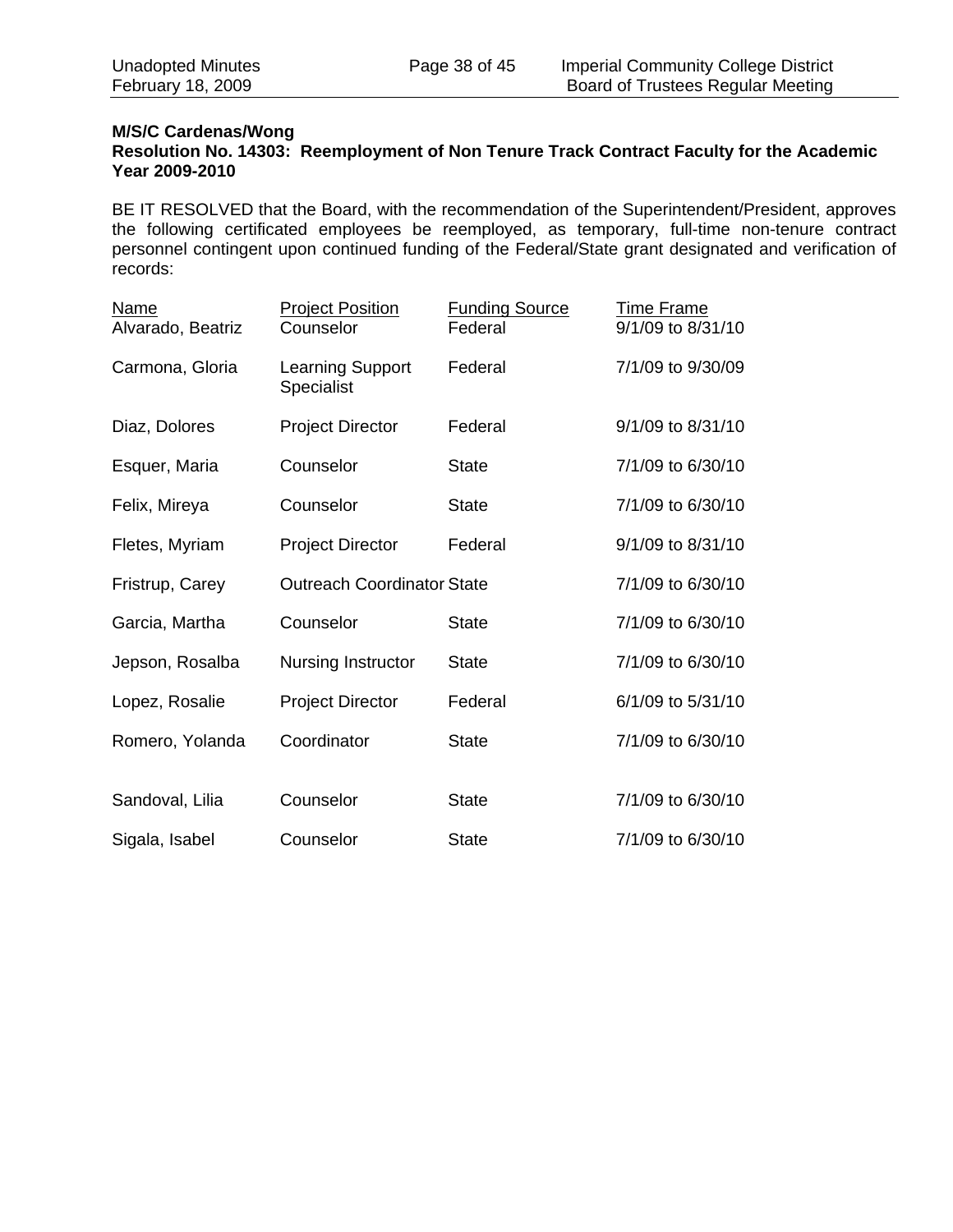#### **M/S/C Cardenas/Wong Resolution No. 14304: Reemployment of Administrative Personnel for the Academic Year 2009- 2010 and 2010-2011**

BE IT RESOLVED that the Board, with the recommendation of the Superintendent/President, approves the following administrative personnel be reemployed (twelve month contract/220 service days, twoyear rolling contract per Board Resolution No. 13233) for the 2009–2010 and 2010-2011 school years:

Lau, John Vice President/Business Services

#### **M/S/C Cardenas/Wong**

**Resolution No. 14305: Reemployment of Administrative Personnel for the Academic Year 2009- 2010** 

BE IT RESOLVED that the Board, with the recommendation of the Superintendent/President, approves the following administrative personnel be reemployed (twelve month contract/220 service days) for the 2009–2010 school year:

| *Rapp, Frank   | Dean/Instruction                        |
|----------------|-----------------------------------------|
| *Ruhl, Taylor  | <b>Associate Dean/Learning Services</b> |
| *Aguirre, Tina | Associate Dean/Nursing                  |

\*Probationary Period

#### **M/S/C Cardenas/Wong Resolution No. 14306: Adjunct Instructor Employment**

BE IT RESOLVED that the Board approves the recommendation of the Superintendent/President to employ the following personnel during the spring 2009 session, at the hourly rate provided for in Resolution No. 14166. Employment is contingent upon verification of records, credentials, finger printing clearance and sufficient enrollment, or whether the class is essential to a full-time instructor's load:

| Name                      | Possible Assignment          |
|---------------------------|------------------------------|
| Aguayo, Rodolfo           | <b>Political Science</b>     |
| Agundez, Rebecca          | <b>Nursing</b>               |
| Almousouti, Basel         | <b>Business</b>              |
| Altamirano, Susan         | English as a Second Language |
| Alvarez, Anabelle         | Psychology                   |
| Andrade-Encinas, Georgina | English as a Second Language |
| Apodaca, Joe              | English                      |
| Araiza, Mauro             | Spanish                      |
| Arevalo, Gregory          | English as a Second Language |
| Arevalo, Jim              | English as a Second Language |
| Arzaga, Michael           | English as a Second Language |
| Ballard, Timothy          | <b>Political Science</b>     |
| Barr, Zaida               | <b>Biology</b>               |
|                           |                              |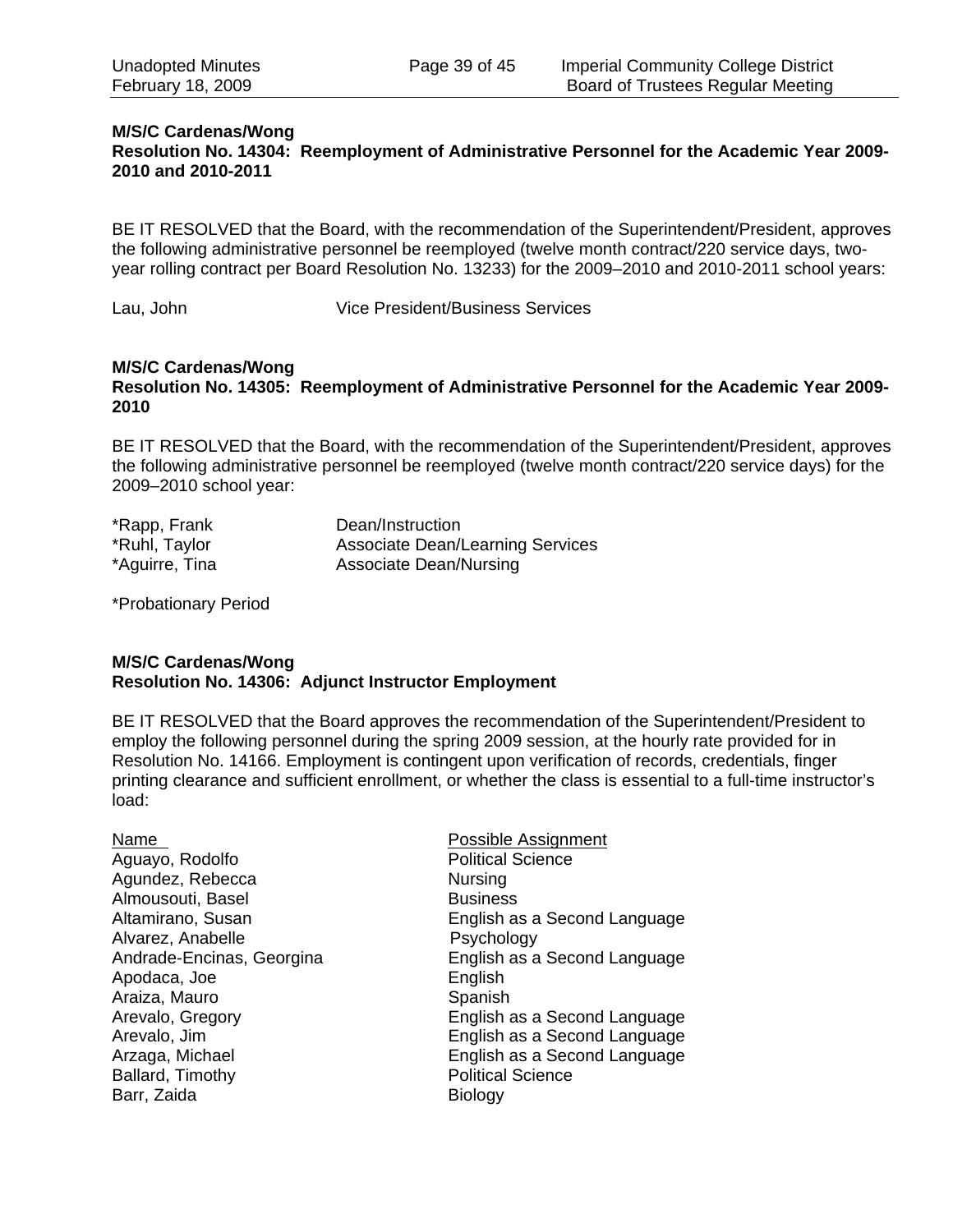Barrington, Constance-Mary Reference Librarian Beckett, Phillip **English** Benavidez, Benny Correctional Science Benton, Michael **Physical Ed/Health Edge** Berker, Enola **Berker, Enola** Allied Health Profession Bradshaw, David Agriculture Brock, Alison Business/Accounting Brownlee, Theresa **Health Education** Buchanan, Debra **Physical Education** Burch, Steven Agriculture Burris, David **Philosophy** Canchola, Guadalupe Spanish Canez, Carlos **Math** Cannon, Jimmie Music Capeci, Michael **Admin of Justice** Admin of Justice Carson, Randall **English** Castañeda, Nicole **Nursing** Castillo, Kelly **Math** Cervantes, Carole **Nursing** Chavarria, George Chavarria, George Correctional Science Childers, Ryan **Legal Assistance** Churchwell, Donald Spanish Colunga, Jr., Richard Music **Contreras, Rafael Contreras, Rafael Physical Education** Cornejo, Joseph Water Treatment **Cota, Edward Correctional Science** De Leon, Felix Water Treatment Deyo, Valerie **Physical Education (Sub)** Dickerson, Timothy **Electrical Trades** Dizon, Milagros **American Sign Language Driskill, Mitchell Legal Assistance** Duarte, Carlos **Math** Duran, Jimmy **Admin of Justice** Duva, Thomas **American** Sign Language **Contract Contract Contract Contract Contract Contract Contract Contract Contract Contract Contract Contract Contract Contract Contract Contract Contract Contract Contract Contract Con** Escalera, Anthony **Physical Education** Estrada, Jorge **Art** Felix, Ascencion **Admin of Justice** Ferguson, Douglas Speech Fisher, Raenelle **History** Freitas, Linda Art Gaddis, David **Building/Construction** Gappinger, Mark **Electrical Trades** Garay, Jeronimo Math

Carr, Michael Computer Information Systems Castro, Sandra **English as a Second Language** Clark, John Computer Information Systems Dolf, Paula Disabled Student Program & Services Evers, Douglas English as a Second Language Fletes, Marilu **English as a Second Language** Garcia, Alex **American Sign Language**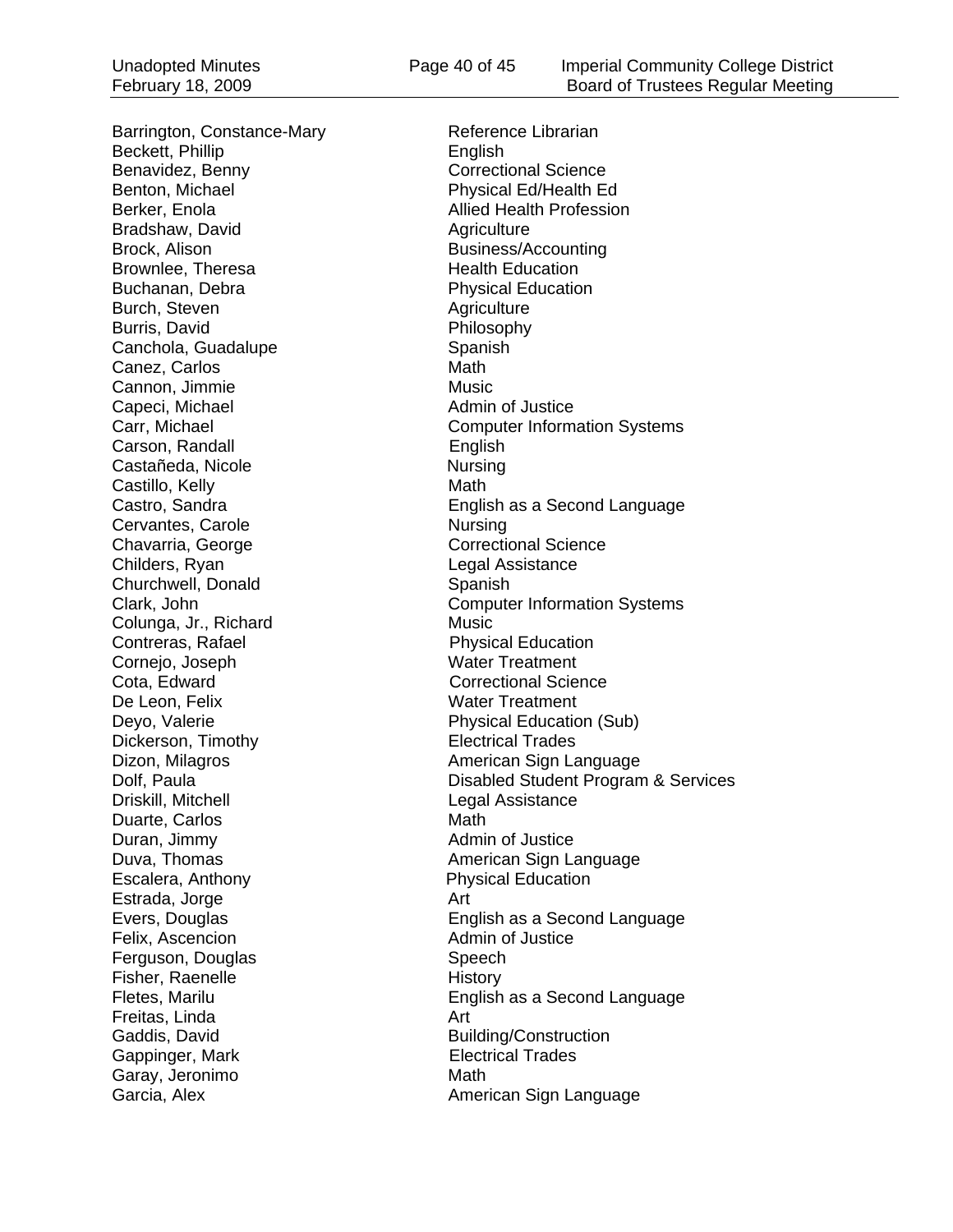Garrie, Ronnie **Automotive** Gonti, Carolina Spanish Gray, Ronette **Physical Education** Grivanos, Maria Luisa **Spanish** Spanish Gui, Dean English<br>Gutierrez, Reyna English America Hackett, Elaine Nursing Hansink, Pamela Nursing Herbert, Robert Geography Hernandez, Jesus **Electrical Wiring** Hernandez, Porfirio **Math** Hodge, Bill **Political Science** Jimenez, Javier **Electronics** Jimenez, Ricardo Electronics Juarez, Arturo Electrical Wiring Ketchum, Monica History Khan, John Art Kofford, Brooke Music Krejci, Caroline English Landeros, Jose **Political** Science Lang, Dennis Music Lantzer, David **Fire Science** Lerno, Jill **Lerno, All Accepts** 2014 **Physical Education** Lewenstein, Jay **English** Lizarraga, Amado **Engineering** London, Timothy **Business** Loper, Amy **English** Lopez, Jacqueline **History** Love, Mary **Math** Luna, Sylvia **Allied Health Profession** Macdonald, Andara Speech Macias, Claudia Sociology

Garcia, Federico **Human Relations** Garcia, Margie English as a Second Language Garcia, Maria I. English as a Second Language Gonzalez, Adrian Computer Information Systems Green, Rebecca **Child Family & Consumer Science** American Sign Language Guzman, Manuel English as a Second Language/Spanish Hernandez, Adrian **English as a Second Language** Jacobson, Susan **Philosophy/Religious Studies** Jones, Azucena Computer Information Systems Jones, Shane **Computer Information Systems** Lopez, Teresa<br>
Lopez-Temores, Sandra<br>
English as Second Language English as Second Language Love, William **Agriculture/Environmental Science** Machuca, Victor **English as Second Language** Magana, Angelica **English** as a Second Language Magos, Maria Rosa **Auto Body/English as a Second Language** Marquez, Arturo English as a Second Language Marquez, Rumaldo Human Relations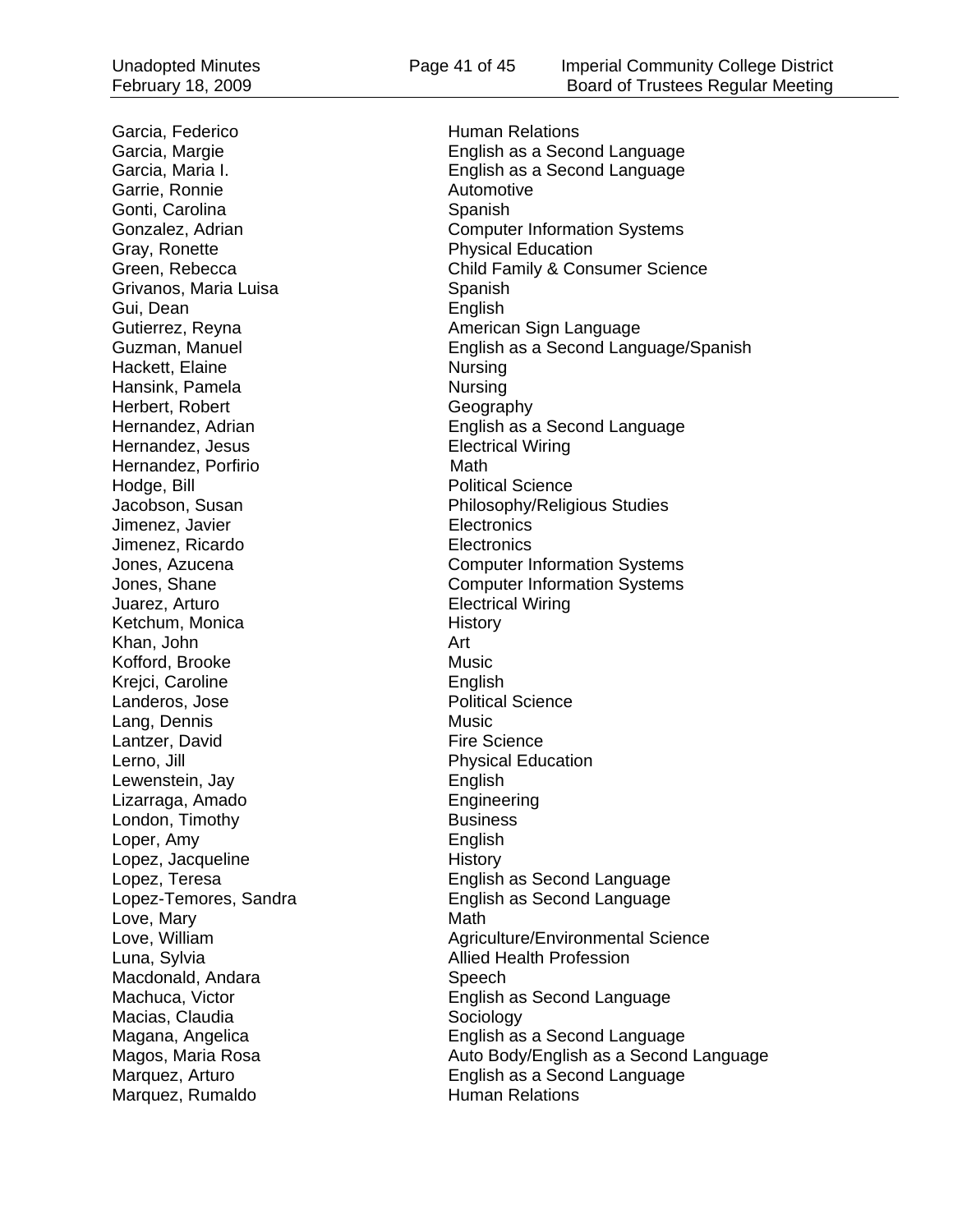Marrs, Christopher **Business** Real Estate Maruca, Joseph English Mason, Jeff **Admin of Justice Admin of Justice** Mendez, Armando **Administrative Justice** Montenegro, Jean **English** Moran, Santos **Math** Murray, Charlotte **Biology** Niebla, Eduardo **Chemistry**<br>
Nippins, Frederick **Chemistry**<br>
Fire Science Nippins, Frederick Olmedo, Jose B. Art Palacio, John Physical Education Palacios, Graciela Nursing Pascua, Darrol Water Treatment Pena, Lizbeth Spanish Perez, Jose **Automotive** Peterson, Randall **Electrical Trades** Quintana, Helena Reference Librarian Ramirez, Carlos Nursing Ramos, Angelica **Physical Education** Reel, Rebecca Speech Rivera, Alfredo Welding Robinson, Andrew **Health Education** Rodiles, Nicole **Psychology** Rodriguez, Kathy **Admin of Justice** Rodriguez, Kathy Rolland-Druihet, Timothy Psychology Roman, Donanciano **Spanish Spanish Roman, Jose** Spanish Spanish Spanish Spanish Spanish Spanish Spanish Spanish Spanish Spanish Spanish Spanish Spanish Spanish Spanish Spanish Spanish Spanish Spanish Spanish Spanish Spanis Romero, Johnny **Fire Science** Rosas, David Math Salas, Ramiro **Water Treatment** Sanchez, Gerardo **Physical Education** Sanchez, Jose-Alfred Electronics Sanchez, Manuel Water Treatment Serrano, Jesus **Admin of Justice** Simon, Darren **English** Singh, Baldev **Agricultural** Singh, Joanne English Singh, Mike Admin of Justice

Marquez, Simon **Allied Health Profession** Monge, Antonio **Admin of Justice/Correctional Science** Navarro, Ricardo Emergency Medical Services Olmedo, Mary Disabled Student Program & Services Padilla, Jesus **English as a Second Language** Palmer, Robert **English as a Second Language** Rodriguez, Keila **English as a Second Language Electrical Wiring** Saldana, Reyna **Allied Health Profession** Sanchez, Joaquin **Air Conditioning and Refrigeration Systems** Sanchez, Jose **English as a Second Language** Shiffer, Richie English s a Second Language Smith, Lisa **Computer Information Systems**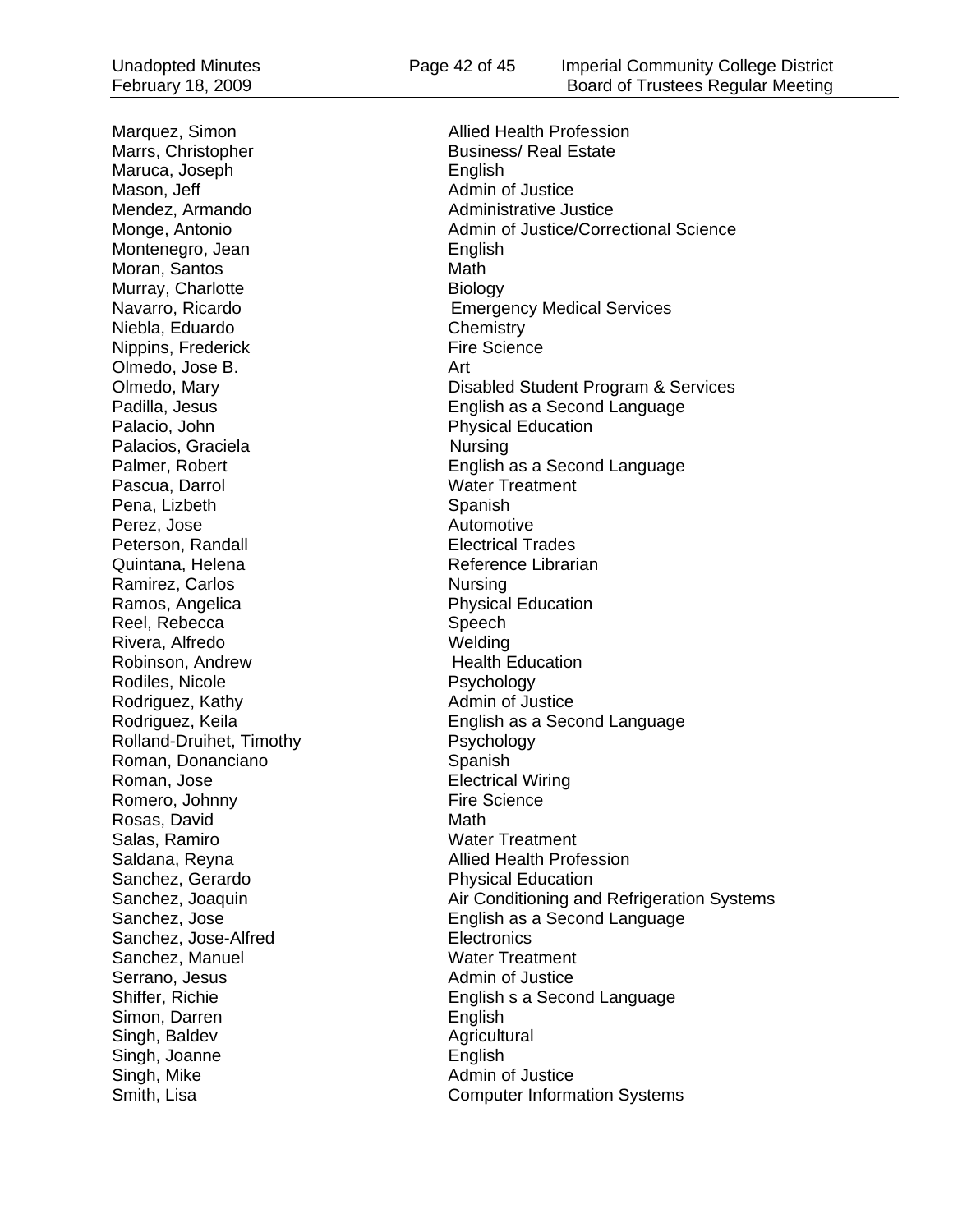Smith, Ruth Music Number of the Music Number of the Music Number of the Music Number of the Music Number of the Music Number of the Music Number of the Music Number of the Music Number of the Music Number of the Music Numb Solomon, Benjamin Speech Spencer, Standlee Electrical Wiring Staton, Jack **Admin of Justice** Admin of Justice Suarez, Velarmino Math Sutton, Clifford **Electrical Trades** Swearingen, Michael and History<br>Tapispisan, Virgil and History Psychology Tapispisan, Virgil Taylor, Althera **Electrical Wiring** Thomas, Unneetha Biology Thomas, Darrin **Electrical Trades** Thompson, Arelys Theatre Torales-Acosta, Maria Elena **Spanish** Trejo, Lidia **Allied Health Profession** Valdez, Aida **Allied Health Profession** Varela, Ruben Math Veysey, Millie Nursing Villicana, Norma **Political Science** Walther, Kimberly **Math** Williams, Robert **Building/Construction** Williams, Steven Geology Young, Patricia Speech Yturralde, Sonja **English** Zazueta, Cathy **Reference Librarian** 

Sullivan, Terrie **Allied Health Profession/Nursing** Tittle, Elizabeth English as a Second Language Tolegian, Elisabeth Alcohol and Drugs Studies/Psychology Torres, Jesusa Adriana English as a Second Language Torres, Tim English as a Second Language Urquidez, Luis **Computer Information Systems** Van Winkle, Sally Disabled Student Program & Services Vasquez, Melisa Computer Information Systems Viloria, Vicki **Business/Computer Information Systems** Vizcaino, Anna Luisa Computer Information Systems **Zwart, Martin Communist Communist Communist Physical Education**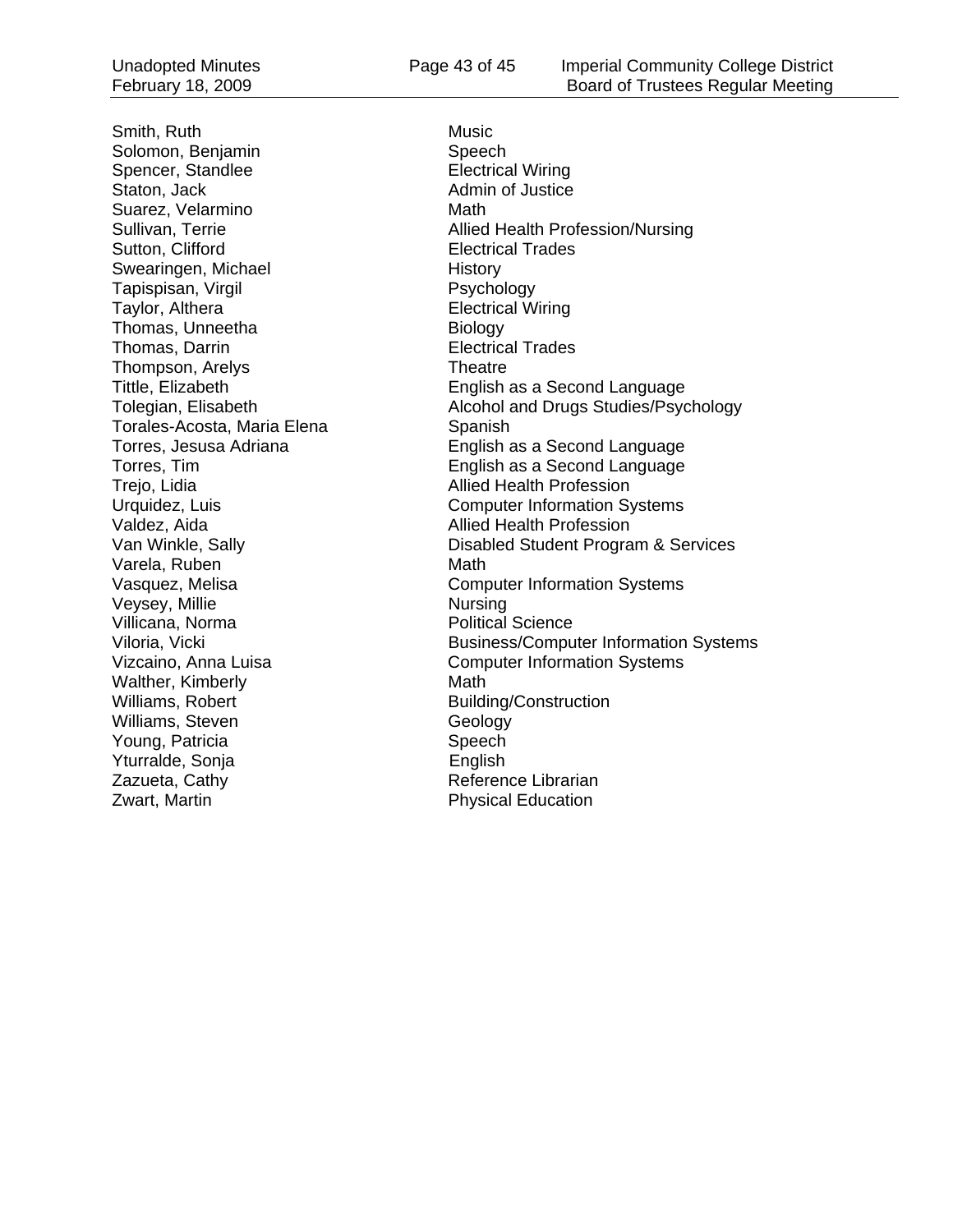### **M/S/C Cardenas/Wong Resolution No. 14307: Classified Management Employment**

BE IT RESOLVED that the Board approves the recommendation of the Superintendent/President to employ the following personnel. Employee to serve a one year probationary period from the following date of hire:

| Name    | Position                   | Department  | Funding     | Range | Effective  |
|---------|----------------------------|-------------|-------------|-------|------------|
| Reza,   | Director of Small Business |             | District/   |       |            |
| Gustavo | Development Center         | <b>SBDC</b> | Categorical |       | 02/06/2009 |

#### **M/S/C Cardenas/Wong Resolution No. 14308: Classified Short-Term Employment**

BE IT RESOLVED that the Board approve the recommendation of the Superintendent/President to employ the following personnel.

| Name         | Position    | Department | Funding  | Range | Effective   |
|--------------|-------------|------------|----------|-------|-------------|
| Castro,      | Audiovisual | Learning   |          |       | 1/22/2009 - |
| Jose Ernesto | Assistant I | Services   | District | 8-1   | 6/11/2009   |

### **M/S/C Hart/Ramirez**

**Resolution No. 14309: Classified Employee Award Recommendation** 

#### **Discussion**

Travis Gregory spoke and stated that this is the first time an award for classified staff has been vetted. He stated he feels that Betty Kakiuchi is perfect for the 1<sup>st</sup> Annual Classified Employee of the Year Award.

### **Resolution**

BE IT RESOLVED that the Board approves the recommendation of the Superintendent/President to nominate the following employee to the California Community Colleges Chancellor's Office, for consideration of Classified Employee of the Year.

| Name           | <b>Position</b> | Department      |
|----------------|-----------------|-----------------|
| Kakiuchi,      |                 | <b>Business</b> |
| Bertha (Betty) | Accountant      | Services        |

### **M/S/C Cardenas/Wong Resolution No. 14310: Volunteer Employment**

BE IT RESOLVED that the Board approves the recommendation of the Superintendent/President to employ Victoria Corrales as a volunteer office assistant who shall be covered by Workers' Compensation Insurance effective February 2, 2009, through June 12, 2009.

BE IT FURTHER RESOLVED that thanks be hereby extended to Victoria Corrales for her volunteering in the Counseling Department and for her contribution to Imperial Valley College.